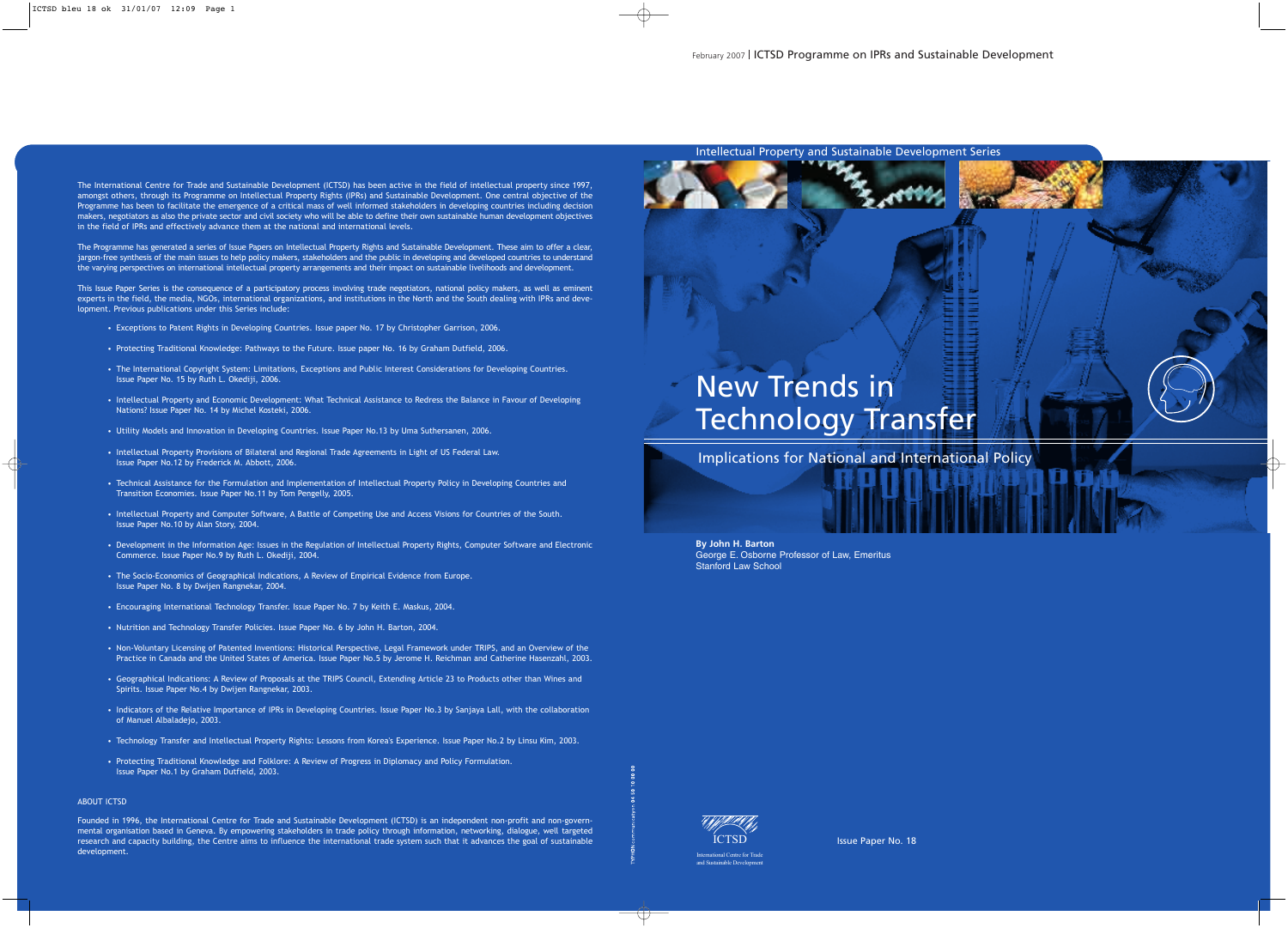February 2007 l ICTSD Programme on IPRs and Sustainable Development

## New Trends in Technology Transfer

## Implications for National and International Policy

By **John H. Barton** George E. Osbourne Professor of Law, Emeritus Stanford School of Law



International Centre for Trade and Sustainable Development Issue Paper No. 18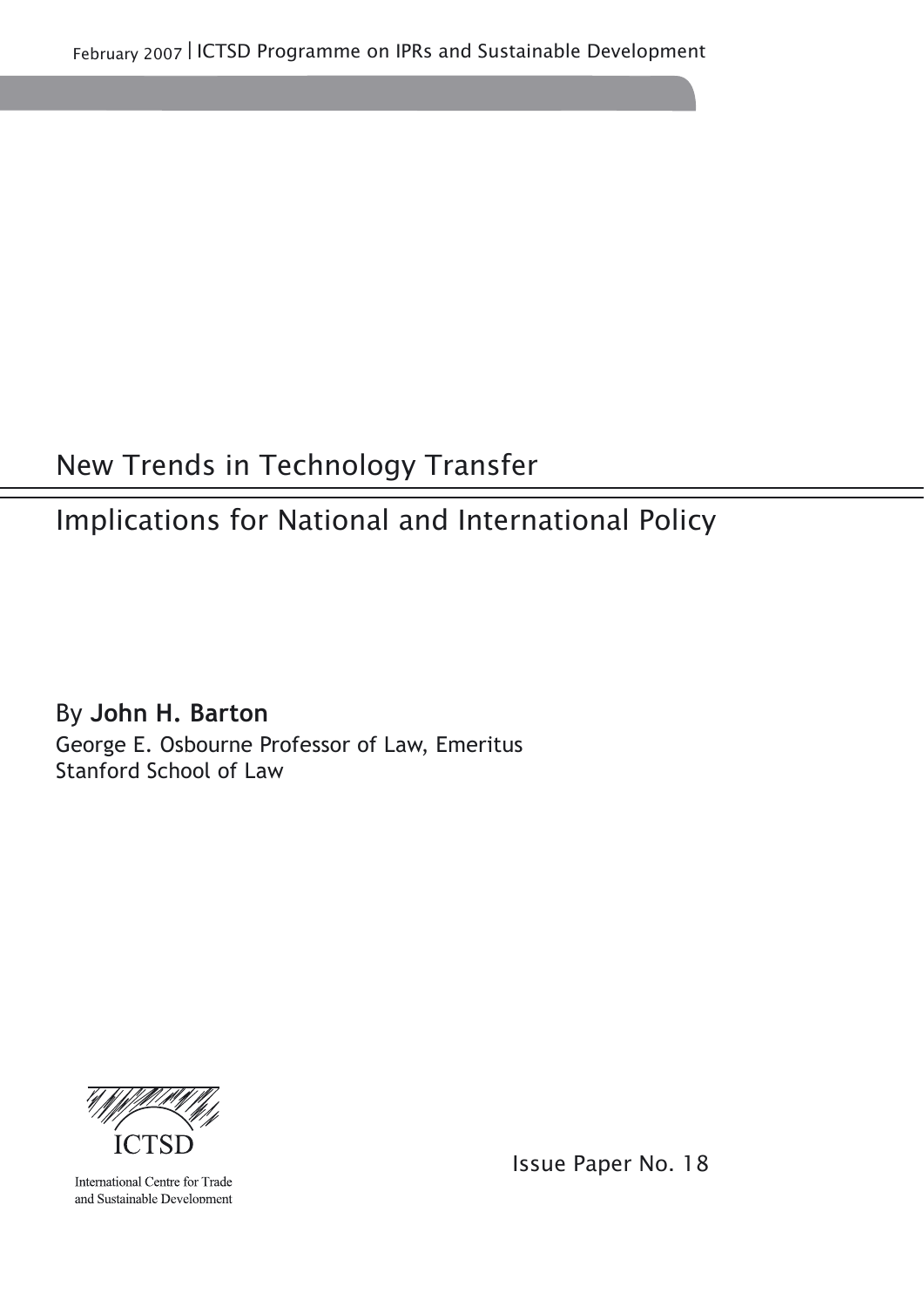#### Published by

International Centre for Trade and Sustainable Development (ICTSD) International Environment House 2 7 chemin de Balexert, 1219 Geneva, Switzerland Tel: +41 22 917 8492 Fax: +41 22 917 8093 E-mail: ictsd@ictsd.ch Internet: www.ictsd.org

#### Executive Director: Ricardo Melendez Ortiz

| Core Team:         |                   |
|--------------------|-------------------|
| Programme Manager: | David Vivas-Eugui |
| Senior Fellow:     | Pedro Roffe       |
| Programme Officer: | Gina Vea          |

#### **Acknowledgement:**

ICTSD is grateful for the support of the programme by the UK Department of International Development (DFID), the Swedish International Development Agency (SIDA), the Swiss State Secretary for the Economy (SECO), and the Rockefeller Foundation.

The author would like to extend his thanks to all those who have read this paper critically and provided encouragement and extremely valuable comments including disagreement. This includes Graham Dutfield, Richard Nelson, Pedro Roffe, F. M. Scherer, Thomas Shillinglaw, and David Vivas-Eugui.

For more information about ICTSD's programme on intellectual property and sustainable development, visit our web site: http://www.iprsonline.org

ICTSD welcomes feedback and comments on this document. These can be forwarded to: dvivas@ictsd.ch

Citation: ICTSD (2007) *New Trends in Technology Transfer and their implications for national and international policy*

Copyright © ICTSD, 2007. Readers are encouraged to quote and reproduce this material for educational, nonprofit purposes, provided the source is acknowledged.

The views expressed in this publication are those of the author and do not necessarily reflect the views of ICTSD or the funding institutions. The author is solely responsible for the final text. An electronic version of this paper can be found at: www.iprsonline.org

ISSN 1684-9825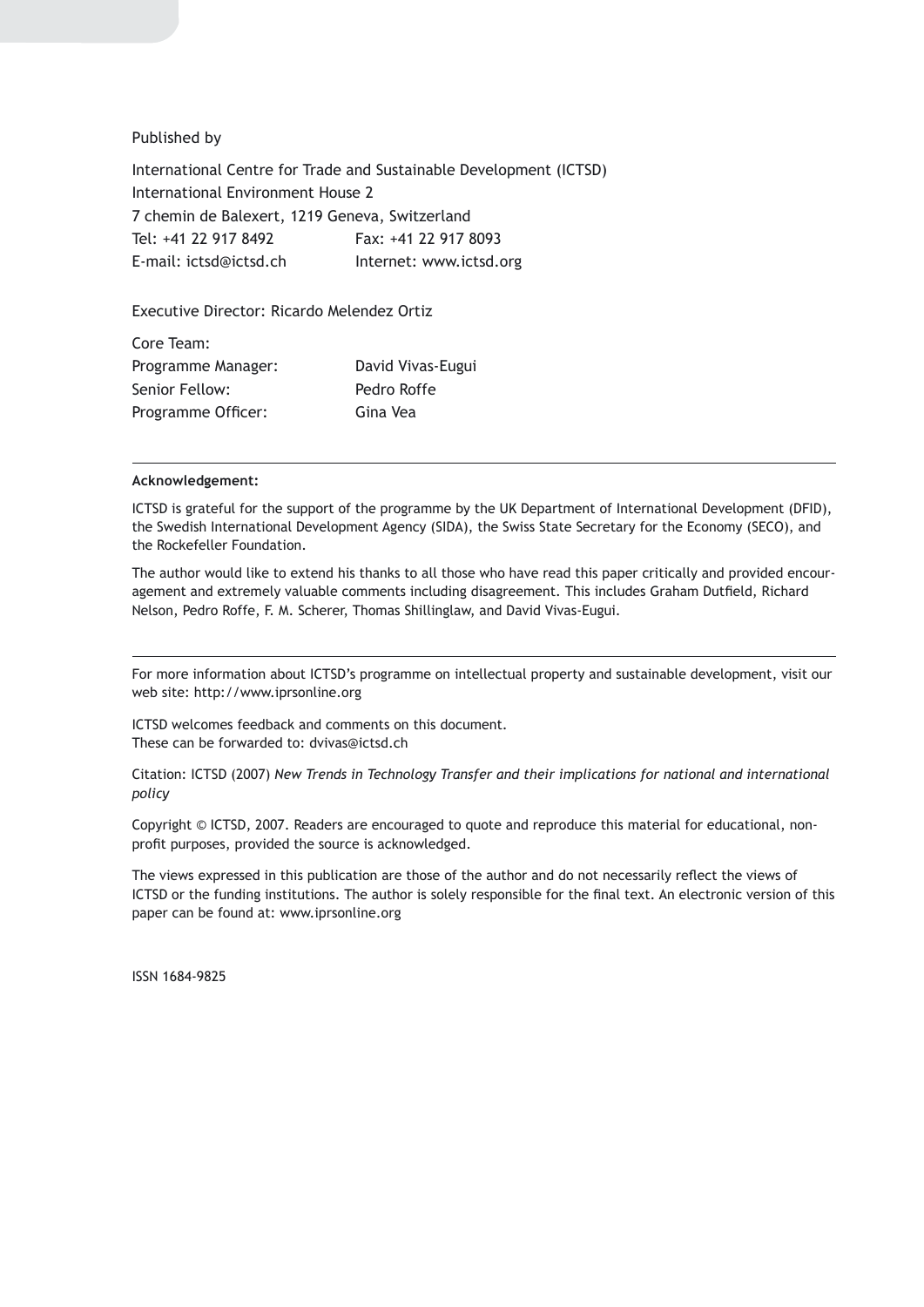### **CONTENTS**

|                |                                      | <b>ABBREVIATIONS AND ACRONYMS</b>                                                                                                                                                          | iv                                            |
|----------------|--------------------------------------|--------------------------------------------------------------------------------------------------------------------------------------------------------------------------------------------|-----------------------------------------------|
|                | <b>FOREWORD</b>                      |                                                                                                                                                                                            | $\vee$                                        |
|                |                                      | <b>EXECUTIVE SUMMARY</b>                                                                                                                                                                   | vii                                           |
| 1.             |                                      | <b>INTRODUCTION</b>                                                                                                                                                                        | 1                                             |
|                | 1.1.<br>1.2.<br>1.3.<br>1.4.<br>1.5. | Goals of this paper<br>How today's world differs from that considered in previous debates<br>How research is supported<br>The technology transfer process<br>Comparison with previous work | $\mathbf{1}$<br>1<br>$\overline{2}$<br>3<br>3 |
| 2.             | <b>HUMAN RESOURCES</b>               |                                                                                                                                                                                            | 4                                             |
|                | 2.1.<br>2.2.<br>2.3.                 | Importance of human resources to technology development and<br>application<br>Important trends<br>Barriers, normative issues, and proposals                                                | 4<br>$\overline{4}$<br>4                      |
| 3 <sub>1</sub> |                                      | PUBLICLY-DEVELOPED TECHNOLOGY                                                                                                                                                              | 8                                             |
|                | 3.1.<br>3.2.                         | Current mechanisms of supporting research and trends<br>Barriers, normative issues, and proposals                                                                                          | 8<br>14                                       |
| 4.             |                                      | PRIVATELY-DEVELOPED TECHNOLOGY                                                                                                                                                             | 20                                            |
|                | 4.1.<br>4.2.<br>4.3.                 | The developed-world mechanisms<br>Current developing world patterns<br>Barriers, normative issues, and proposals                                                                           | 20<br>21<br>25                                |
| 5.             |                                      | <b>OVERALL IMPLICATIONS</b>                                                                                                                                                                | 32                                            |
|                | 5.1.<br>5.2.<br>5.3.                 | Key policy issues for nations themselves (developed and developing)<br>including national technology policies<br>Issues requiring multilateral attention<br>Issues deserving further study | 32<br>32<br>33                                |
|                | <b>REFERENCES</b>                    |                                                                                                                                                                                            | 34                                            |
|                | <b>ENDNOTES</b>                      |                                                                                                                                                                                            | 38                                            |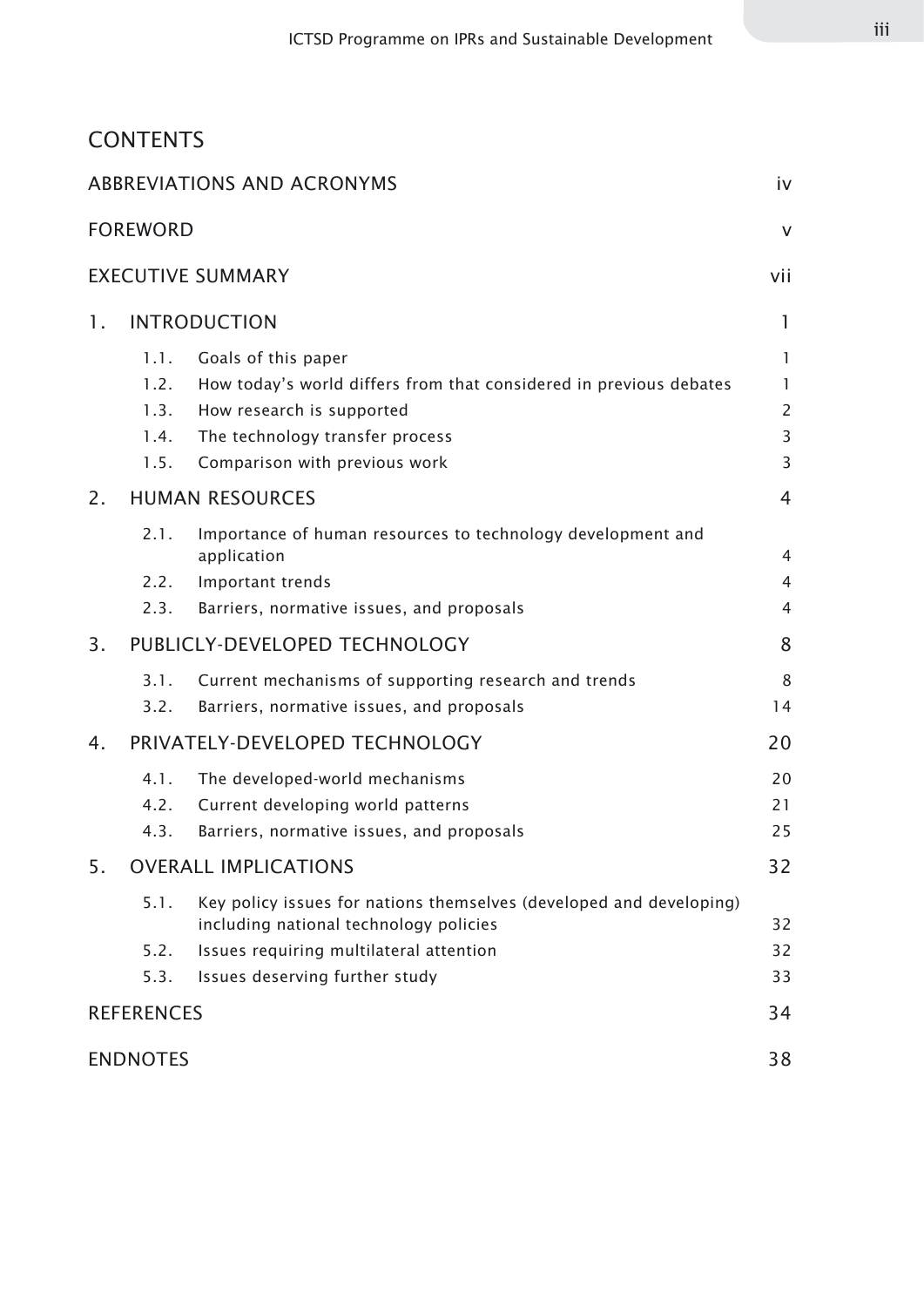## ABBREVIATIONS AND ACRONYMS

| BIT            | <b>Bilateral Investment Treaty</b>                                                    |
|----------------|---------------------------------------------------------------------------------------|
| <b>BOT</b>     | Build, Operate, Transfer                                                              |
| <b>BRIC</b>    | Brazil, Russia, India and China                                                       |
| <b>CGIAR</b>   | Consultative Group on International Agricultural Research                             |
| <b>CIMMYT</b>  | International Maize and Wheat Improvement Center                                      |
| <b>CRADA</b>   | Cooperative Research and Development Agreement                                        |
| <b>DVD</b>     | Digital Video Disk                                                                    |
| <b>EMBRAPA</b> | Empresa Brasiliera de Pesquisa Agropecuária                                           |
| <b>FDI</b>     | Foreign Direct Investment                                                             |
| <b>GATS</b>    | WTO General Agreement on Trade in Services                                            |
| <b>GFATM</b>   | Global Fund to Fight AIDS, Tuberculosis and Malaria                                   |
| <b>IAEA</b>    | International Atomic Energy Agency                                                    |
| <b>IAVI</b>    | International Aids Vaccine Initiative                                                 |
| <b>ICSU</b>    | <b>International Council for Science</b>                                              |
| IP             | Intellectual Property                                                                 |
| <b>IPRs</b>    | <b>Intellectual Property Rights</b>                                                   |
| <b>IRRI</b>    | International Rice Research Institute                                                 |
| LAN            | Local Area Network                                                                    |
| MPEG3          | Moving Picture Experts Group Layer 3 (a group of audio and video coding<br>standards) |
| <b>MRC</b>     | <b>Medical Research Council</b>                                                       |
| <b>NIH</b>     | National Institutes of Health                                                         |
| <b>PEPFAR</b>  | President's Emergency Plan for AIDS Relief                                            |
| <b>PIPRA</b>   | Public Sector Intellectual Property Resource for Agriculture                          |
| <b>PPP</b>     | Public-Private Partnership                                                            |
| R & D          | Research and Development                                                              |
| S & T          | Science and Technology                                                                |
| <b>SME</b>     | Small and Middle-Sized Enterprises                                                    |
| <b>TRIMS</b>   | WTO Agreement on Trade-Related Investment Measures                                    |
| <b>TRIPS</b>   | WTO Agreement on Trade-Related Aspects of Intellectual Property Rights                |
| UK             | <b>United Kingdom</b>                                                                 |
| <b>UNCTAD</b>  | United Nations Conference on Trade and Development                                    |
| <b>UNESCO</b>  | United Nations Educational, Scientific, and Cultural Organization                     |
| <b>UNICEF</b>  | United Nations Children's Fund                                                        |
| <b>UNDP</b>    | United Nations Development Program                                                    |
| U.S.           | <b>United States</b>                                                                  |
| WAPI           | WLAN Authentication and Privacy Infrastructure                                        |
| <b>WIPO</b>    | World Intellectual Property Organization                                              |
| <b>WLAN</b>    | Wireless Local Area Network                                                           |
| <b>WTO</b>     | World Trade Organization                                                              |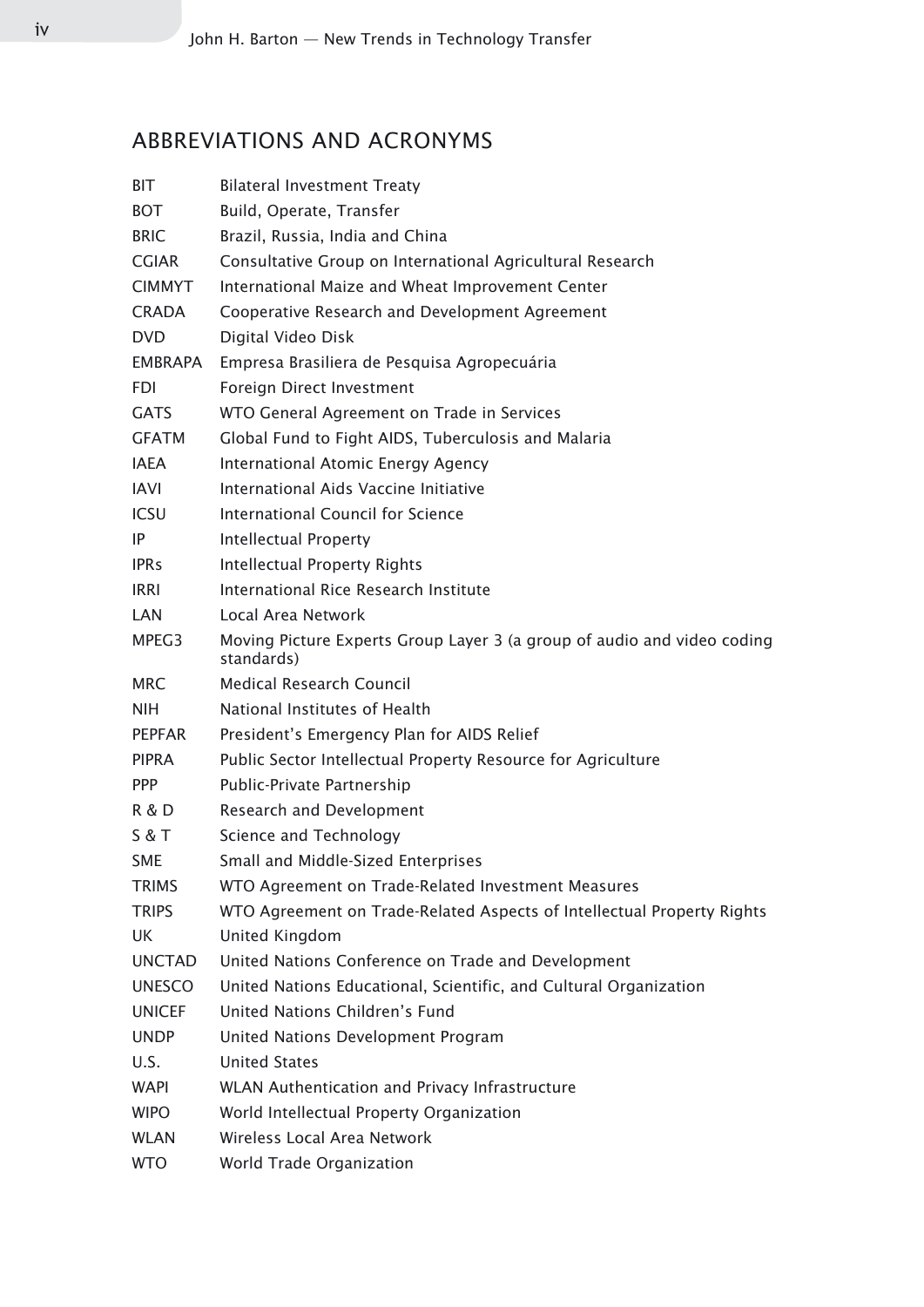#### FOREWORD

This study addresses the issue of new trends in technology transfer and their implications for national and international policy. It is one further contribution of the ICTSD Programme on Intellectual Property Rights and Sustainable Development to a better understanding of the proper role of intellectual property in a knowledge-based economy. They objective of the study is to explore how technology is transferred to developing countries and barriers that affect its transfer. To this end, it identifies policy approaches that might be of assistance in overcoming such barriers by addressing the flow of human resources, the flow of public-sector technology support, and the flow of private technology embodied in goods and services.

The premise of ICTSD's work in this field, together with its joint project with UNCTAD, is based on the understanding that Intellectual Property Rights (IPRs) have never been more economically and politically important or controversial than they are today. Patents, copyrights, trademarks, industrial designs, integrated circuits and geographical indications are frequently mentioned in discussions and debates on such diverse topics as public health, food security, education, trade, industrial policy, traditional knowledge, biodiversity, biotechnology, the Internet, and the entertainment and media industries. In a knowledge-based economy, there is no doubt that a better understanding of IPRs is indispensable to informed policy making in all areas of development.

Empirical evidence on the role of intellectual property protection in promoting innovation and growth remains inconclusive. Diverging views also persist on the impacts of IPRs to development prospects. Some point out that, in a modern economy, the minimum standards laid down in the WTO Agreement on Intellectual Property Rights (TRIPS) will bring benefits to developing countries by creating the incentive structure necessary for knowledge generation and diffusion, technology transfer and private investment flows. Others stress that intellectual property, especially some of its elements, such as the patenting regime, will adversely affect the pursuit of sustainable development strategies by: raising the prices of essential drugs to levels that are too high for the poor to afford; limiting the availability of educational materials for developing country school and university students; legitimising the piracy of traditional knowledge; and undermining the self-reliance of resource-poor farmers.

It is urgent, therefore, to ask the question: How can developing countries use Intellectual Property (IP) tools to advance their development strategy? What are the key concerns surrounding issues of IPRs for developing countries? What are the specific difficulties they face in intellectual property negotiations? Is intellectual property directly relevant to sustainable development and to the achievement of agreed international development goals? How can we facilitate technological flows among all countries? Do they have the capacity, especially the least developed among them, to formulate their negotiating positions and become wellinformed negotiating partners? These are essential questions that policy makers need to address in order to design IPR laws and policies that best meet the needs of their people and negotiate effectively in future agreements.

To address some of these questions, the ICTSD Programme on Intellectual Property and Sustainable Development was launched in July 2000. One central objective has been to facilitate the emergence of a critical mass of well-informed stakeholders in developing countries — including decision makers, negotiators and also the private sector and civil society — who will be able to define their own sustainable human development objectives in the field of IPRs and effectively advance them at the national and international levels.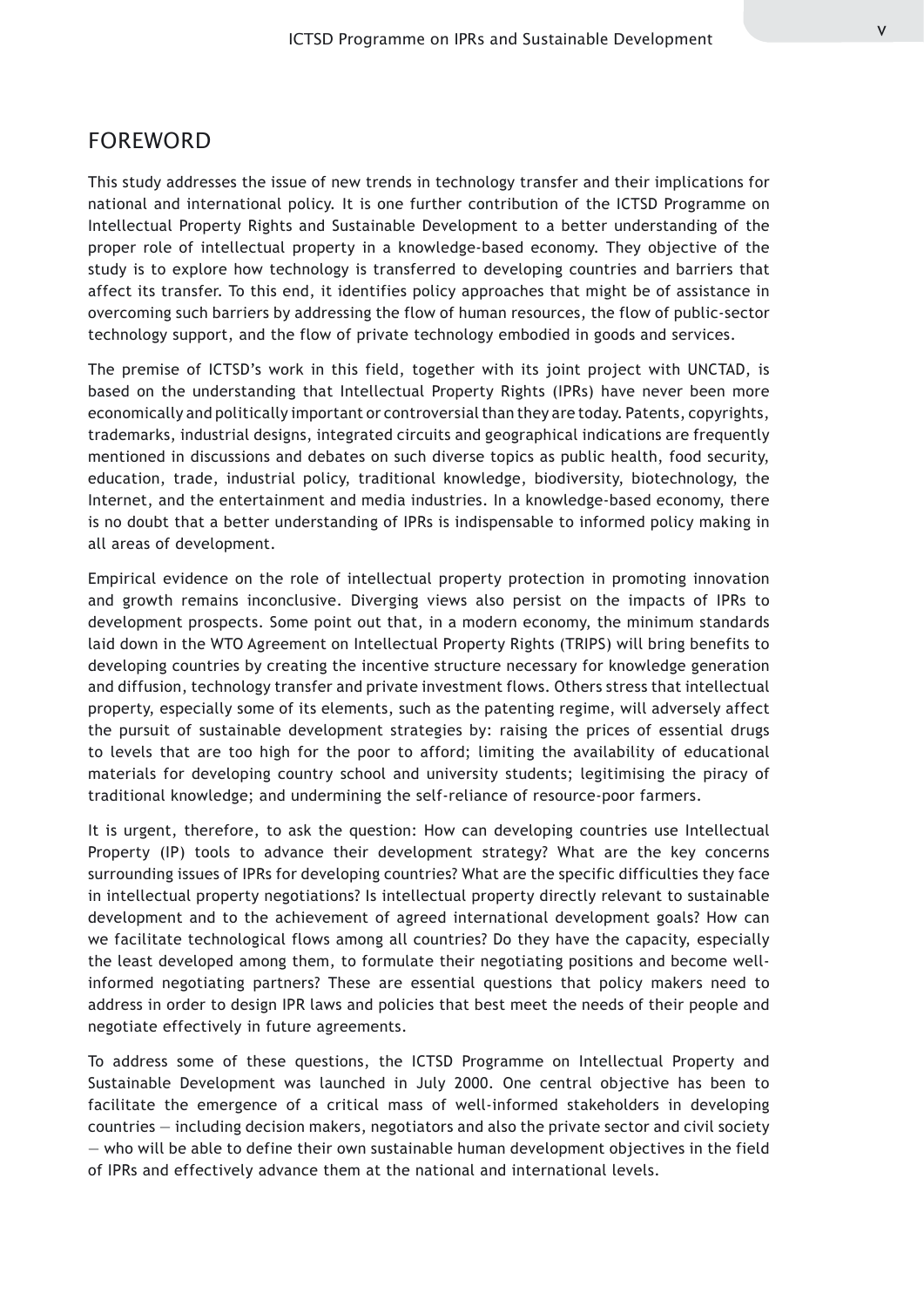We hope you will find this study a useful contribution to the debate on intellectual property and sustainable development and particularly on the adequate conceptual framework for technology transfer and dissemination to countries in their various stages of development.

 $\sqrt{R}$ - $\sqrt{ }$ 

Ricardo Meléndez-Ortiz Chief Executive, ICTSD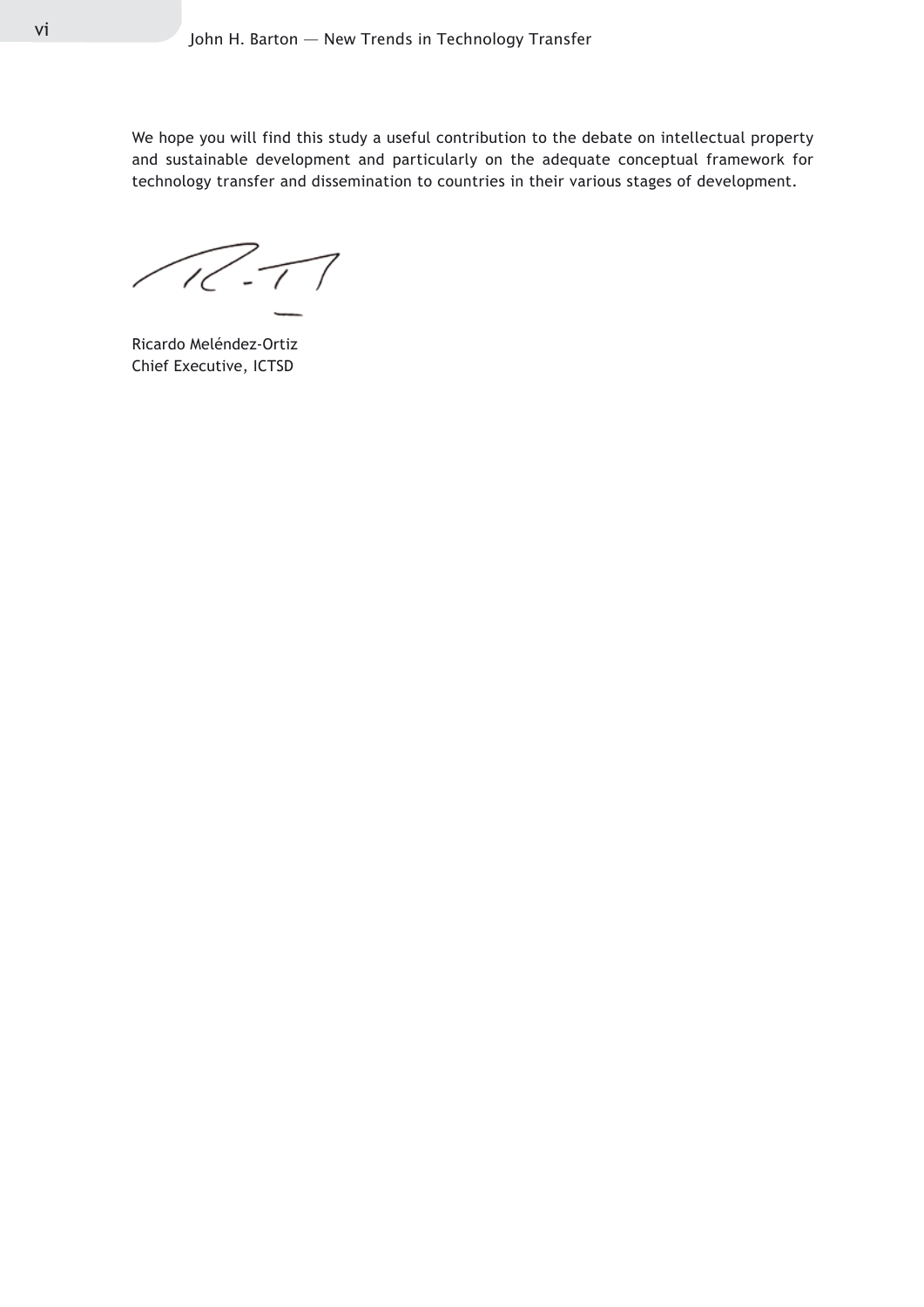#### EXECUTIVE SUMMARY

This paper describes how technology is today transferred to developing countries and the barriers that affect that transfer. It then identifies policy approaches that might overcome those barriers. It covers (1) the flow of human resources, as through international education, (2) the flow of publicsector technology support, as through research and licensing by international organizations, and (3) the flow of private technology, as through the sale of consumer products (e.g. medicines) that may incorporate embodied technologies through licensing, and through foreign direct investment. After an introduction, the paper looks at these three areas in turn. It concentrates on policy approaches directly associated with technology transfer, thus avoiding issues of the overall investment, legal or political climate in specific developing nations.

During the 1970s, there was a major international debate about technology transfer. The paradigm used in that debate involved technology licensing from a multinational firm to a host-nation subsidiary or licensee manufacturing for the local market. The concerns were that the costs of the technology (many of which were hidden through transfer prices or management fees) were too high, that host nation use of the technology was often hindered by restrictive clauses, and that the licensees often failed to receive the best technology. The response was to form national technology transfer offices to review inbound technology transfers, to prohibit a number of clauses typically contained in these licenses, and to attempt to cap the price of the technology. This was done at the national level and proposed, albeit never successfully, at the global level.

Today, the world is quite different, because of two key changes. First, a number of developing nations have become much more technologically sophisticated. The comparison from 1976 say to 2006 is incredible in terms of the numbers of trained scientists and technologists, the level of science-based industry, and the magnitude of national scientific research and financing programs. This change is, of course, greater for the middle income and largest nations such as Brazil, China, and India and much weaker for the poorest nations, such as many of those of Africa. Nevertheless, there is an enormous change in the skills available to a large portion of the developing world.

Second, the world is now globalized in the sense that free trade has spread and that, in many industries, economies of scale now favor production facilities that serve more than one nation. The result has been increasing specialization and trade, both in components and in finished products that may have origins in a number of nations. Many feel that these changes are going to lead to an era of expanded growth for the more successful of these nations, as exemplified by the Goldman Sachs identification of the "BRICs" (Brazil, Russia, India, and China), which are likely to become a larger force in the global economy. Moreover, production chains are now often spread over a number of nations. Computer chips may be designed in one nation, manufactured in a second, diced and tested in a third, assembled into computers in a fourth, with software written in a fifth. Automobile component suppliers are becoming independent of automobile firms and doing a greater share of the overall R & D going into a car. A multinational, in general, now invests in a developing nation in order to obtain a basis for export to a global market or production process. China is in part an exception because its domestic market is so large — but much of the investment and production in that nation is for export as well.

These developments have changed the incentives and barriers for indigenous developing world firms, i.e. one those that are organized with primarily developing nation ownership and management (although they may enter into alliances and joint ventures with global firms). Such a firm must face global competition, not just local competition and it may have to find a place in an already elaborate international production structure. Moreover, not every nation can have firms leading in every area of technology — for many areas of technology, there can be only a few centers of excellence anywhere in the world.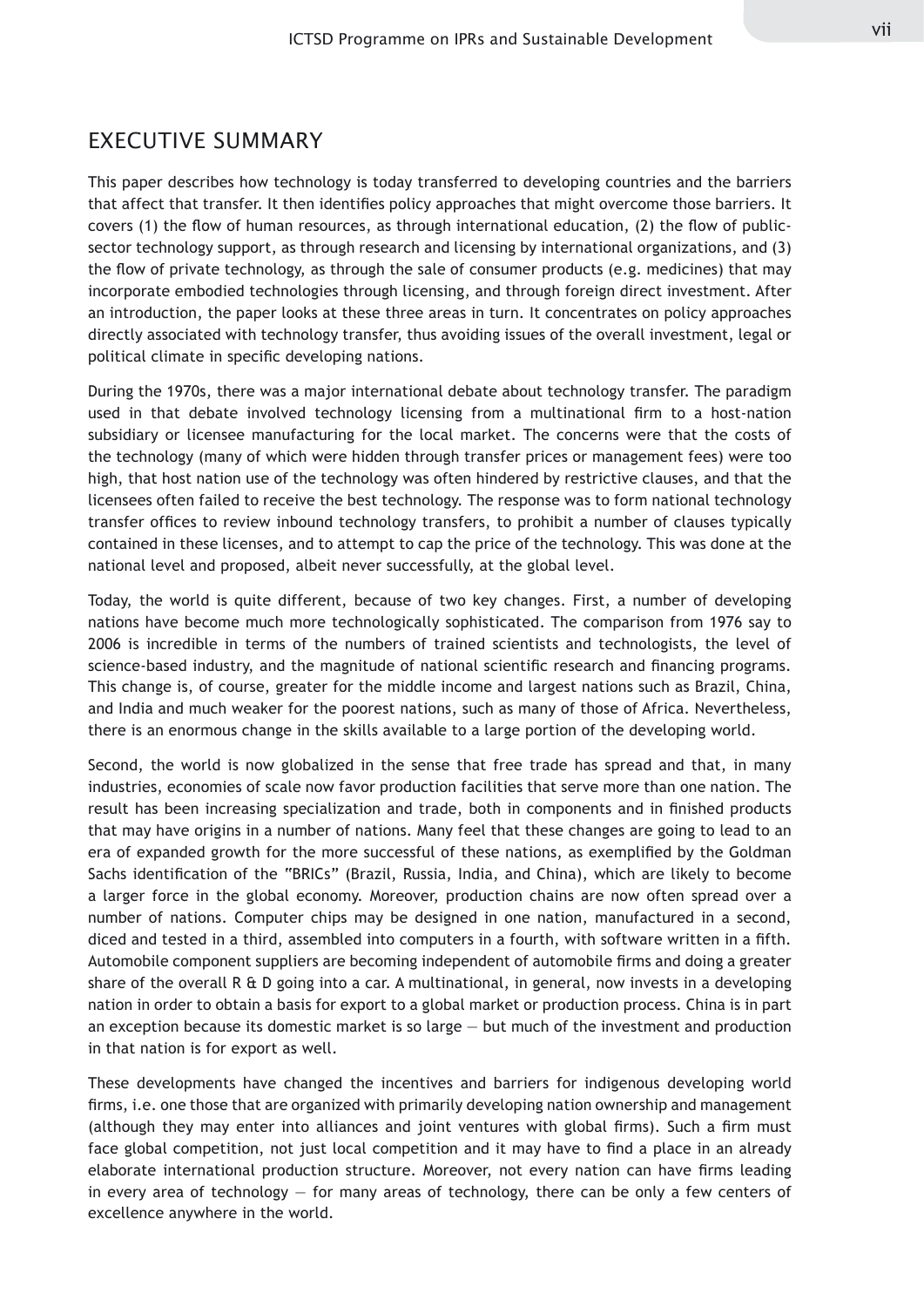The international regulatory structure is also different. Today, because of free trade rules, an indigenous firm in the developing world may be less able to begin through a protected market, as did the US industrial firms of the early 19th century. And because of intellectual property (IP) protections in WTO Agreement on Trade-Related Aspects of Intellectual Property Rights (TRIPS), the firm may be less able to begin by imitating existing technologies, as did Japanese firms in the middle of the 20th century. Moreover, technological flow has become strongly political, not only because of the global move towards IP but also because of technological protectionism. As one author states:

While policymakers regard S&T [science and technology] as a race between nations in a zerosum game, businesses see themselves as part of a global information network … Government officials are more concerned about stemming the flow of technologies to competitors and possible rivals who might use it for military objectives … However, firms and businesses prefer a system that leads to the dissemination of knowledge, including to political rivals.1

The fact that free trade provides mutual benefit is widely recognized, even if politically difficult to implement. Less recognized, at least among politicians, is the parallel point that exchange of knowledge leads to an equally — if not more — beneficial cross-fertilization and acceleration of the benefits of free trade.

Whether from basic research to applied technology or from one firm to another, the transfer of technology is fundamentally a matter of the flow of human knowledge from one human being to another. This can be through education, the scientific literature, or direct human contact. At the legal level, one thinks about licenses dealing with legal rights to use the particular technologies in the particular context  $-$  but it is the human level that dominates the managerial and economic reality. And the classic view of a flow from basic to applied technology is a great oversimplification — sometimes, for example, problems or insights arising at the production level give rise to new ideas that contribute to fundamental basic advance. At least in some sectors, close links between the basic researchers and the manufacturing experts, and even marketing personnel contribute to competitiveness and advance.

#### *HUMAN RESOURCES*

Human resources are crucial both to the development and application of technology. Certainly, some inventions have been made by individuals with little education  $-$  but today the majority of inventions are made by those with substantial education in science or technology. The reduction of inventions to commercial application usually also requires skilled entrepreneurs and, depending on the particular field, skilled mechanics, lab technicians, or software writers. Many of the same skills are needed for the thoughtful adaption and application of a technology developed elsewhere. Hence, a broad range of scientific and technological skills is absolutely crucial for a nation to participate effectively in the international technological economy.

A summary of possible topics for international consideration on human resources issues includes:

- Improved support for developing-world technical education, whether through international lending and financing programs or through stronger linkages between developed and developing nation institutions. •
- Possible international clinical programs to assist developing nation science and technology graduates to obtain experience in business. Both this and the previous point might be discussed at UNDP or at UNESCO. •
- Arrangements to ease access to visas for students and scientists. This might appropriately be considered in follow-on discussions on the flow of professional services in the context of the WTO General Agreement on Trade in Services (GATS). •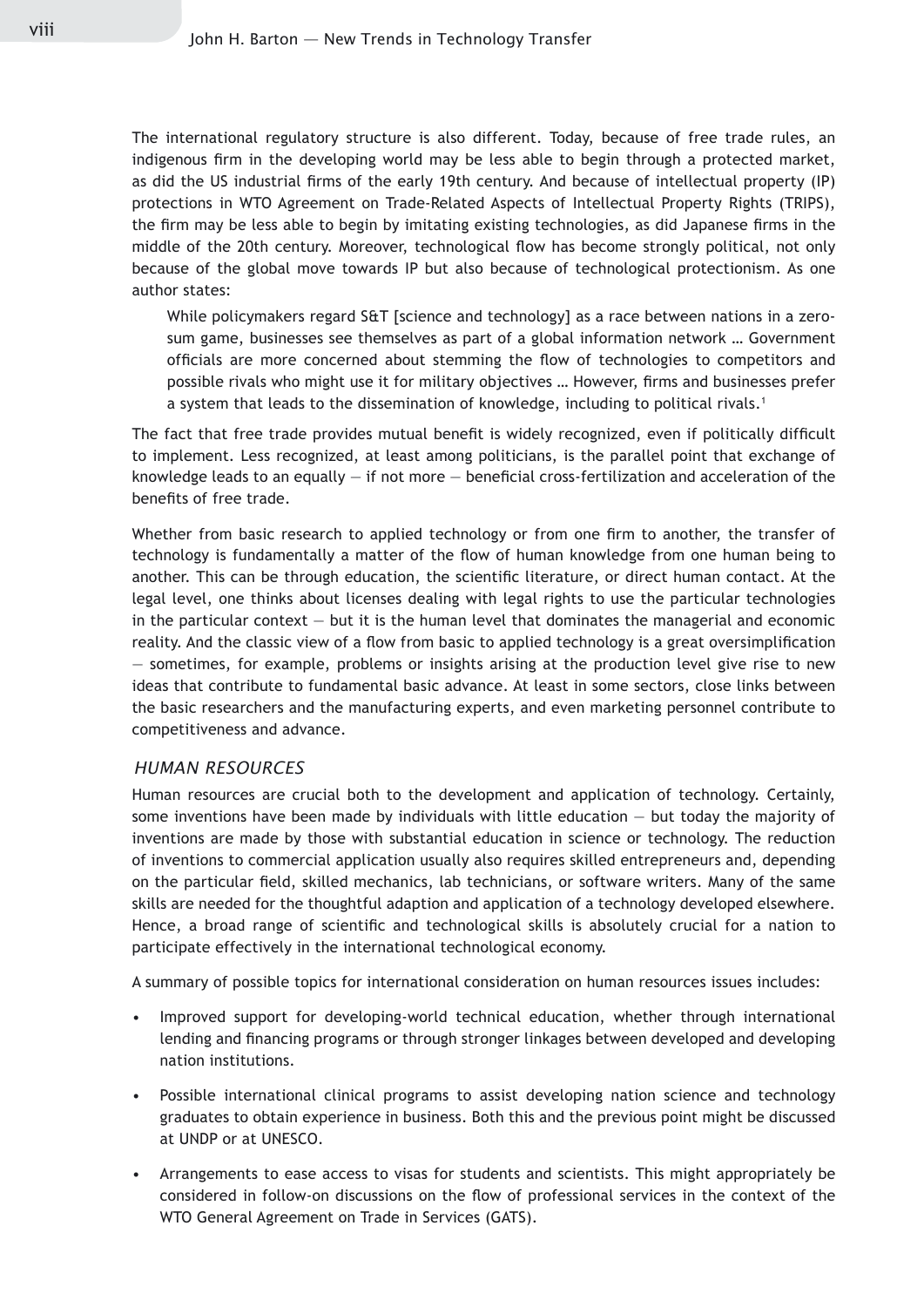#### *PUBLICLY-DEVELOPED TECHNOLOGY*

There are two quite different sources of funding for new technologies: the public sector (including universities) and the private sector. Each funds research in its own sector as well as research in the other sector. The balance varies heavily from industry to industry, time to time, and nation to nation. In pharmaceuticals, for example, the balance is shaped by the budget of public sector establishments such as the U.S. National Institutes of Health (NIH) and by the magnitude of research and clinical testing by the pharmaceutical industry. The early development of computers was subsidized heavily by the government, while contemporary research and engineering of computers (other than for military applications) is supported primarily by the private sector.

In the United States, overall, the government, universities, and non-profit institutions fund roughly \$95 billion of research and industry funds approximately \$181 billion. $^{\rm 2}$  This is 34% public and 66% business. In many developing nations, the balance between public and private sector expenditures is more weighted in favor of the public sector.

The numbers almost certainly show that developing world public sector research far outweighs developing world private sector research. But it is probably also the case that the developing world public sector supplies far less technology to the developing world economy than does the international private sector. Thus, the role of public sector support is generally more one of building a capable infrastructure than of creating new developing world industries. There is an obvious exception in areas like agriculture, where much of the research is carried out in the global and national public sectors. And public sector support may *sometimes* be useful in "jump-starting" a new industry, as exemplified by nuclear power development in a number of nations.

There are many points here that might serve as the basis for negotiations. Among those particularly deserving attention are:

- Improving mechanisms for access to technology held by global agricultural biotechnology firms. This may involve opening markets to private sector products, licensing in technology, or possibly compulsory licensing. The international agricultural community is facing this issue for Africa; the issue is more complex in wealthier developing nations where the markets are of interest to the private sector. •
- Increasing developed and developing nation government support for medical research of importance to developing nations and, particularly, for covering the costs of distributing the products of that research in the developing world. This is happening in the international medical community, but more is needed. •
- Recognizing, in international technology support programs, such as those for energy and environmental technologies, the possible need for major public sector involvement in recipient nations and, where appropriate, organizing these programs so that developing nation firms are encouraged. This is particularly an issue for donor institutions like the World Bank. •
- Organization, perhaps by the World Bank, of a global research inventory, by sector, to assist in defining areas, e.g. pharmaceuticals for the developing world or more efficient energy sources, in which increased public-sector research investment is needed.
- Clarification or modification of patent law to expand research exemptions and to minimize the negative impact of patents on research, an issue for the World Intellectual Property Organization (WIPO). •
- New negotiated arrangements to minimize the impact of national security restrictions on the freedom of science and of international technological development, perhaps an issue for the World Trade Organization (WTO) services discussions.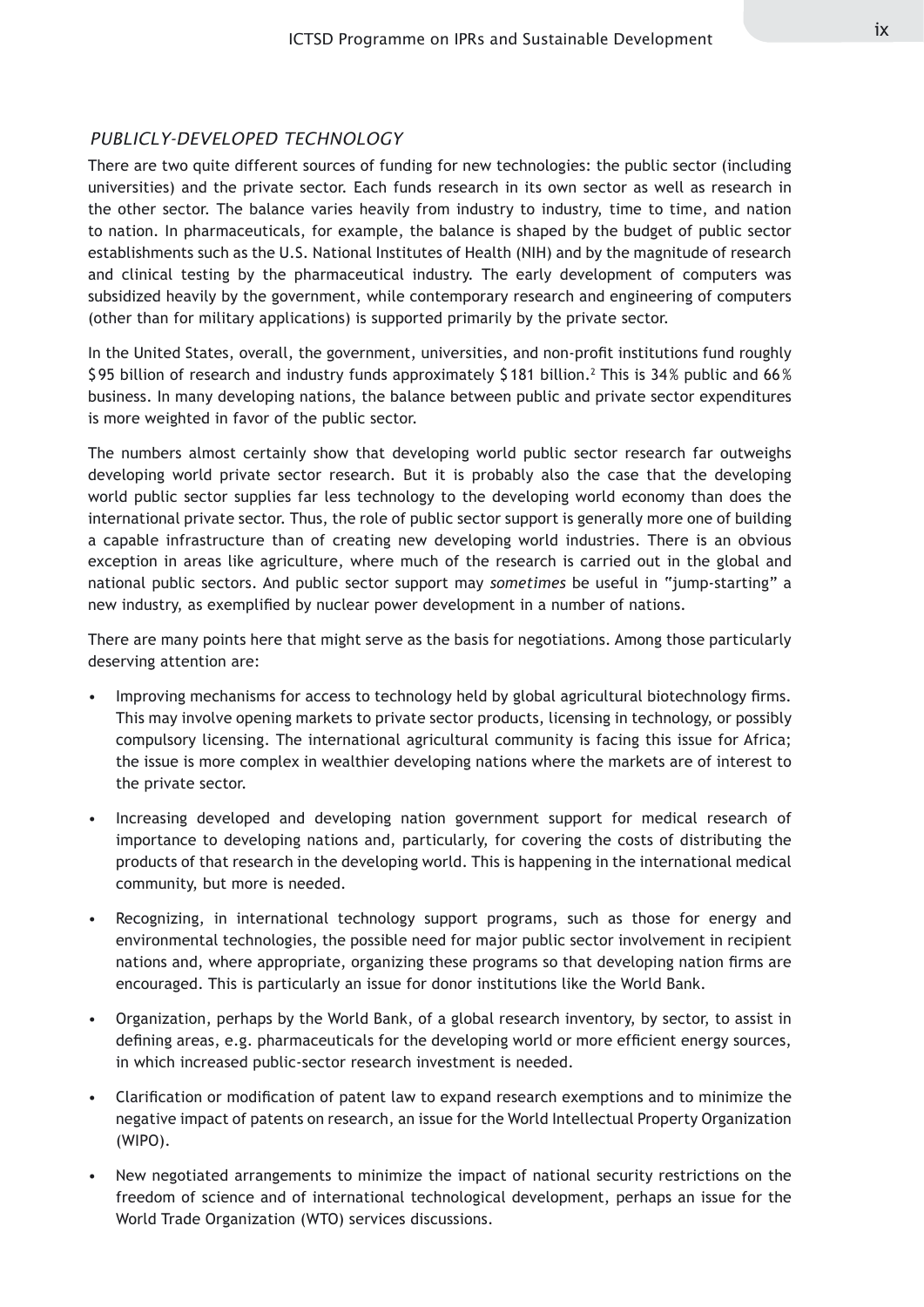- New mechanisms of funding research for global public goals. •
- A treaty on access to knowledge and technology including reciprocal commitments in a number of the above areas. This is perhaps a WTO issue, but both it and the previous issue might best be dealt with at the political level, as at the G-8 discussions that considered the concept of advance purchase commitments for medicines.

#### *PRIVATELY-DEVELOPED TECHNOLOGY*

As noted above, outside a few specific sectors such as parts of agriculture, the primary means of technology transfer to developing nations is probably through commercial transfer from the developed world private sector through licensing or FDI. Participation in this private-sector network is the normal way for a developing nation firm to gain its first technology. Depending on the sector and the nation, the firm may go on to gain a substantial role in the international production chain, sometimes with its own technology, and may ultimately produce its own product for the domestic market for export.

The most important topics identified to be considered for further international negotiations include:

- International arrangements guaranteeing that trade secret law not infringe the rights of employees to change jobs (including changing jobs internationally) or the rights of firms to reverse-engineer products, provided that the rights of the former employer or of the original designer of the product are respected. There is an important strategy issue as to whether it is best to raise this group of issues diplomatically, or in developed-world judicial proceedings, or simply to proceed with local legislation that reflects the principles.
- Consideration of the purchasing policies of global health (and other) procurement entities to determine whether they are adequately open to developing nation supply tenders (and it is possible that these entities might provide additional assistance in helping firms meet necessary quality standards).
- Development of a mechanism to discourage bilateral agreements that modify the balance struck in TRIPS. This could be a requirement of some form of review or impact statement — the WTO Article XXIV or Trade Policy Review mechanisms might provide a starting point for designing a response. •
- Negotiation of provisions like the WTO Agreement on Trade-Related Investment Measures (TRIMS) to ensure that developing-nation firms can buy developed-nation firms as well as the reverse.
- Evaluation and possible renegotiation of the technology-related provisions of the WTO antidumping codes, subsidy codes, and possibly of TRIMS and of Bilateral Investment Treaty provisions. •
- Consideration of additional provisions or commitments in the services area to ensure the ability of developing nations to compete in the offshoring sector and in other forms of international delivery of services.
- Antitrust issues associated with the international flow of technology and with the international competitive structure of technology-based industries. •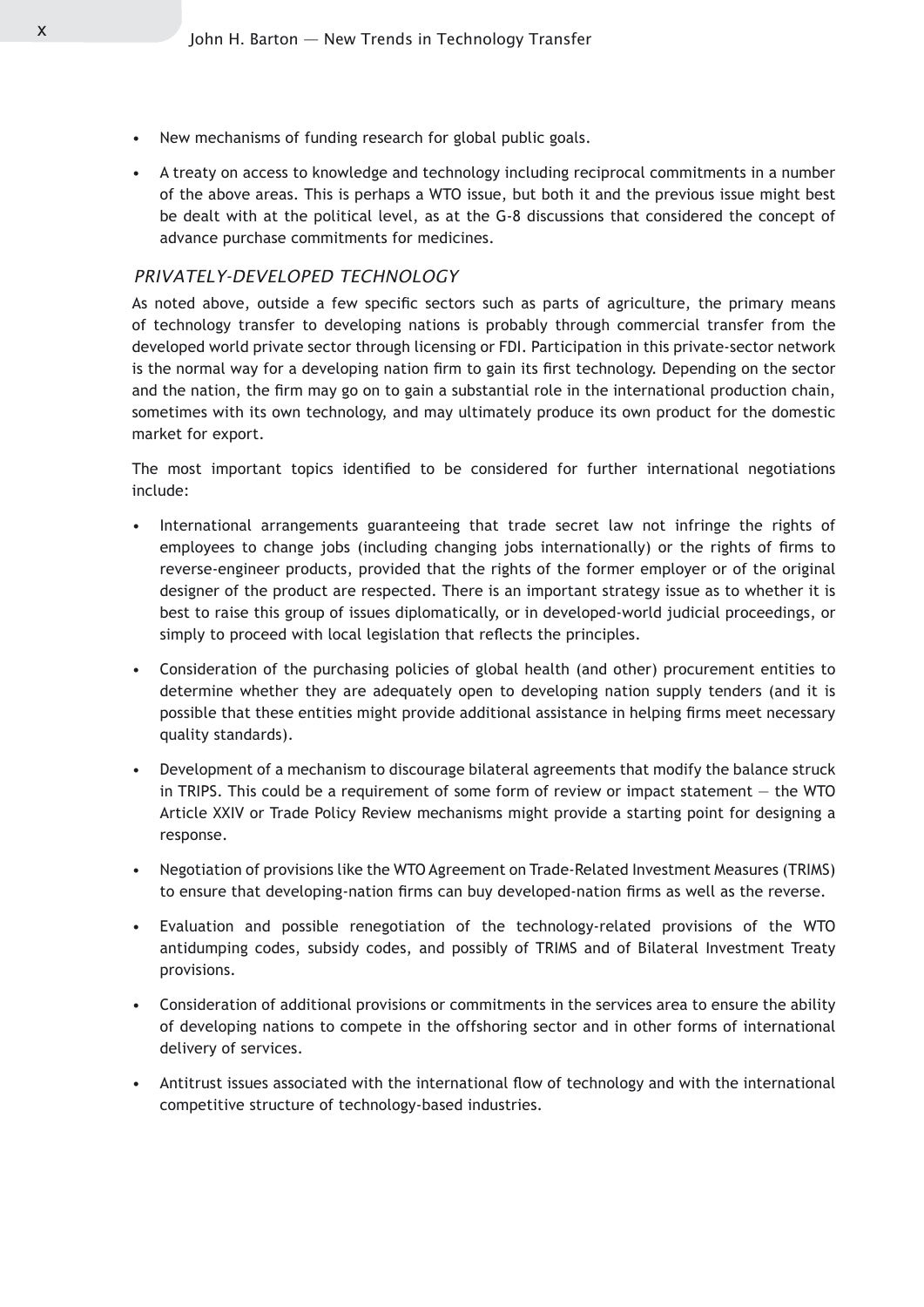#### *OVERALL IMPLICATIONS*

A rational subsidy criterion must be the basis for all national technology policy. In the developed world, the economic analysis of a research subsidy is based on the fact that many of the benefits of new technology development are unlikely to be recouped by the investor in the new technology. Hence, subsidies should be given only to those industries in which the social benefits of the technology are significantly greater than the profits that will return to the entrepreneur. For the developing nation, an additional circumstance is appropriate. This is based on an analogue to the traditional economic criterion under which an infant-industry subsidy or tariff is appropriate  $-$  if there is a market imperfection making it hard for an industry to get started, and the industry can be expected to be efficient and to survive without protection after a start-up period, the subsidy or protection is justified. Economically, a developing nation can then reasonably take into account barriers that place its firms at a disadvantage compared with developed-world incumbents, and evaluate whether helping a particular industry has a reasonable probability of leading to a long-term industry that can participate profitably in the world economy. All the standard economic objections to government intervention apply to warn that such an approach is often unwise: governments are generally less good than the market at "choosing winners," political pressures often push in uneconomic directions, and it is politically hard to terminate the subsidy or protection. But the point remains: specific subsidies as well as general subsidies (i.e. education or broad tax incentives) are *sometimes* economically rational.

This standard favors strong support for scientific education and for basic research in areas that are important to the particular nation and neglected by world technological research. The criterion favors academic research in areas of local interest, and, where the nation has specific capability, of global interest. In all these areas, the focus must be managed carefully  $-$  decision-making for subsidy allocation must reflect both national needs and scientific expertise. The criterion also favors care in implementing Bayh-Dole type relationships between the public and the private sectors.

The criterion further favors policies that remove barriers to private sector investment in technology. These include the traditional need to build a climate favorable to investment. They also include the need for reasonable trade secret laws that ensure employee mobility and permit appropriate reverse engineering, the need to take research investment incentives into account in regulatory and privatization design, and the need to have a solid national antitrust/intellectual property capability.

Finally, the criterion favors focused subsidy in those cases in which a nation has a capability of producing a world-class industry and that industry is held back through global restrictions or inability to recoup the social benefits of the technology it creates. Such efforts have costs; care must be taken in deciding when to bear those costs. And there is risk for any governmental effort to "choose winners." But, there is both global and local value in increasing the intellectual and technological diversity of the leading entities in different research sectors.

#### (1) Issues requiring multilateral attention

Clearly, many areas require multilateral attention, and the summaries at the end of each of the preceding sections provide an agenda. The most important is to continue the move towards a seamless global scientific and technological community, such that each scientist or engineer, anywhere in the world, has an opportunity to make his or her optimal contribution to the science and technology needed by the planet. Also, of great importance is to increase support for the various initiatives underway, such as the medical Public-Private Partnerships (PPPs), to help achieve important world technological goals in the medical, agricultural, and environmental areas. And, it is important that the firms and research institutions in the developing nations have access to participate in the technological developments required to meet these goals.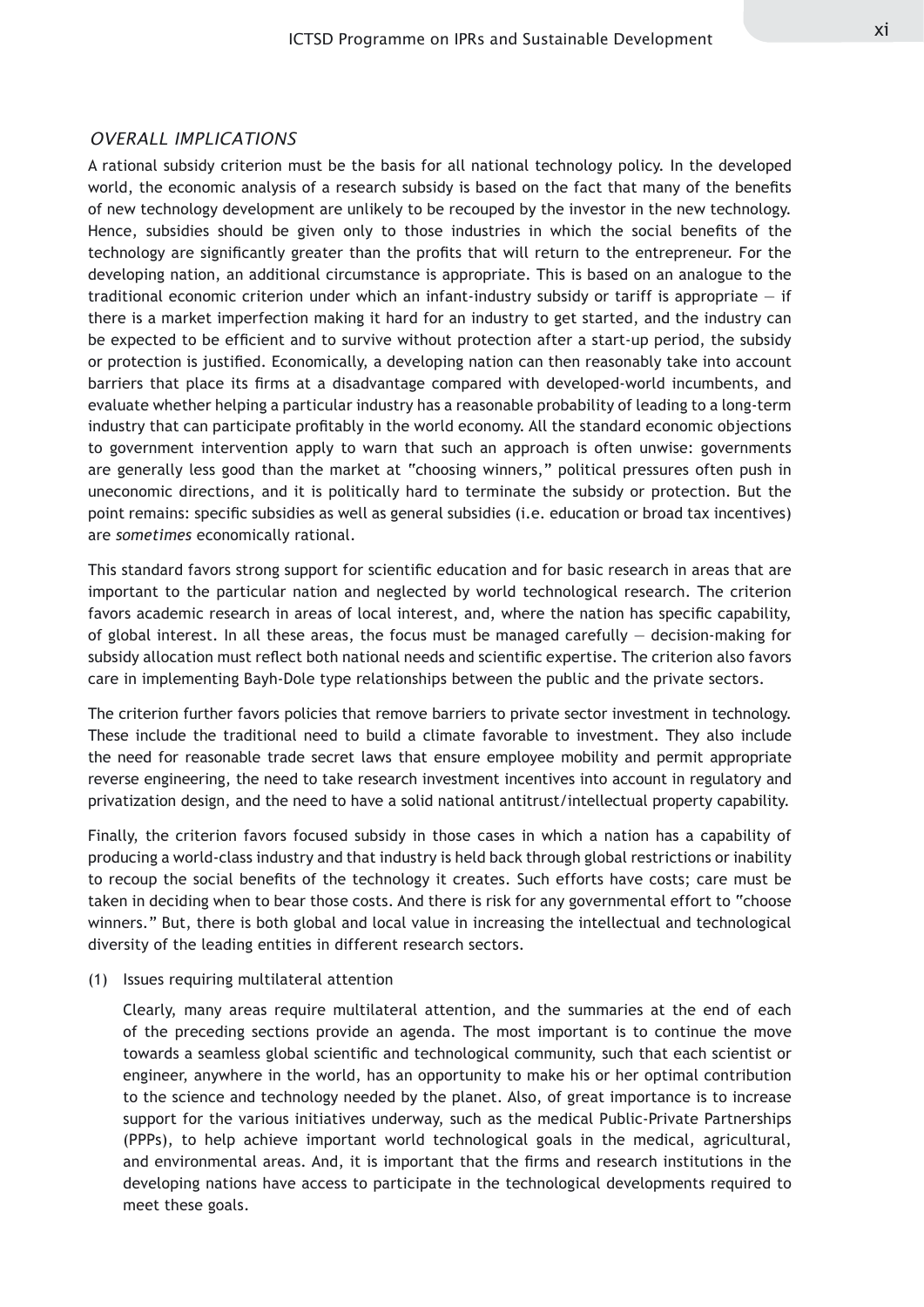The concepts contained in the proposed treaty on access to knowledge and technology are also desirable global goals. Among the most important are reciprocal access to science and technology subsidies, and narrowing, to the extent possible, barriers to the global flow of scientists and of scientific knowledge.

Finally, it is important to remove barriers to the free flow of technology as well as to the free flow of science. Among the barriers that need to be removed are source and most host nation restrictions on technology licenses and investment in technology-based firms, as well as the barriers implicit in the current WTO patterns of antisubsidy and antidumping principles. There are certainly appropriate exceptions to protect national security and probably some appropriate exceptions to make it easier for developing nations to build technology based industry, but these should be against a background of great freedom of flow. In the light of the current status of the Doha Round, it is not clear whether these goals are best sought in the context of a modified or expanded round or of detailed revisions and understandings within the existing WTO bodies. But it is important to seek them. Ultimately, the business perspective  $-$  of seeking global technological integration  $-$  is far better for the world than are political restrictions on the transfer of technologies.

(2) Issues deserving further study

Obviously, there are many unknowns in the analysis presented above. However several stand out:

One is the need for further study of specific industries, and of the relative success or failure of new entrants. The reasons why Mittal Steel is able to buy a European firm while developed world majors remain dominant in automobiles and pharmaceuticals deserve attention.

Better understanding of the links in developing nations between broad national research and educational support and actual industrial activity. What actually happens to the funds, students, and research findings developed under the broad programs? These issues are more often analyzed in developed than in developing nations — but the analysis should be extended. Might such information contribute to a better division of funding between broad programs and programs focused on specific industrial targets?

The generally correct criticisms of government efforts to support particular technology sectors have led to a current orthodoxy rejecting nearly all such efforts. Yet, government interventions have played important roles in the development of Japan and Korea (as well as of the United States and many European nations), and might play a similar role in other nations. What is the actual experience? When are such programs actually useful? Can the real political barriers to wise execution of such programs be overcome?

The impact of regulation on research incentives deserves much greater analysis. Why is energy apparently seeing less R & D recently, while pharmaceutical R  $\&$  D is continuing? Many industries are properly regulated for many different reasons and in many different ways. The details affect R & D incentives.

Finally, it is important to analyze whether a number of areas of trade and WTO law are actually discriminatory or not. Among the areas that deserve analysis are intellectual-property based trade restrictions such as those of the U.S. § 337, and the WTO and trade law principles on the treatment of R & D subsidies. It would also be useful to examine the provisions of Bilateral Investment Treaties, which may go further than TRIMS, just as bilateral agreements often go further than TRIPS.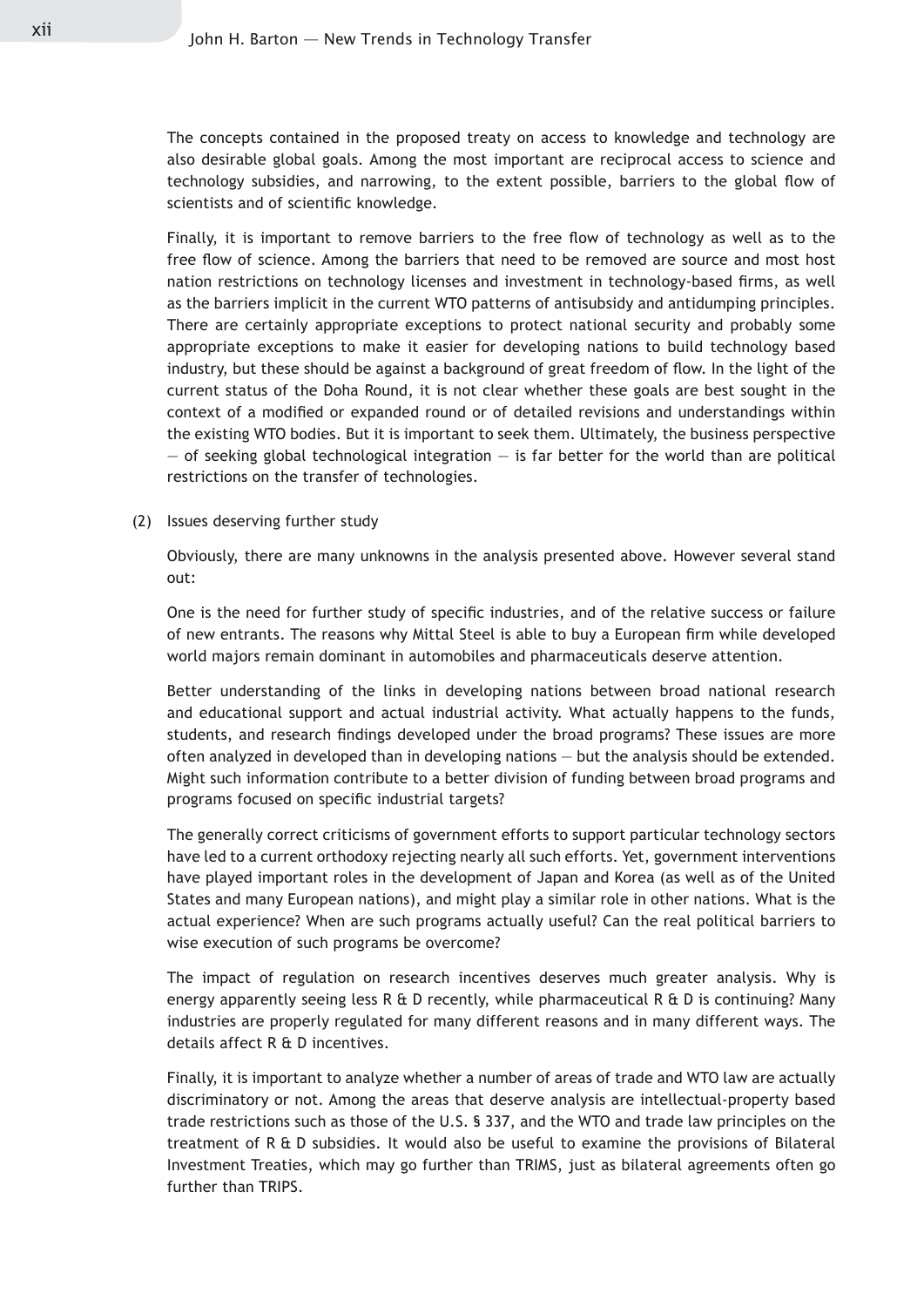### 1. INTRODUCTION3

#### 1.1. Goals of this paper

This paper describes how technology is today transferred to developing countries and the barriers that affect that transfer. It then identifies policy approaches that might overcome those barriers. It covers (1) the flow of human resources, as through international education, (2) the flow of public-sector technology support, as through research and licensing by international organizations, and (3) the flow of private technology, as through

the sale of consumer products (e.g. medicines) that may incorporate embodied technologies through licensing, and through foreign direct investment. After an introduction, the paper will look at these three areas in turn. It concentrates on policy approaches directly associated with technology transfer, thus avoiding issues of the overall investment, legal, or political climate in specific developing nations.

#### 1.2. How today's world differs from that considered in previous debates

During the 1970s, there was a major international debate about technology transfer.4 The paradigm used in that debate involved technology licensing from a multinational firm to a hostnation subsidiary or licensee manufacturing for the local market. The concerns were that the costs of the technology (many of which were hidden through transfer prices or management fees) were too high, that host nation use of the technology was often hindered by restrictive clauses, and that the licensees often failed to receive the best technology. The response was to form national technology transfer offices to review inbound technology transfers, to prohibit a number of clauses typically contained in these licenses, and to attempt to cap the price of the technology. This was done at the national level and proposed, albeit never successfully, at the global level.

Today, the world is quite different because of two key changes. First, a number of developing nations have become much more technologically sophisticated. The comparison from 1976 say to 2006 is incredible in terms of the numbers of trained scientists and technologists, the level of science-based industry, and the magnitude of national scientific research and financing programs. This change is, of course, greater for the middle income and largest nations such as Brazil, China, and India and much weaker for the poorest nations, such as many of those of Africa. Nevertheless, there is an enormous

change in the skills available to a large portion of the developing world.

Second, the world is now globalized in the sense that free trade has spread and that, in many industries, economies of scale now favor production facilities that serve more than one nation. The result has been increasing specialization and trade, both in components and in finished products that may have origins in a number of nations. Many feel that these changes are going to lead to an era of expanded growth for the more successful of these nations, as exemplified by the Goldman Sachs identification of the "BRICs" (Brazil, Russia, India, and China) as likely to become a larger force in the global economy.5 Moreover, production chains are now often spread over a number of nations. Computer chips may be designed in one nation, manufactured in a second, diced and tested in a third, assembled into computers in a fourth, with software written in a fifth. Automobile component suppliers are becoming independent of automobile firms and doing a greater share of the overall  $R \oplus D$  going into a car.<sup>6</sup> Hence, a multinational, in general, now invests in a developing nation in order to obtain a basis for export to a global market or production process. China is, in part, an exception because its domestic market is so large — but much of the investment and production in that nation is for export as well.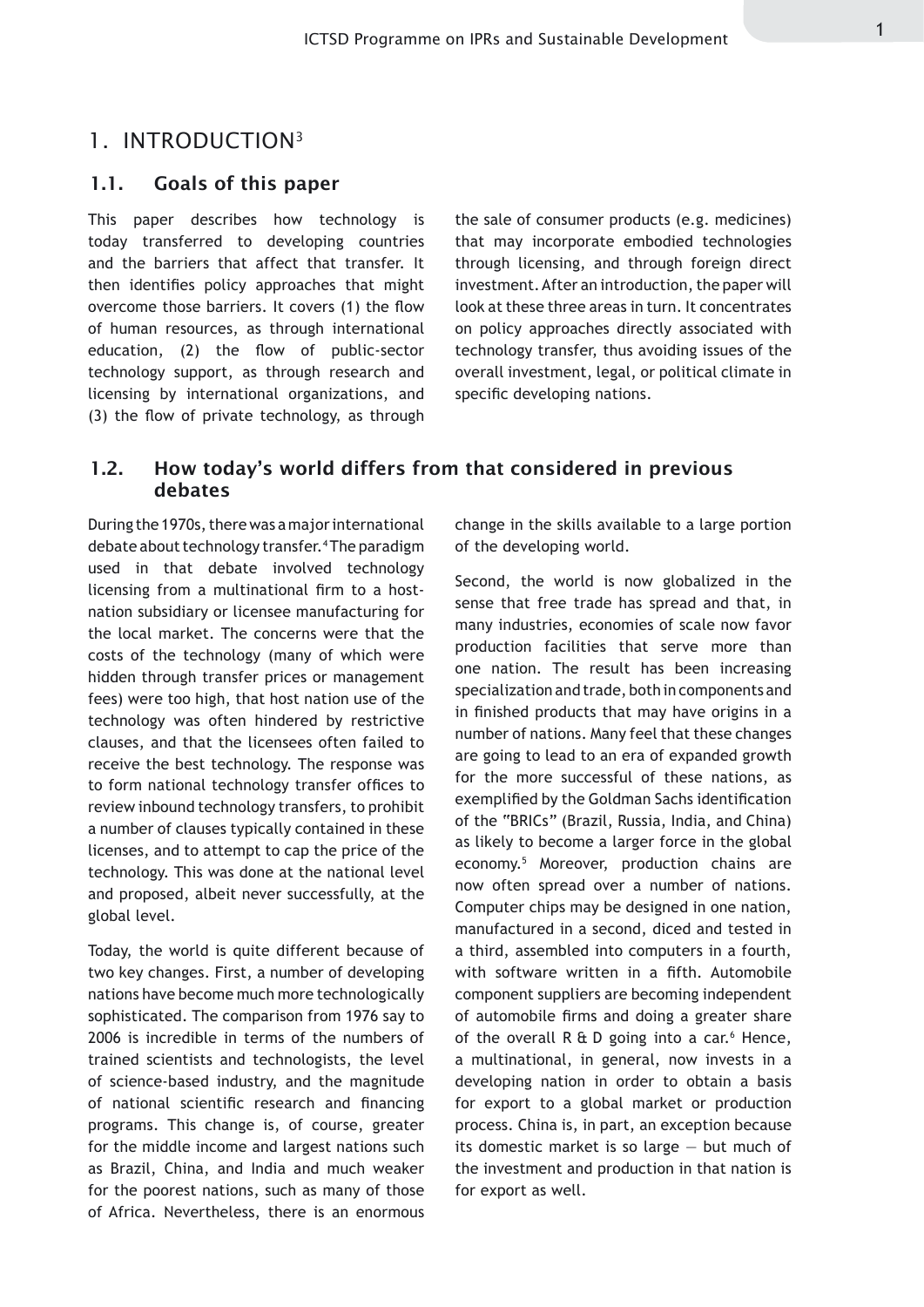These developments have changed the incentives and barriers for indigenous developing world firms, i.e. those that are organized with primarily developing nation ownership and management (although they may enter into alliances and joint ventures with global firms). Such a firm must face global competition, not just local competition and it may have to find a place in an already elaborate international production structure. Moreover, not every nation can have firms leading in every area of technology — for many areas of technology, there can be only a few centers of excellence anywhere in the world.

The international regulatory structure is also different. Today, because of free trade rules, an indigenous firm in the developing world may be less able to begin through a protected market, as did the US industrial firms of the early 19th century. And because of intellectual property (IP) protections in TRIPS, the firm may be less able to begin by imitating existing technologies, as did Japanese firms in the middle of the 20th century. Moreover, technological flow has

#### 1.3. How research is supported

Scientific and technological knowledge benefits all, by enabling the production of new products or the production of old products more cheaply. Yet, no firm can afford to pay the costs of performing research if the benefits of the research accrue as much to its competitors as to itself and if it does not achieve an economic return for its products that covers research costs as well as production costs. In economic terms, this requires a return beyond marginal cost. Firms in a highly competitive industry, in which there is easy entry, may thus be unable to fund significant research and product improvement. In contrast, firms that have a proprietary position that enables them to recover larger than "normal" competitive profits are able to fund research.

Because of this phenomenon, much research is supported publicly, i.e. in government or university institutions, or though subsidies to private sector institutions. (For the purposes of this paper, I treat private non-profit institutions become strongly political, not only because of the global move towards IP but also because of technological protectionism. As one author states:

While policymakers regard S&T [science and technology] as a race between nations in a zero-sum game, businesses see themselves as part of a global information network … Government officials are more concerned about stemming the flow of technologies to competitors and possible rivals who might use it for military objectives … However, firms and businesses prefer a system that leads to the dissemination of knowledge, including to political rivals.7

The fact that free trade provides mutual benefit is widely recognized, even if politically difficult to implement. Less recognized, at least among politicians, is the parallel point that exchange of knowledge leads to an equally  $-$  if not more — beneficial cross-fertilization and acceleration of the benefits of free trade.

such as universities and the Gates or Rockefeller Foundation together with public-sector institutions, because their economic motivations are similar to those of the government.)

Further, governments have defined various kinds of legal exclusivity, such as patents, through which private-sector institutions can gain an increased return from their research investments. In some industries, e.g. pharmaceutical, this IP-based incentive is crucial; in others, e.g. central processing units for computers, other kinds of market forces provide the special financial returns and incentives needed to make private research feasible. These include, for example, economic barriers to entry that permit oligopolistic profits, and customer interest in obtaining increasingly sophisticated products.

IP has two important economic aspects. On the one hand, it is designed to permit a firm to define a form of market exclusivity and thus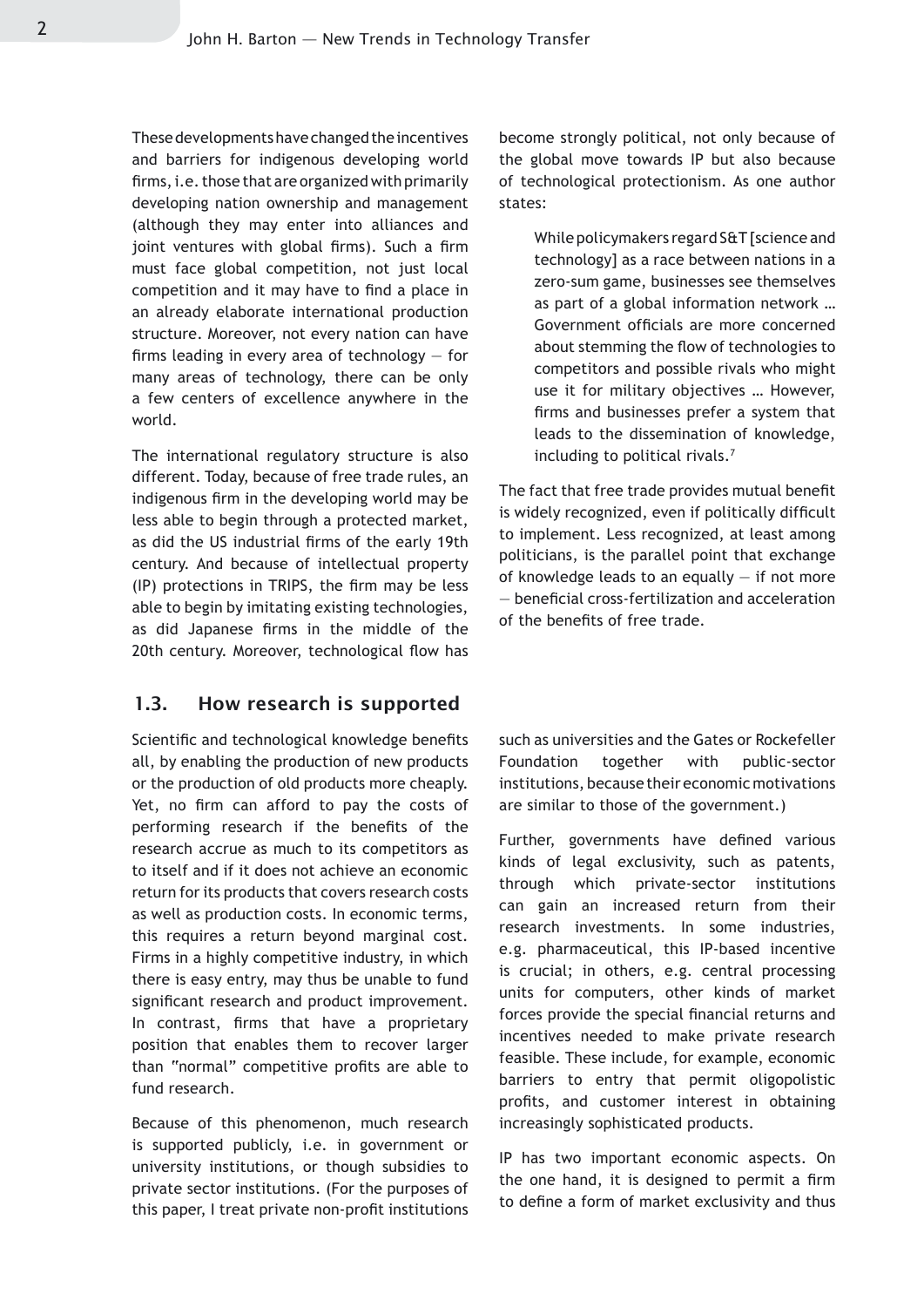to gain a higher price for a product based upon the firm's research. Thus, the static effect is to maintain prices at a non-competitive level, exactly the opposite of the standard goal of antitrust policy, which is to push prices to a competitive level at which price equals marginal cost. But, on the other hand, if the IP system is well designed, this static effect will be balanced by second implication: a dynamic

effect under which new research is encouraged. The consumer will lose in the short term from the higher prices and gain in the long term from the more-sophisticated and higher quality product. There is a special point for developing nations: especially for the poorer nations, the balance between immediate cost and long-term product quality may look different than for the more wealthy.

#### 1.4. The technology transfer process

Whether from basic research to applied technology or from one firm to another, the transfer of technology is fundamentally a matter of the flow of human knowledge from one human being to another. This can be through education, the scientific literature, or direct human contact.<sup>8</sup> At the legal level, one thinks about licenses dealing with legal rights to use the particular technologies in the particular context  $-$  but it is the human level that dominates the managerial and

economic reality. And the classic view of a flow from basic to applied technology is a great oversimplification  $-$  sometimes, for example, problems or insights arising at the production level give rise to new ideas that contribute to fundamental basic advance. At least in some sectors, close links between the basic researchers and the manufacturing experts, and even marketing personnel contribute to competitiveness and advancement.

#### 1.5. Comparison with previous work

This paper differs in three major ways from preceding work. First, it emphasizes the dynamic aspects of technology development and transfer, rather than the static costs of products. In the UK Commission<sup>9</sup> study and in much of the debate about TRIPS, the emphasis was placed on issues such as pharmaceutical costs, precisely because this was the key issue for the poorest. This paper, in contrast, emphasizes the dynamic aspects of technologybased industries, and therefore is more relevant to the more scientifically sophisticated developing countries. Second, much prior work has concentrated on intellectual property, including the work on foreign direct investment  $(FDI).<sup>10</sup>$  Here, however, there will be an

attempt to recognize other barriers such as, for example, those associated with restrictions on industrial subsidies. And third, much previous work has emphasized the areas of medicine and agriculture, areas of special concern to developing nations.11 In contrast, this paper will attempt to cover a number of other technologies in order to help broaden the debate and raise the possibility of new kinds of international responses. It thus builds on previous efforts to develop policy options, including those conducted at the World Bank,<sup>12</sup> those proposed as part of the WIPO Development Agenda, $13$ those being discussed at UNCTAD,<sup>14</sup> and those being considered as part of the WTO Working Group on Trade and Transfer of Technology.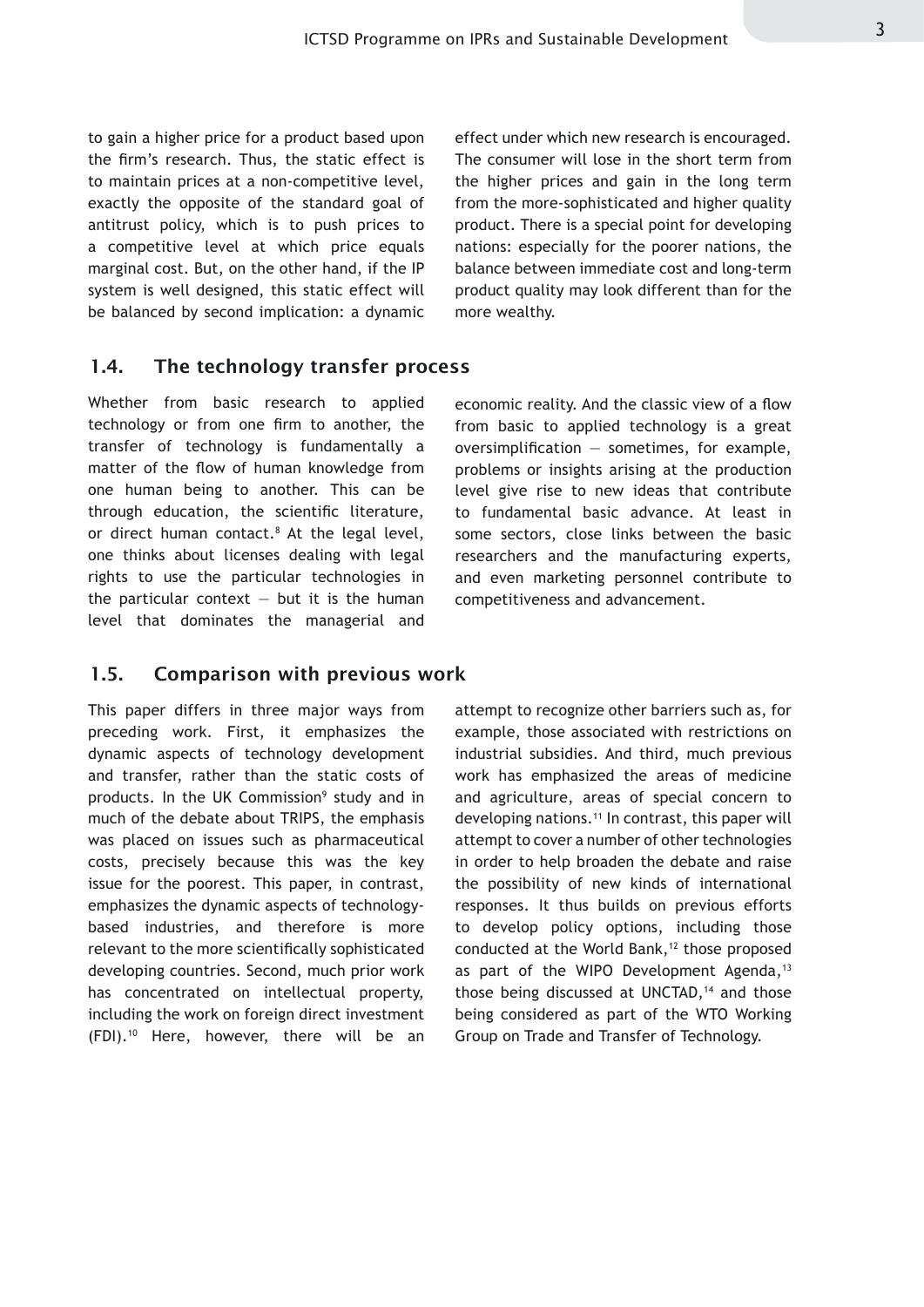#### 2. HUMAN RESOURCES

#### 2.1. Importance of human resources to technology development and application

Human resources are crucial both to the development and to the application of technology. Certainly, some inventions have been made by individuals with little education — but today the majority of inventions are made by those with substantial education in science or technology. The reduction of inventions to commercial application usually also requires skilled entrepreneurs and, depending on

#### 2.2. Important trends

Significant growth in scientific and technological education and in numbers of engineers and scientists

From this perspective, the world has radically changed over the last generation. The portion of the adult population with a college degree in Latin America has risen from 1.3 % in 1960 to 7.7% in 2000; the corresponding numbers in East Asia are 1.1% and 8.1%.15 The number of international students in the United States has essentially doubled since the late 1970s — and the United States currently hosts only about 40% of international students.16 The number in the science and engineering areas is continuing to increase, despite the difficulties associated with access to visas after the attacks of September 11, 2001; thus, there were 179,000 students in these areas in the United States in 1999/2000 and 201,000 in 2004/2005.17 Clearly, there are many more scientists and engineers with ties to the developing world, and many more are being educated, both domestically and internationally.

the particular field, skilled mechanics, lab technicians, or software writers. Many of the same skills are needed for the thoughtful adaption and application of a technology developed elsewhere. Hence, a broad range of scientific and technological skills is absolutely crucial for a nation to participate effectively in the international technological economy.

#### *A highly globalized system*

This scientific educational and research system is highly globalized. Most of all, this is a result of the fact that many students, particularly from Asia, have come to developed world institutions to study under a variety of programs sponsored by both developed and developing nations. Advanced educational institutions themselves are becoming more multinational than they once were. This is through deliberate choices to accept foreign students, through exchange programs for visiting faculty (going both from North to South and vice-versa), and through collaborative arrangements, ranging from sister campuses to joint research projects. Many faculty hold appointments at institutions in several nations at one time. Scientific and technological conferences are generally international, and the leading scientific and engineering journals circulate internationally.

#### 2.3. Barriers, normative issues, and proposals

In spite of these encouraging developments, there remain a number of serious issues, some of which may give rise to reasonable proposals for domestic or international consideration.

#### *Funding levels for advanced education*

First, the funding available for advanced education, and particularly for advanced international education, remains far too small and under threat. In 1980, the UK completed a process of eliminating subsidies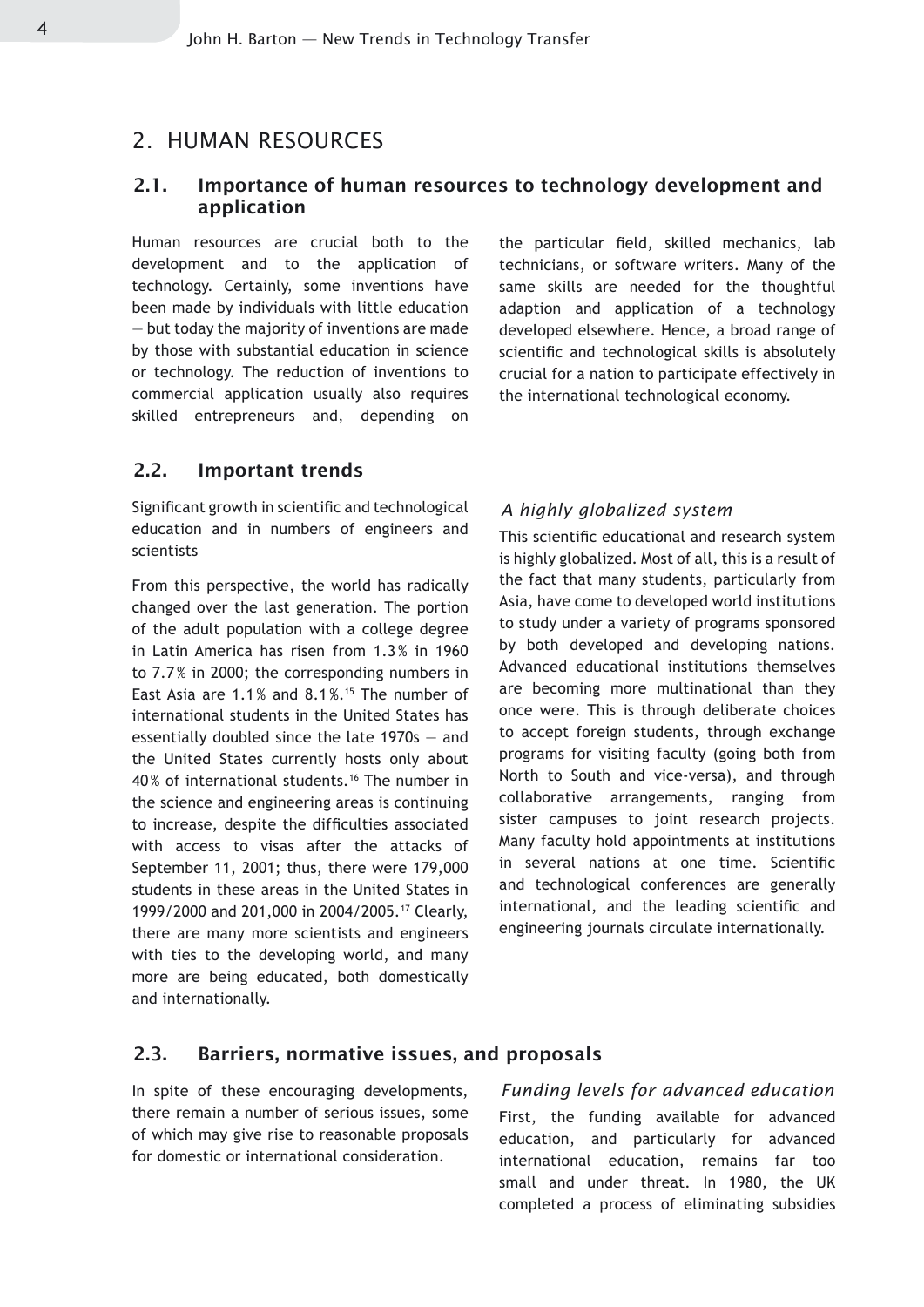for Commonwealth students to study relatively inexpensively at universities such as Oxford and Cambridge.18 The UK is now aggressively recruiting international students, but appears to be expecting at least most of them to pay substantial fees.<sup>19</sup> And, the levels and quality of scientific publication in even the most scientifically interested developing nations are still low: Chinese scientific publications receive 1.56% of the world's scientific citations; India and Brazil are below 1%.20 Many of these nations face a difficult trade-off between improving elementary and secondary education, crucial for economic development, and alternatively improving advanced education, which is crucial for technology, but also generally favors the wealthier members of the society. Programs to improve developing-nation education are likely to be extremely valuable. In some cases, the primary and secondary levels may be most important; in others, the university level may be more important. Some of these improvements are certainly a task for national governments; others deserve international donor support.

#### *Linkages between universities, public research centers, and industry*

In some nations, there has been historical antagonism between industry and academia, with academia traditionally on the left and industry on the right. Moreover, developing nation governments, in general, find it easier to fund and to conduct the improvement of their public sector scientific capability than to similarly improve their private sector technological capability. One can look at the various steps taken to increase the number of science and technology graduates, for example, and be relatively encouraged in many nations. This increase is essential to the attraction and creation of technology-based industry. But there is also the possibility that it will contribute more to academia than to industry. This is partly a cultural issue  $-$  university faculty are likely, implicitly or explicitly, to encourage their best graduates to remain in academia, and particularly in the global scientific community. Clearly, this is right for some graduates.

But others need to start companies or contribute to existing firms.

It is, of course, important — and a central role of academic freedom  $-$  for faculty at a university to be independent and able to criticize what is happening in the broader society. But it is also important that university technology be beneficial to the society. This means that there must be enough communication between the sectors that university scientists can understand local industry's need and that industry can know what technologies are being developed that might be useful. Such communications can be fostered by, for example, programs of regular scientific and technological societies and meetings that include both industry and academic representatives. They can also be supported by regular interflow of personnel between the two communities. This is also one of the areas in which society benefits from the availability of scientists and engineers that have entrepreneurial or business background along with their technical background. It would be wise to examine the actual use of a variety of science-oriented programs to evaluate their relation to industry. Further, it is important to have strong linkages between academia and the real world, as through programs by which those in practice in industry can study in the university, students can work as externs in industry, faculty can consult, and industry can sponsor research projects. These are all important parts of scientific and engineering education  $-$  for it is sometimes the case that industry is technologically ahead of academia, and it is always the case that the two can benefit from one another.

There might be useful new international proposals for linking industry (particularly in the developed world) with academia (particularly in the developing world). Consider the benefits, for example, of programs to enable developing world students to be interns in start-ups in the developed world.<sup>21</sup> This has already happened informally as Indian and Taiwanese graduates have participated in Silicon Valley firms, and have then gone home to start their own firms.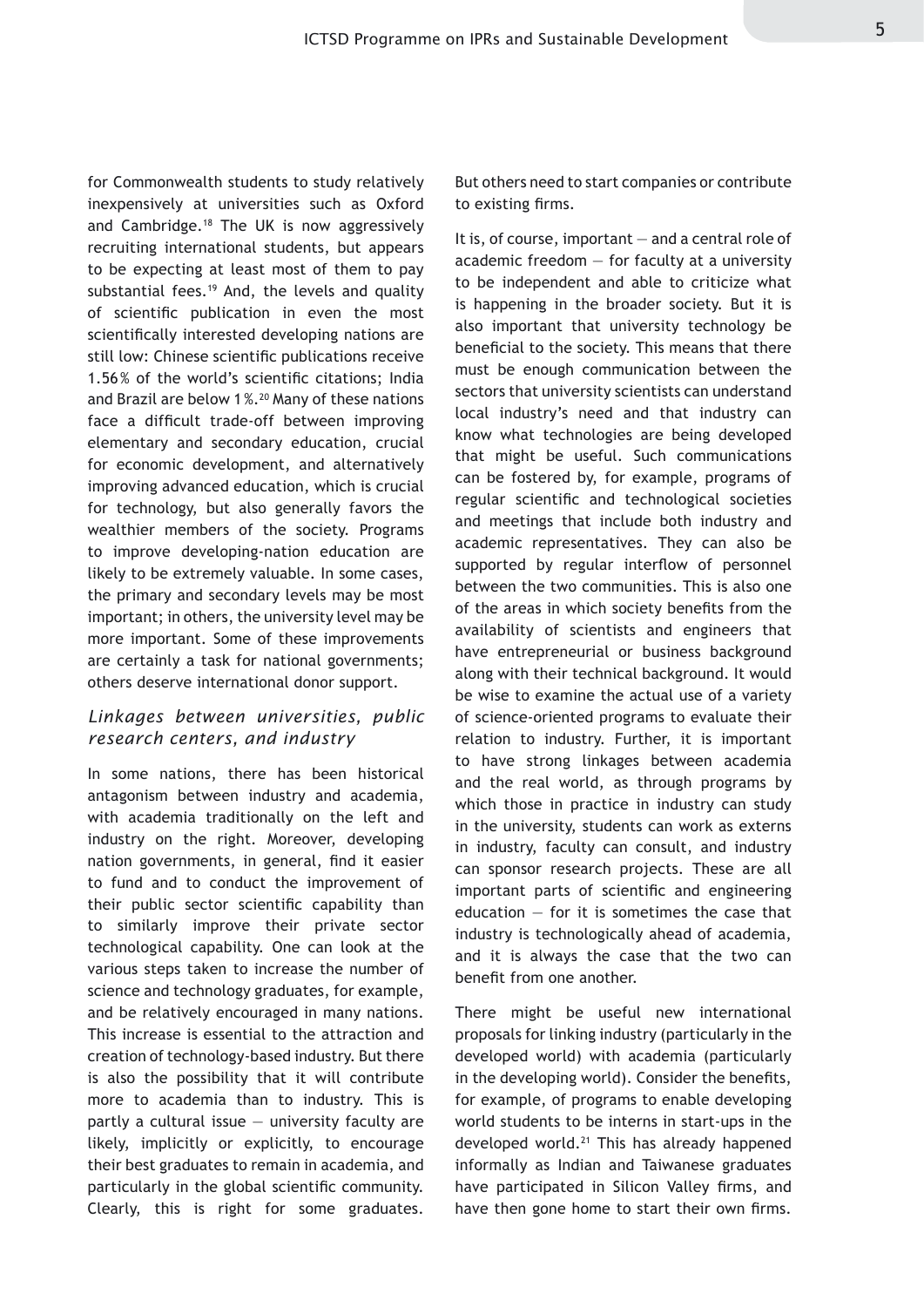A broader program to facilitate such experience would help integrate graduates not just into the academic scientific world, but also into the industrial world that commercializes the technology developed in academia. In the United States, there is a serious difficulty arising from the "deemed export" issue, a regulatory requirement that governmental approval must be obtained for certain technologies to be divulged to certain foreign employees. This regulation derives ultimately from national security concerns. Governmental exemptions or case-by-case reviews would be necessary to facilitate an international intern program.

#### *Visa restrictions*

Concerns over terrorism have made it very difficult for students from many nations to study within the United States. The restrictions include denial of visas, elaborate procedures for obtaining visas, and requirements on universities to track the academic activity of students. In some cases, participants in academic conferences have been denied visas. There have also been government proposals since dropped — for restricting foreign student access to certain kinds of research areas and information. The result has been a short-term drop in the number of students seeking to study in the nation; fortunately, this drop is in the process of turning around.<sup>22</sup>

Although this concern about terrorism is quite understandable, there are serious questions about the legitimacy and wisdom of some of these travel restrictions. Officers of the International Council for Science (ICSU) have stated that certain of the activities violate scientific freedom.<sup>23</sup> And university officials have emphasized that the restrictions may harm U.S. competitiveness. Nations are certainly extremely hesitant to accept restrictions on their visa policies, but it might be possible to define some set of reasonable protections for students and scientists, perhaps, for example, a requirement that decisions be made within a particular time, ensuring the availability of an appeal process, and helping resolve the practical problems that arise when university procedures and visa procedures collide. The details can only be defined after careful analysis of the actual process in a number of nations, but the need to simplify travel and scientific exchange is crucial.<sup>24</sup>

#### *Brain drain and remittances*

One of the most intractable problems in the area is that of the "brain drain," i.e. the flow of skilled human resources from poor nations to rich nations. Such travel is very understandable for the humans involved, for they can often provide much better for their families with the opportunities they can find in the wealthy nations. The travel, however, arguably wastes educational expenditures in the developing world source nation; for that nation is likely to have invested public funds in educating the person who now brings his or her skill to the developed world. And, in at least some sectors, this possibility of going abroad can enable the relevant scientific or professional community to demand higher local salaries in the source nation economy.

At the same time, it must be remembered that the person who goes abroad often sends back substantial economic remittances to his or her home nation. Obviously, the remittances from scientists and engineers are only a part of all remittances, but they are still a significant counterbalance. More important, there may be a return flow of scientists and of entrepreneurial opportunities as the source nation's technological status takes off and opportunities increase, something that was absolutely crucial for Taiwan, and is almost certainly significant for India and China as well.25 This phenomenon will increase with the growing tendency of multinationals to place research laboratories in the developing world. The return flow might also be facilitated through visa arrangements that make it more feasible to go back and forth.<sup>26</sup> And there are many other proposals for dual citizenship and for source country inventories of the skills of the overseas scientists and engineers.<sup>27</sup>

Few would want to deny the freedom of the skilled person to take advantage of the global skills market. After all, there is an economic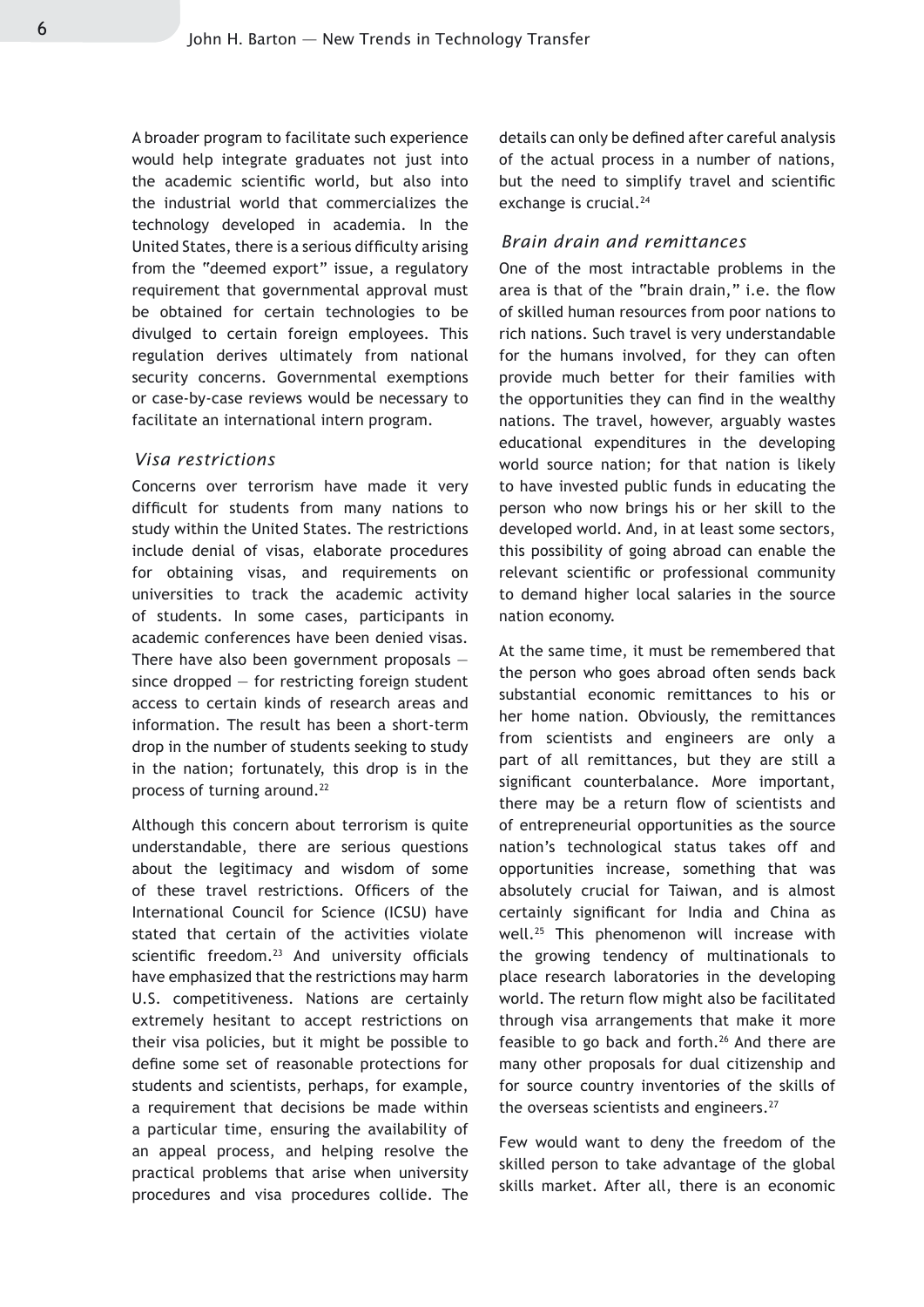argument that, at least in principle, the skilled person contributes more to the global economy and society when he or she can work with the best facilities and complementary resources — which is often most likely to be in the developed world. The graduate who works for a local multinational research laboratory is also exporting his or her skills, and the graduate who goes abroad may still engage in research that ultimately benefits his or her home nation. As the scientific and educational processes continue to globalize, it will become harder and harder to distinguish activity that benefits one nation from activity that benefits another.

For the poorer nations, however, the brain drain remains. If any response is appropriate, it is to require the person who goes abroad to make some form of payback of educational costs. Whether this is feasible or wise or not is not clear. It could be facilitated by formal international agreements requiring and simplifying the transfer; it might already be effectively happening as a result of the transfer of remittances; it might be an unwise barrier to the freedom of movement.

#### *Summary of possible human resources areas for international discussion*

A summary of possible topics for international consideration on human resources issues includes:

- Improved support for developing-world technical education, whether through international lending and financing programs or through stronger linkages between developed and developing nation institutions. •
- Possible international clinical programs to assist developing nation science and technology graduates to obtain experience in business. Both this and the previous point might be discussed at UNDP or at UNESCO. •
- Arrangements to ease access to visas for students and scientists. This might appropriately be considered in followon discussions on the flow of professional services in the context of the General Agreement on Trade in Services. •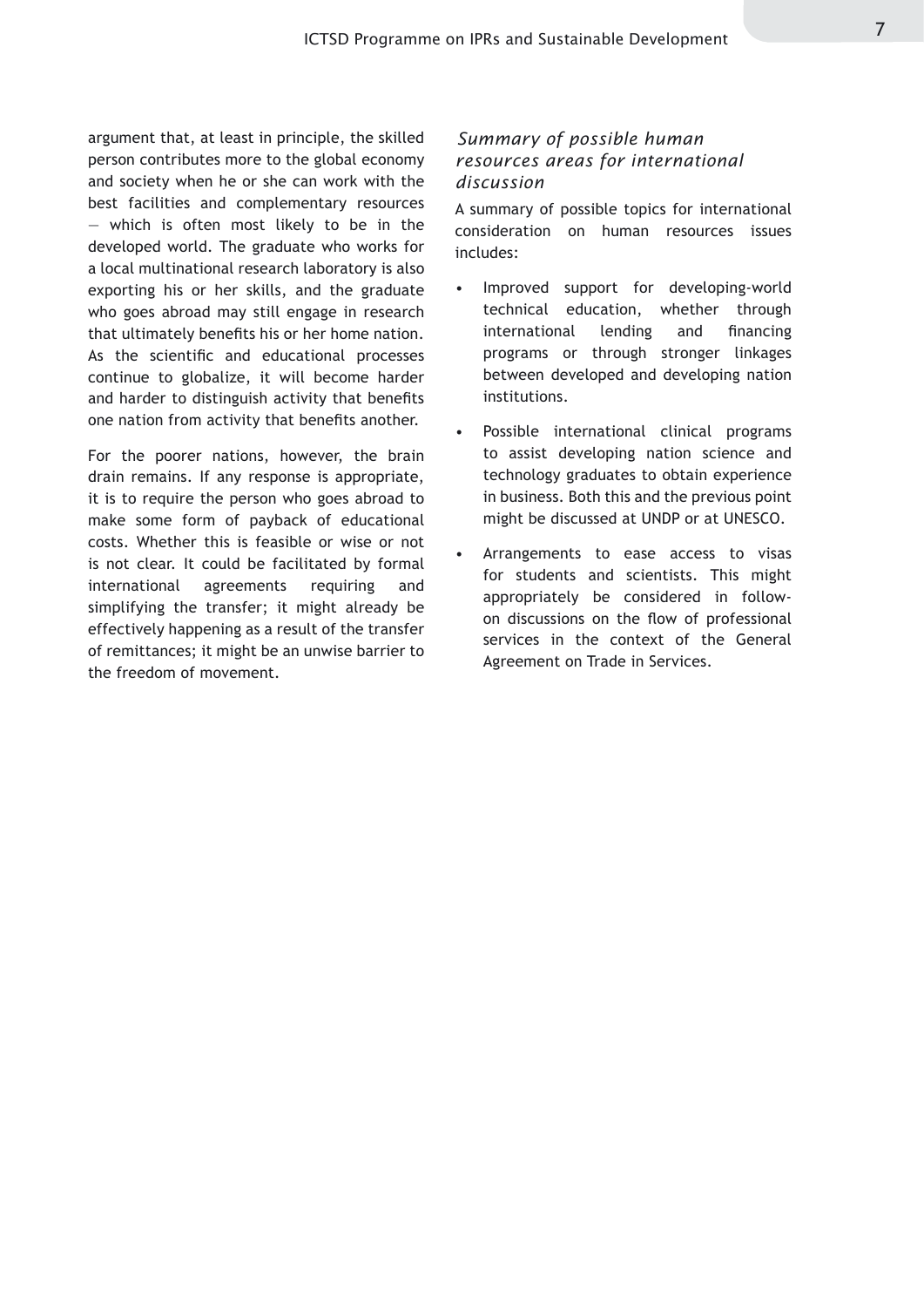#### 3. PUBLICLY-DEVELOPED TECHNOLOGY

There are two quite different sources of funding for new technologies: the public sector (including universities) and the private sector. Each funds research in its own sector as well as research in the other sector. The balance varies heavily from industry to industry, time to time, and nation to nation. In pharmaceuticals, for example, the balance is shaped by the budget of public sector establishments such as the U.S. National Institutes of Health and by the magnitude of research and clinical testing by the pharmaceutical industry. The early development of computers was subsidized heavily by the government, while contemporary research and engineering of computers (other than for military applications) is supported primarily by the private sector.

In the United States, overall, the government, universities, and non-profit institutions fund roughly \$95 billion of research and industry funds approximately \$181 billion.<sup>28</sup> This is 34% public and 66% business. In many developing nations, the balance between public and private sector expenditures in more weighted in favor of the public sector. The balance in Sao Paulo, for example, is  $46\%$  public and  $53\%$  business.<sup>29</sup> For Brazil as a whole and for India as a whole, the public sector proportions are much higher, approximately 59% in the first case and 77% in the second.30

The numbers almost certainly show that developing world public sector research far outweighs developing world private sector research. But it is probably also the case that the developing world public sector supplies far less technology to the developing world economy than does the international private sector. Thus, the role of public sector support is generally more one of building a capable infrastructure than of creating new developing world industries. There is an obvious exception in areas like agriculture, where much of the research is carried out in the global and national public sectors. And public sector support may sometimes be useful in "jump-starting" a new industry, as exemplified by nuclear power development in a number of nations.

#### 3.1. Current mechanisms of supporting research and trends

#### *Government support*

#### **Developed world**

In the developed world, the public sector supports research in a variety of ways. The most obvious is the direct funding of research at universities and national laboratories. Much of this funding is typically concentrated on basic research, in which industry would be unwilling to invest because the time to commercialization is so long. There is usually strong scientific and sometimes political support for the subsidy  $$ and the subsidy is economically justified where the social returns of the research are greater than those that would be available to a private firm.

There are also many programs to support specific industries. Sometimes, as in agricultural and medical research, government support is based on achieving particular social goals. Where the government is the leading purchaser of the products of the technology, the government will have to pay the costs of research and engineering in any event; the key issues in designing these subsidies involve the contractual structure of reimbursement for these costs and the incentives created by that structure. For example, military and space technology is often directly supported with grants to industry or through purchase contracts that enable industry to recoup its R & D expenses. In the cases of semiconductors and large transport aircraft, it is at least alleged that such military purchases provided the basis for firms to gain a substantial technological base that was later used as a way to gain competitive advantage. (U.S. government purchases still make up 40 to 60 % of U.S. aerospace sales.<sup>31</sup>) Similar arrangements have been used to help develop nuclear power technology, as in the United States and France.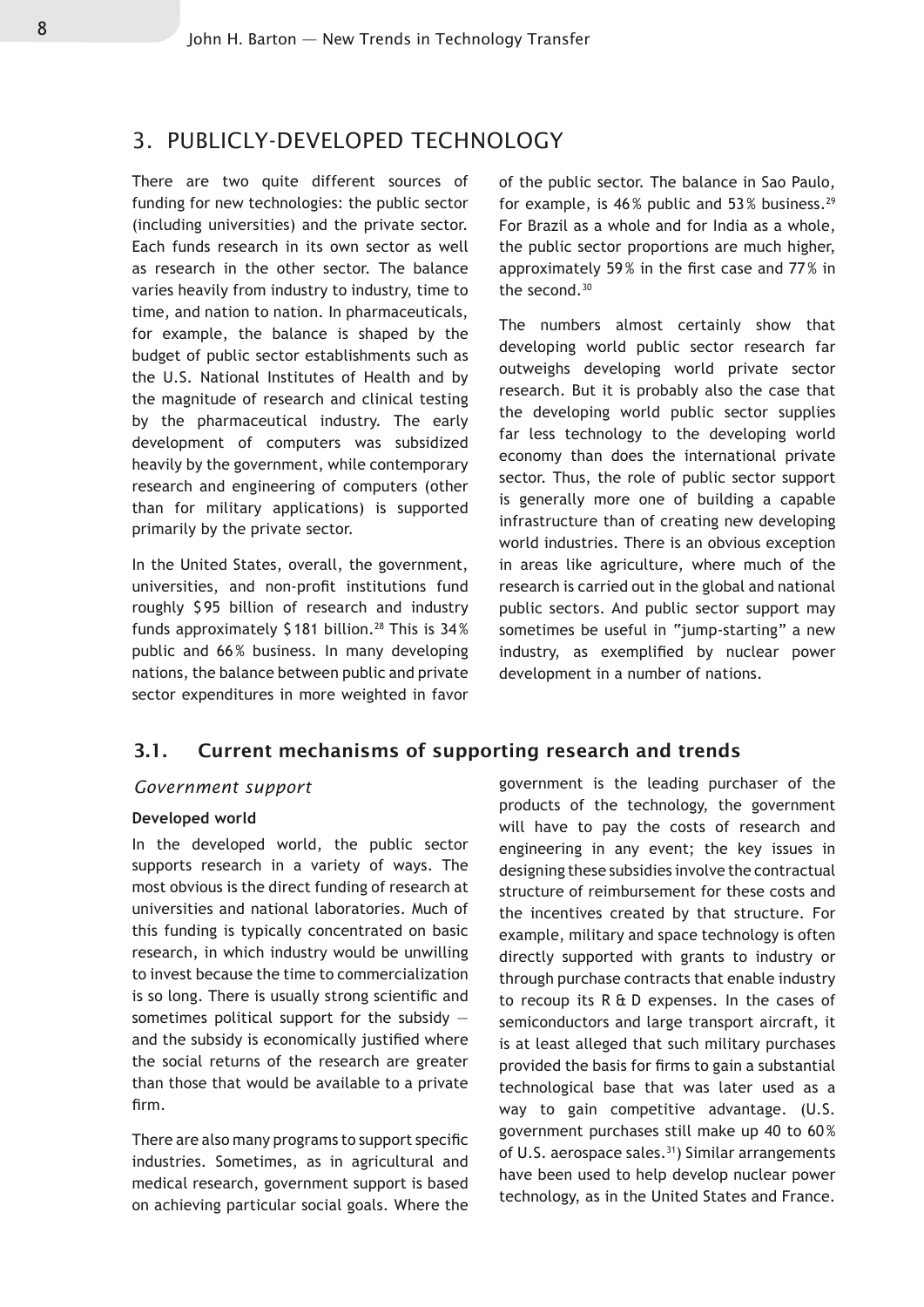There are also subsidies seeking such goals as more environmentally-acceptable automobiles. Moreover, industry is sometimes granted tax advantages for research. All these subsidies have international competitive implications.

In many respects, the formal structure of these subsidy programs is far less significant than the total amount allocated and the mechanism of allocation. They are typically structured to maintain political support in the face of other social demands. And because expertise brings insight into the needs, it is important to include the scientific and technological community in the decision-making, as in the peer review programs used in making some grants. Yet, there is an obvious risk that these communities, including contractors in industries such as defense and space technology, will capture the decisionmaking. This may especially be a risk with a highly independent and powerful scientific  $academy system - if there is such a system, there$ needs to be a way to ensure that it responds to real world needs. Moreover, some irrationality and redundancy in support structure may be wise as a way to let alternative perspectives enter the decision-making structure.

#### **Developing world**

The developing world is copying many of these subsidization approaches. There are, of course, many efforts to imitate U.S. or European subsidy programs to universities or to particular national research institutes. China has a major system of scientific academies, and is expanding and improving its support for science and technology under its "863" program and under its new 15 year "Medium to Long-Term Science and Technology Development Plan."32 Korea has created national research institutions. Several nations have set up programs for supporting academic and industrial research, typically subject to peer review, but not necessarily focused on a particular scientific or industrial sector. Some of these programs have been supported by World Bank funding. According to a 2004 study, the World Bank has lent \$ 8.6 billion between 1980 and 2004 for such scientific

and technological programs, of which 40% of the loans went to East Asia and 20% to Latin America. The agricultural sector accounted for 42% of the projects; most of the others were for general scientific and technological support, as for education.<sup>33</sup> This focus on agriculture presumably reflects the facts that crops have to be adapted to specific ecosystems and that agriculture has long received public support.

There have also been efforts, typically through national research establishments, to support particular technologies, and then to apply the technology, often within the government sector. This is the way that many nations developed vaccine production facilities within their public health establishments. It is the way that India developed its nuclear power program, under Homi Bhaba in the 1950s and 60s. It is also part of the way that Brazil attempted to encourage home-developed computers in the 1980s. And, China is clearly using this strategy extensively (although, as will be seen below, China is also making a serious effort to increase the role of private-sector funding in research). 34

#### *Foundation support*

Foundation support has been especially significant in agriculture and medicine. The Green Revolution was fundamentally a foundation-sponsored development, as were many medical developments before World War II. Since the war, government funding of technology has grown much more rapidly, and has greatly outstripped foundation funding (even though groups like the Howard Hughes Foundation have played a major role in health research). Although this remains generally true, it has changed for international health with the advent of the Gates Foundation. The foundation is now able to undertake its own sophisticated research projects, without having to worry about maintaining political acceptability with a supporting legislature. And, it has radically changed the structure of international medical research, providing new opportunities that will be discussed below.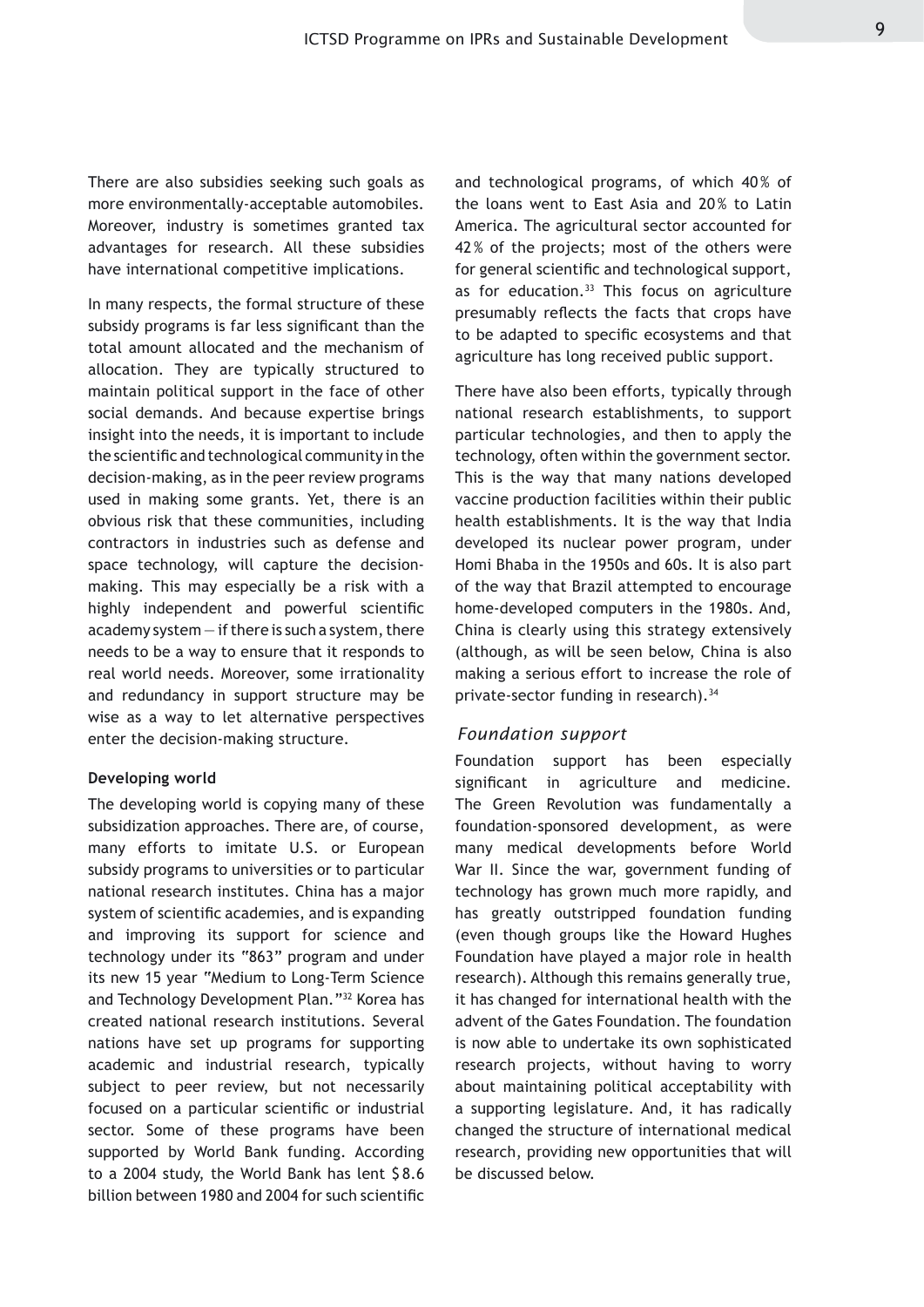#### *Examples of special purpose technology development*

To provide additional content to the relatively abstract picture just presented, it is useful to consider three specific examples in which publicly-funded research is especially important (albeit always working with the private sector). These are agriculture, medicine, and energy.

#### **The CGIAR system in agriculture**

At one time, agricultural research was almost entirely funded by the public sector. Thus, one of the missions of the U.S. land grant colleges, created by 1862 legislation, was to conduct research for the benefit of the society, a society that was largely agricultural at the time. This was followed by the creation of substantial public sector research elsewhere, and particularly by European colonial authorities in the various nations they controlled. There was significant technology transfer as a result of these institutions, in both French and UK colonies.

During the 1940s, these activities were supplemented by foundation sponsored work at the predecessor of the International Maize and Wheat Improvement Center (CIMMYT) in Mexico and then in 1960 by the creation of the International Rice Research Institute (IRRI) in the Philippines. It was research in these institutions that led to the new "Greeen Revolution" varieties, which were then diffused through much of the developing world. Soon additional research institutions were added, and the funding expanded to include governmental and World Bank support as well as foundation support. Donors were encouraged to coordinate and focus their support through the CGIAR, the Consultative Group on International Agricultural Research, an informal group, created in 1971. It was supported by a Technical Advisory Committee, now called a Science Council. In most cases, the research institutions are located in the developing world, essential in order to test local crops under local climates and growing conditions. These institutions are funded well enough to attract global-quality scientists.

Over the years, the activities of national agricultural research programs have expanded in comparison with those of the CGIAR centers. Thus, today, the world's largest public sector agricultural research program is that of Empresa Brasiliera de Pesquisa Agropecuária (EMBRAPA), Brazil's program, and the national programs in China and India, as well as in Thailand and other smaller nations are all quite significant. This evolution may allow the CGIAR institutions to concentrate on the earlier phases of crop development, and then to turn varieties over to national programs for final breeding and improvement for the particular nation's agronomic conditions.

The CGIAR system has been under two pressures over this same period. First, it has had to accept a shrinking budget, presumably a result of donor fatigue and of the emergence of competing priorities, particularly with respect to the environment and to medicine. Thus, its budget levels have been declining in real terms and it now represents only about 5% of the public sector research done for developing nations.<sup>35</sup>

The other pressure is the rise of biotechnologybased commercial agricultural research. There has long been significant private sector research, especially since the development of hybrid maize in the 1930s. But this has substantially expanded since the development of biotechnology, a development that took place in the public sector, and the commercialization of that technology in the private sector. The private commercialization was in significant part the result of a series of expansions of patentability that began with Diamond v. Chakrabarty, 447 U.S. 303 (1980). Since then, the agricultural biotech industry has globalized and consolidated to become one that includes only a very small number of oligopolistic players. In many markets (more so, of course, in the developed world) these firms have such strong patent positions that it has become difficult for anyone, even venture-capital funded startups to enter. And because of these patents, university scientists are hesitant to move into some areas of crop development.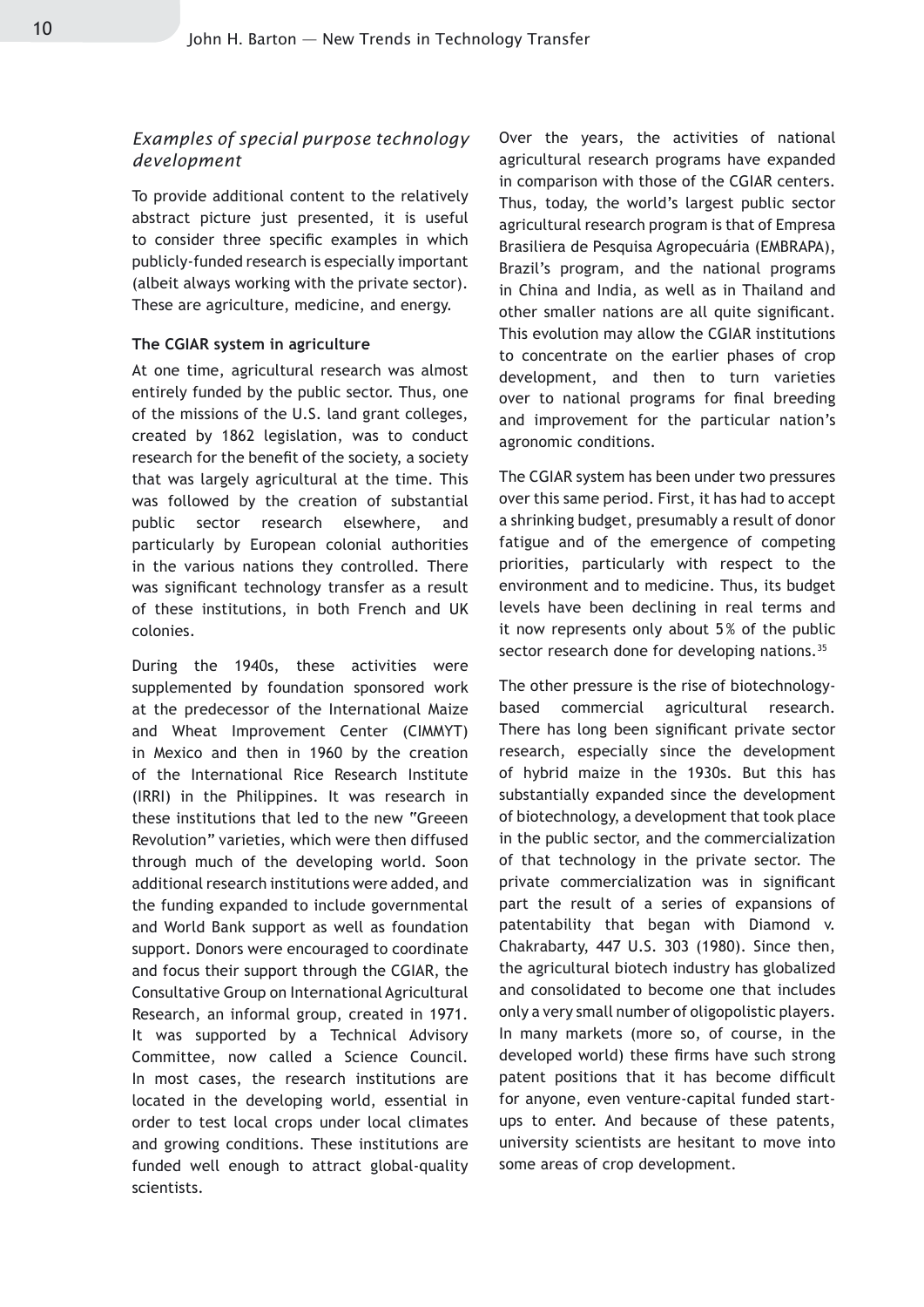Thus, the key issues are now two-fold. One is funding for public sector research for the developing world. It is certainly possible that many of the important new varieties of the future will be developed within the private sector or within nations that are able to work around IP rights. Nevertheless, there is need for public sector research in areas of little commercial interest. Some of this may be in the CGIAR and some in national programs. And of recent importance was the Rockefeller Rice Biotechnology Program, which was terminated in 1999 after contributing greatly to the supply of scientists and of fundamental knowledge, such as the rice genome. It may have been the most significant source of technology buildup for the national agricultural research program of Asia. With all these programs combined, the public sector investment in developing world agriculture has become greater than that in developed world agriculture.<sup>36</sup> But, almost certainly, more is needed.

The other problem is to obtain the benefits of the global private sector and to find a way around the limitations imposed by that sector's concentration and intellectual property. In many cases, particularly for the market sectors of middle income countries, the private sector will provide new varieties; in the case of Sub-Sahara Africa, the private sector is probably willing to cooperate with the public sector, because the commercial market is so distant. But cooperation with the private sector has not always been easy; for example, it is reported that patent disputes with a multinational prevented the release of a transgenic rice variety developed by an Indian university.<sup>37</sup> As will be seen below, there are efforts at developing open source systems, as an alternative to the patented technologies. Another possible approach to ensure the availability of some forms of new varieties might be a compulsory license. The developing nations must define their own research programs (and may need support for them) and must also define their own approach to dealing with the multinationals.<sup>38</sup>

#### **Public-private partnerships in medicine**

The pattern in medicine has been quite different. There is a long tradition of medical

research within the developing world, as exemplified by the work done on plague by Haffkine in Bombay, on yellow fever by Finlay in Havana, and by the variety of Institut Pasteur and Rockefeller Foundation activities throughout the developing world during the first half of the 20th century. But, during much of the later part of that century, the research tended more and more to centralize within the developed world. This is partly a result of relatively declining support for public health in many nations, as contrasted with the growth of enormous public sector research institutions such as the National Institutes of Health (NIH) in the United States and the Medical Research Council (MRC) in the UK. It is probably also a result of strengthened regulatory standards for pharmaceuticals, standards which gave rise to today's pattern of large-scale and expensive clinical trials, which led development to be centered around large scale institutions such as the major pharmaceutical firms.

Although there were some long-standing programs involving developing-world researchers, such as the International Centre for Diarrhoeal Disease Research in Bangladesh, and the World Health Organization's Tropical Disease Research Program, the key changes in research have been in the last 10 years, with the development of "public private partnerships" (PPPs) for obtaining new medical products of value to the developing world. These PPPs, sponsored at first by the Rockefeller Foundation and then by the Gates Foundation, amount to virtual drug or vaccine development entities. Examples of these PPPs are the International Aids Vaccine Initiative (IAVI), the Medicines for Malaria Venture, and the Institute for One World Health. The PPPs contract out the research, the product testing, the conduct of clinical trials, and production, sometimes to universities or public sector entities and sometimes to pharmaceutical or biotechnology firms. They, of course, protect the intellectual property rights that are needed for product development and application in the developing world. They are significantly integrated with the world's pharmaceutical industry, often, for example, funding clinical trials for developing world applications for products that the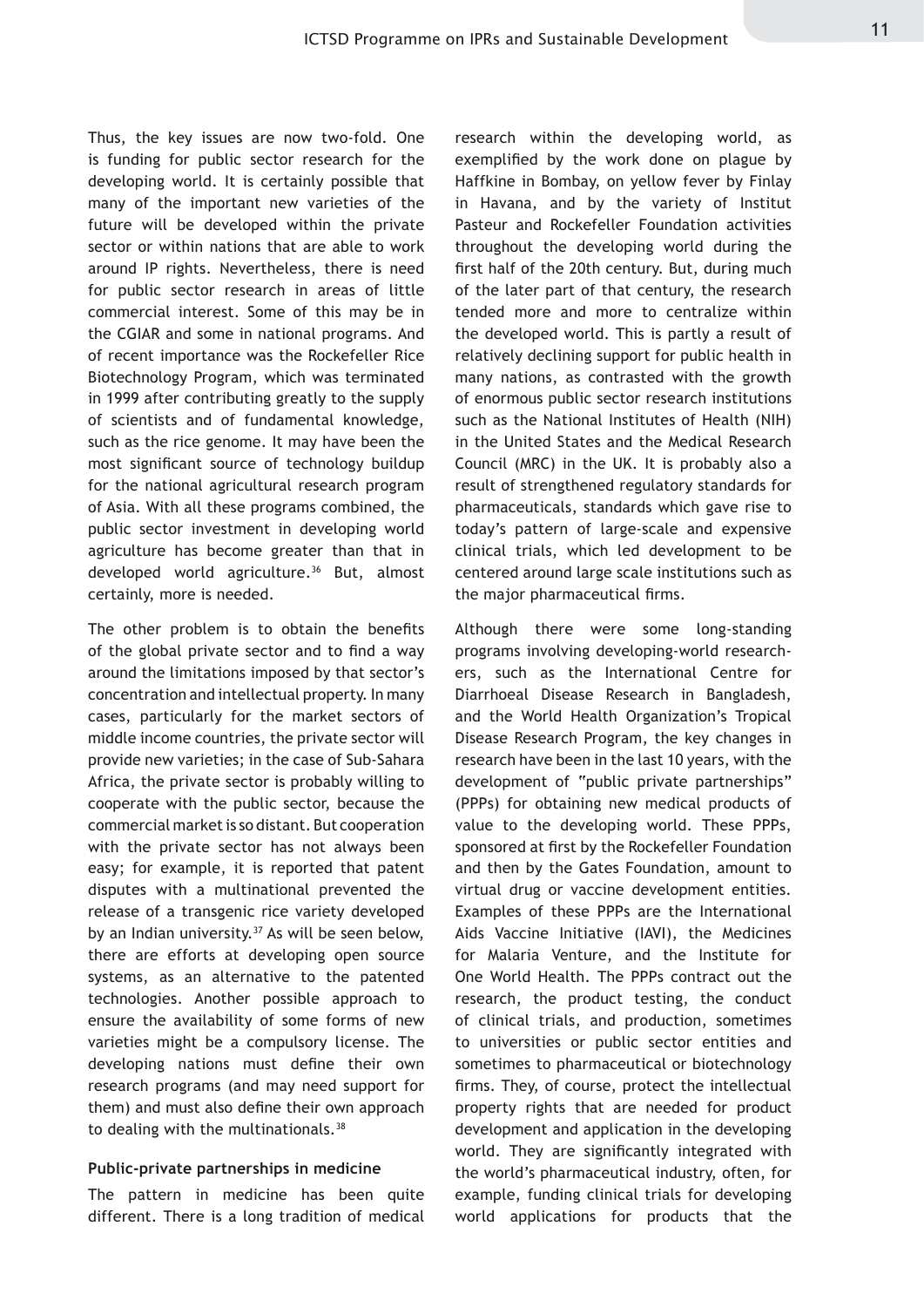pharmaceutical industry has identified but is not pursuing developing world applications.<sup>39</sup> The foundation world provides a very large share of the funding of these entities; very little comes from governments.40

It is, at this point, unclear how successful these programs will be. They face essentially the same scientific uncertainties as do pharmaceutical firms, and have to make careful judgments about how many early-phase products to explore in order to have a good chance that at least one product will survive all the stages of testing from early to late. Moreover, it is not clear how they will market the successful products. At this time, the global public medical sector, exemplified by the Global Fund to Fight AIDS, Tuberculosis and Malaria (GFATM) and the President's Emergency Plan for AIDS Relief (PEPFAR), has not yet been able to afford to support distribution of all the products that are already available and needed for the control of serious disease in the developing world. It is certainly possible that this funding will be expanded as a result of Gates Foundation initiatives.

It is important to consider how these institutions will interact with the scientific sector of those nations. Presumably, the PPPs will normally look to the most capable groups in the world for the different scientific inputs that they need. They will certainly be inclined to purchase clinical trial services and product manufacturing services within the developing world. At this point, about a quarter of the PPP projects in the drug sector involve developing nation firms as a partner.<sup>41</sup> One of the early successes involves an off-patent drug for visceral leishmaniasis produced in India and tested for the Indian market.<sup>42</sup> More broadly, a number of developing nations, including India and Thailand, are seeking to become major exporters of clinical trial services. The NIH has licensed a variety of technologies to a variety of developing nations, presumably for further trials and development.<sup>43</sup> And there is certainly a research-based industry emerging in India, as some of that nation's generic firms become research-based in response to the application of pharmaceutical patents in 2005.

From a broader perspective, it is clear that there is a current commitment to developing important new drugs and vaccines, and that the non-profit medical research sector has found ways to proceed. What is not so clear is how the new products will be paid for, when available. The world has found ways to do so for vaccines, where UNICEF has used its purchasing power to encourage safe and efficient developing-world manufacturing, and to obtain childhood vaccines at reasonable prices. The new arrangements for therapeutics, such as the GFATM and PEPFAR, are not succeeding in meeting the demand. Moreover, analogous support arrangements will be essential should new products be invented for developing-world application in the environmental sector.

#### **Energy, including nuclear energy**

The energy industry demonstrates another completely different relationship between the public and the private sectors. Many parts of the energy system, including the production of petroleum and, in many nations, the production of electricity, have long been in large part in the public sector, operated by governments or by government controlled entities. Even where parts of the research are carried out in industry, this is often in cooperation with the government, as exemplified by nuclear energy. Consider, for example, the long involvement of the government in the development of atomic energy, in France, the U.K. and the U.S.

For some developing nations, acquisition of electrical technology has been simply a matter of purchasing an electrical generation plant, whether thermal or nuclear, from a major supplier. There are a variety of funding and operational mechanisms to make this possible, as exemplified by the "turnkey" approach in which the facility is manufactured and sold ready to be turned on and operated, or the "Build Operate Transfer" (BOT) approach in which an international firm builds the plant, operates it for a period in order to gain the income to pay for the plant's construction, and then transfers it to the developing nation.

Although the turnkey and BOT techniques provide the purchasing nation with a power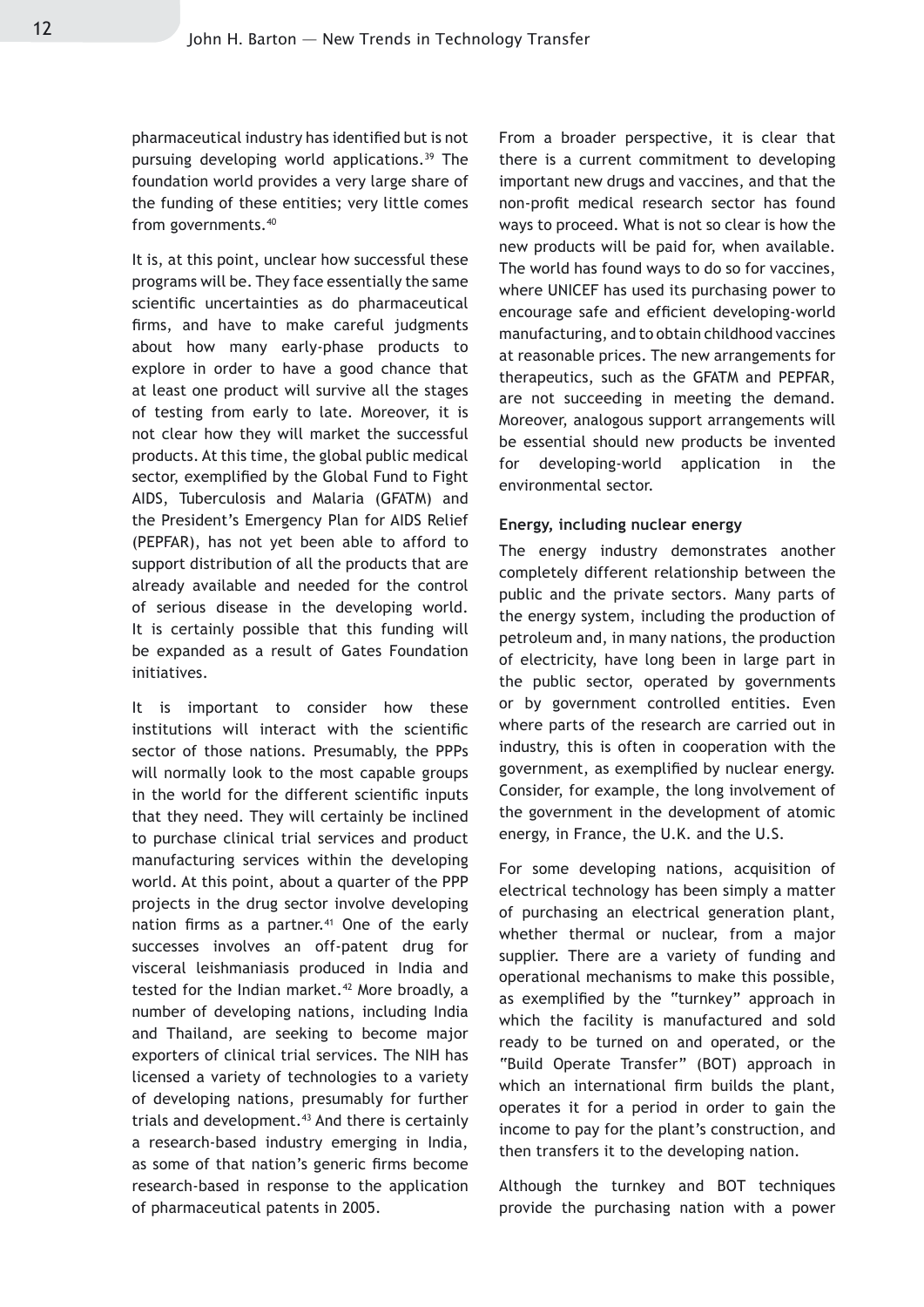plant, it does not provide the nation with a technological capability. Moreover, these purchases are designed to serve the local market  $-$  since that market is not globalized, the seller does not have powerful incentives to provide the best technology possible. In a sense, the incentive structure is like that of the import substitution process of the 1970s. To obtain the technology, the nation must get involved in the design and construction process, and build its own capabilities. This has already happened for the more advanced developing nations. Arranging such participation may require review of the contracts involved, and choice among bidders on terms that include technology access as well as price.

In a number of cases, a developing nation has gone further to organize a major national effort to develop a particular energy capability. For example, Brazil pioneered the use of biomass as an automobile energy source. Here, it intervened heavily in the economy, through a combination of subsidies, agreements with foreign automobile manufacturers, and structuring of the sugar cane production system.<sup>44</sup> It seems very likely that there will need to be similar efforts to develop environmental technologies for national power systems.

Another example is nuclear power. India has organized a long term extensive public program, originated by Homi Bhabha in the 1960s. This began with the operation of small nuclear research reactors built in the mid-1950s with foreign assistance. It then imported two U.S. commercial reactors in the 1960s (Tarapur), and two Canadian power reactors at about the same time (Rajasthan). Building on this experience, it produced a number of its own reactors in the 1980s and 1990s.<sup>45</sup> Clearly, activity in the nuclear industry reflects national security concerns as well as economic concerns, and some nations have undoubtedly built energy related nuclear fuel cycles as a way to maintain a nuclear weapon option. This has led to significant international political concern within the context of the International Atomic Energy Agency (IAEA). But the mix of objectives has necessarily led to a structure in which the public sector is deeply involved in engineering research, a structure found in the developed nations as well as the developing ones.

Although globalization has been the dominant source of change in many areas of technology, for energy, it is privatization that has been the crucial source of change, particularly during the 1990s.<sup>46</sup> Privatization responds to fiscal demands and donor pressures, and also to a variety of problems in the publicly-controlled operations, including corruption and failure to provide adequate levels of service. As a result of the privatization, many national electricity production operations are now foreign-owned. The international operator may have good access to technology, but may not have great incentive to make that technology available. Hence, there is a need to structure the privatized industry to encourage technology transfer, and continued modernization to achieve efficiency and improved environmental performance. One effort in Brazil, for example, involves a requirement that the private firms invest certain amounts in R & D; the program appears to have had mixed success.<sup>47</sup> Thus, ways to improve performance under privatization deserve attention. (In the parallel telecommunications sector, the initial technology boost from privatization and foreign operation is likely to be very substantial, considering the poor state of many traditional national telecommunications firms. Moreover, in this sector, competition can be maintained after privatization, although it rarely has been. In electricity, such competition may be harder to maintain.)

Because many of the most important energy technologies have been developed with substantial public sector support, research levels reflect political pressures. And, where the industry is regulated, private sector research incentives are significantly influenced by the structure of the regulation. There is evidence, for example, that in the United States energy research declined by more than 50% between 1980 and the mid-1990s.<sup>48</sup> This may reflect research opportunities; it seems more likely that it reflects the restructuring of the energy markets that occurred during this period, possible responses to changes in energy prices, and changes in government support. Considering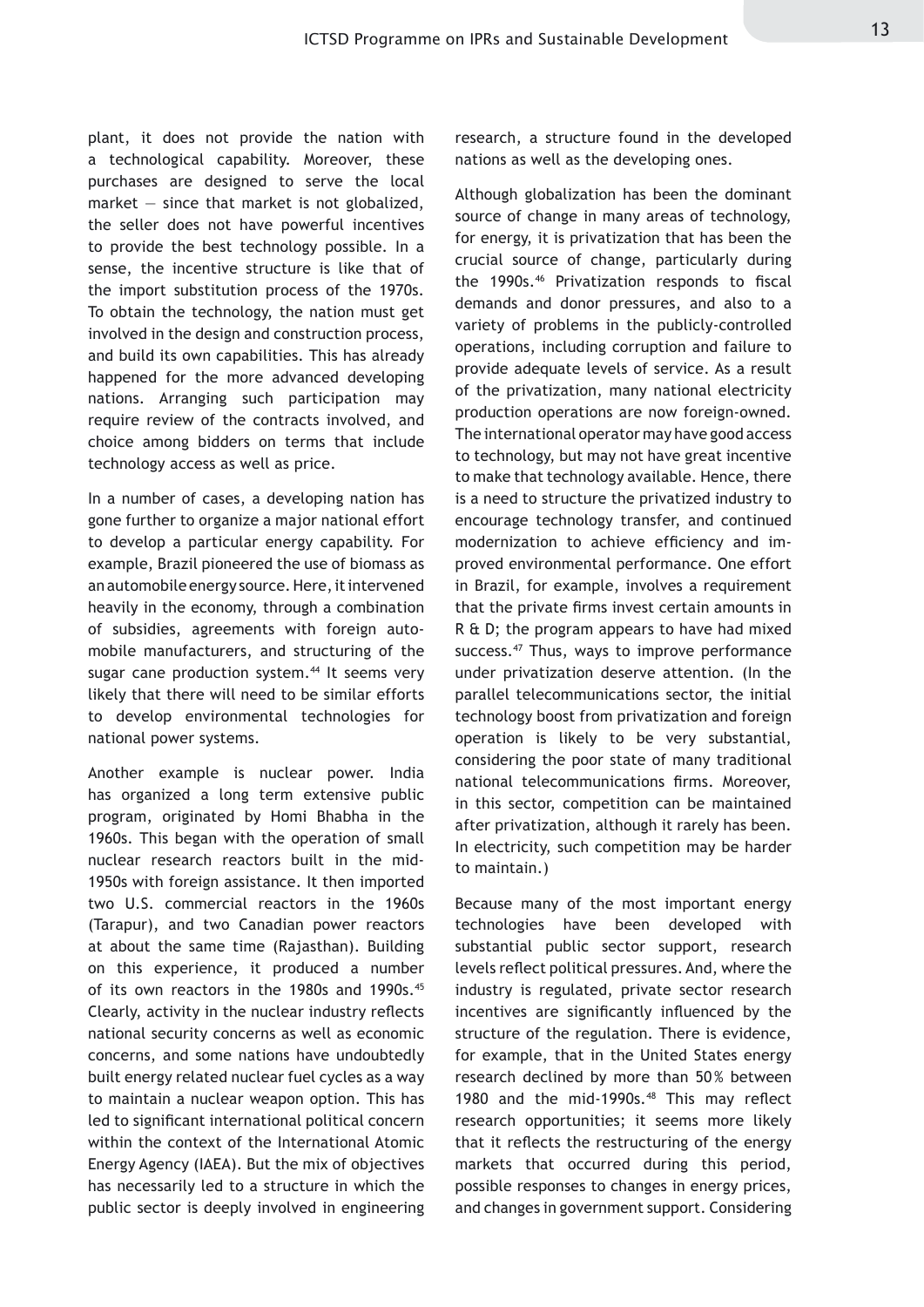the needs to respond to environmental concerns and to limitations on access to petroleum, it seems like a strange time for that research to decline.

Two points emerge from this example. First, in some sectors, targeted public sector research and development programs may play an important role in advancing technology, providing services, and sometimes in building a private industry. Transportation, communications, and the environment may all benefit from similar interventions. In all these sectors, there is a world market for components; in many, some parts of the systems will necessarily be operated or regulated by the government. The targeted government action can sometimes create the necessary technology in a way that is reasonably efficient economically. There is a legitimate counter-concern that the government will often choose programs unwisely and may be pushed by political concerns into actions that are economically unsound. But public sector programs have been a part of developed-world economic development, and, in some cases, will be appropriate in scientifically sophisticated developing nations as well. Not all focused research should be privatized. In any situation in which an industry is being built in the public sector or with mixed roles for the public and the private sectors, it is crucial that the technological incentives be carefully analyzed. Thus, if the government is helping establish a power industry, what are the arrangements for technology flow between the public and private sectors of the energy industries? Are the incentives well-thought-out? Are the local technologies likely to be better or worse than the global state of the art; if the latter, is the deficiency acceptable in light of broader social goals?

Second, regulation of many industries is essential, as exemplified by the same group of industries. In subtle ways, regulatory structures affect the incentives for the private sector to carry out research, and it appears possible that privatization of energy systems has reduced research incentives in this sector. Similarly, whatever health care reforms are undertaken will affect research incentives. It is important, therefore, to design the regulation in ways that maintain such incentives (or to replace the private sector research with public sector research).49 The world needs analysis of these regulatory effects on incentives; it also needs inventories of levels of research being done in different sectors with a view toward focusing global public sector research where most needed.

#### 3.2. Barriers, normative issues, and proposals

#### *Public-private relations*

#### **Commercializing publicly-funded technologies: Bayh-Dole**

One of the most important issues in the development of publicly funded technology is to ensure that it actually reaches the working economy. After all, it is generally true that the private sector will, in the long run, be more efficient in actually utilizing new technological developments; but, it is also clear that the public sector is sometimes most able to support the development of new technologies and is usually the sector more able to support basic research. In the United States, improvement of technology transfer from the public to the private sector was envisioned as the main reason for the 1980 Bayh-Dole Act for technology developed in universities under public funding and the Stevenson-Wydler Act for technology developed in government laboratories.

The basic pattern envisioned in these laws was to give institutions receiving public research funds the right to obtain and exploit patents on inventions developed in the course of the research. University employees, for example, are required to sign an agreement under which they assign to the university all rights under the patents. Universities having a substantial research program then set up an office to license out the technologies to industry. This is intended to give the national economy, and potentially the world, the benefit of commercializing the technologies and to give the university the benefit of the financial return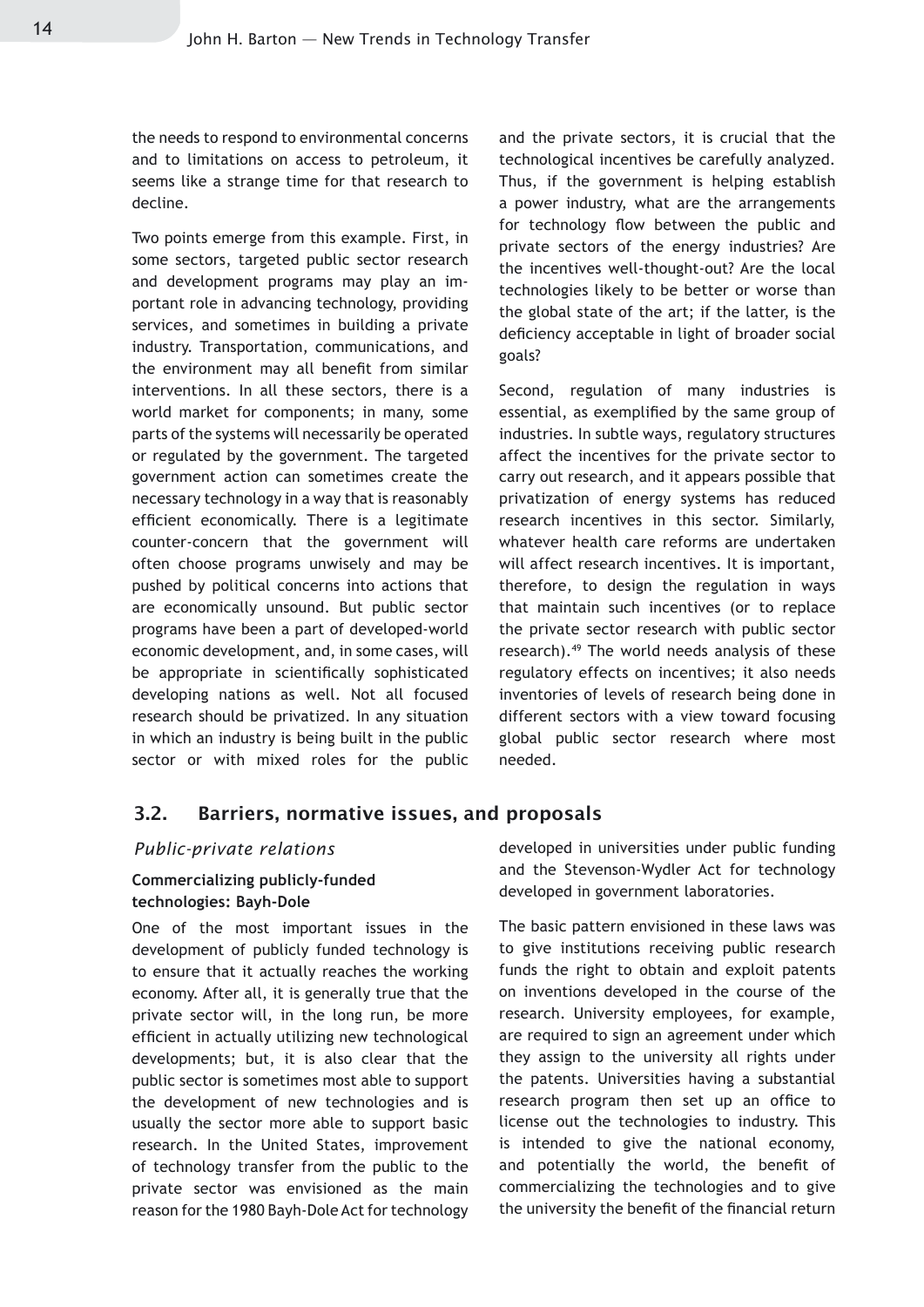on the technology. Typically, financial returns are used first to cover the cost of the technology licensing office, and then divided between the human inventor, the inventor's department, and the university. In practice, the overall returns are extremely skewed  $-$  a few "blockbuster" patents provide a very substantial share of the return, and many universities do not cover the costs of their technology licensing offices. Even for the most successful universities, the returns are typically on the order of a few percent of the underlying research budget, i.e., a university receiving 100 million dollars per year of government grants obtains on the average about 3 to 5 million dollars per year in licensing revenue.50

Many developing nations are seeking to copy this concept, sometimes as a way to help support government research in times of budgetary stringency. Nevertheless, there are important questions about the applicability of the concept to developing-world research. First, the process works only if there is a private sector interested in obtaining the technology. The U.S. process depends in significant part on the presence of venture capital communities, such as that of Silicon Valley. Moreover, there must be an ultimate market  $-$  one of the reasons that U.S. universities have done so well in licensing inventions in the biotechnology area is the fact that health-care providers are willing to pay for new technologies and products. If a local community is absent, the developing nations may have to consider licensing their inventions to a multinational — sometimes this may be the best way to benefit the local and global society with a new technology, but sometimes it will appear to be a misuse of a subsidy program intended to help stimulate local industry. Second, there are questions whether the desire to obtain profits will redirect research in socially less productive ways. This is a charge often raised in the U.S. context, although there has been little evidence of actual diversion of research. But the issue may be more important in the developing world, where both the social needs and the budgetary pressures are greater. Third, as noted above, the financial returns are likely to be small.<sup>51</sup>

#### **Public-private issues beyond Bayh-Dole**

The Bayh-Dole licensing pattern is only one of the ways in which the public and private sectors interact. Often, for example, industry may support research at universities or in the public sector, whether designed to meet immediate needs or designed to help build the basis for new technologies. Yet there are tensions inherent in such programs, as exemplified by the "cooperative research and development agreements" (CRADAS), created under the U.S. 1986 Federal Technology Transfer Act. In such arrangements, it is difficult, for example, to balance principles of open science and open access to the activities of government research against principles of respect for industrial confidentiality. Hence, it is essential to have solid principles for dealing with the potential conflicts of interest.

#### *Research tool patents and freedom to operate for the public sector*

Patents sometimes make it difficult for public researchers to carry out their research or to make the products of that research available. Many of the relevant patents are in force in just the developed world, so the problem is less serious for research carried out in the developing world  $-$  but, in some cases, the patents are in force in the scientifically-leading developing nations or may affect the products of research as well as the process of research. Hence, this is a real issue. It is intensified by the tendency of some publicly-funded research laboratories to avoid use of a patented technology without permission, even in nations where no relevant patent is in force.<sup>52</sup> This tendency presumably derives from misunderstanding of patent law, concerns of offending the entity which holds patents on the technology in the developed world, and concerns of offending donors.

There have been several efforts to deal with this patent problem on a broad scale. Thus, the Rockefeller Foundation has been working both to support a complete agricultural genetic engineering transformation technology at CAMBIA, a plant biotechnology research center in Australia, and to create an agricultural patent pool specifically for Africa, the African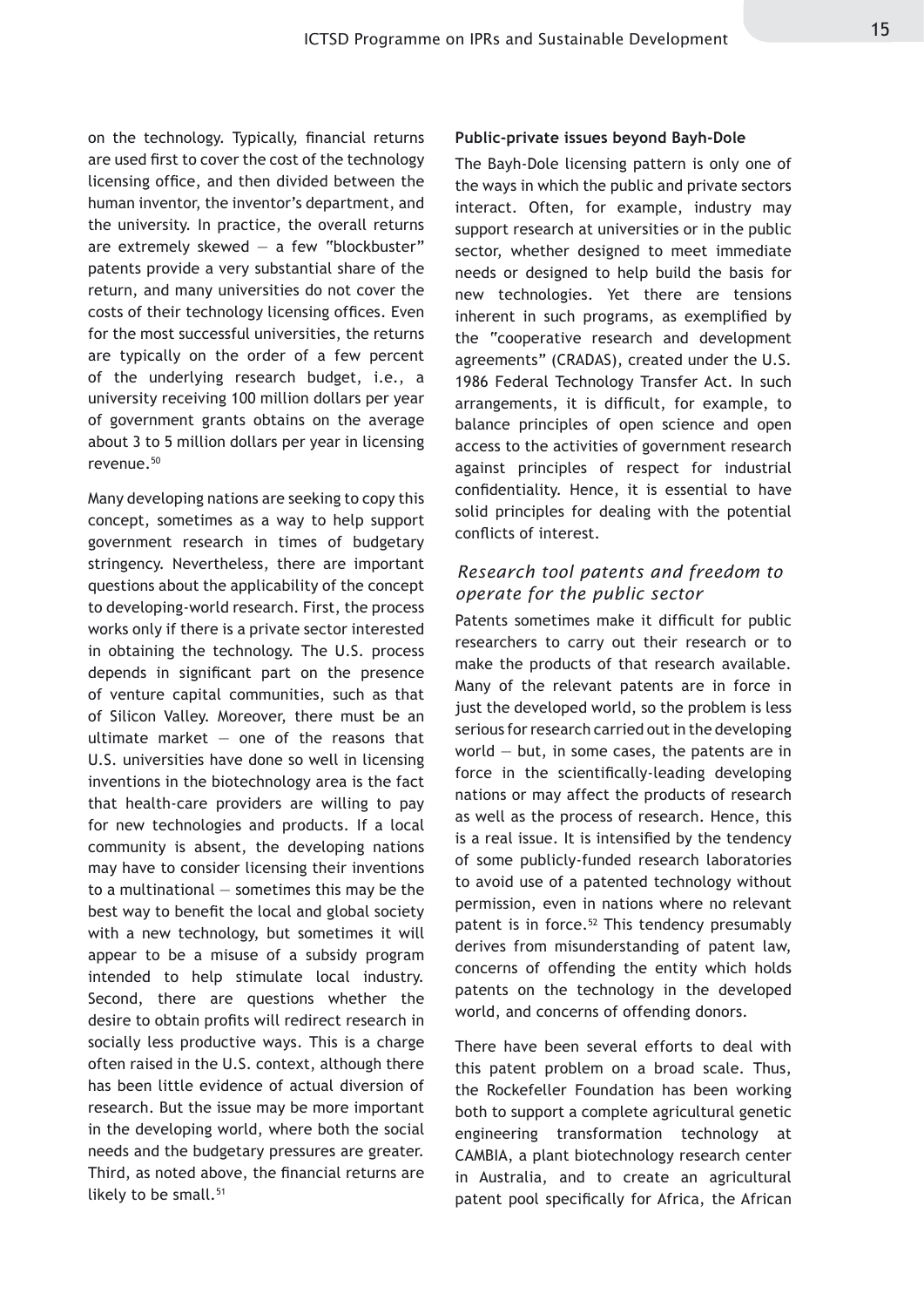Agricultural Technology Foundation. There is also a public sector move toward "compassionate licensing," exemplified by the Public-Sector Intellectual Property Resource for Agriculture (PIPRA), under which universities and possibly industry would make their technology available for use in the developing world. It should be recognized, however, that industry may not be motivated to place its technology in such a pool, save perhaps for the benefit of the poorest. Such arrangements will probably be more successful for technology designed to meet fundamental needs of the poorest, than for technology intended to help more scientifically advanced developing nations become globally competitive.

For these more advanced nations, the key approaches to obtaining technology will almost certainly be a combination of negotiating licenses and taking advantage of the possibility of doing research in locations in which the relevant patents are not in force. The negotiation of licenses is central to the approaches of the PPPs, which have carried out elaborate studies of the patent situations of particular technologies (such as those relevant for a malaria vaccine); they seem to have been generally successful in the process. Moreover, as developing world institutions become more sophisticated, they will hold counterbalancing intellectual property which can be used in the negotiations. A clear example is the technology held by Cuba on a Meningitis B vaccine. And there is always the possibility of a compulsory license.

Perhaps most important, there are a number of ways in which global patent standards and each nation's patent system can be designed to decrease the likelihood that they will deter research. These include care in the definition of patentable subject matter, in the nonobviousness or inventive step standard, in the utility or industrial applicability standard, and in the definition of exceptions such as the research exemption.<sup>53</sup> These topics are appropriate for discussion at WIPO.

#### *Open-source efforts, publicly sponsored pools etc.*

As noted previously, the Rockefeller Foundation is attempting to develop an agricultural plant transformation process that would be completely in the public domain, i.e. "opensource." This is an effort to follow the LINUX model. LINUX is a computer operating system which is completely in the public domain, and whose developers attempt to protect the system's open character by requiring those who use the language to provide similar openness for the software they develop. LINUX has been quite successful, and, for many programmers (both commercial and academic), it has become the language of choice.

Whether the model can be followed in other areas is unclear. Success will certainly require that the public domain include enough tools to make a complete and useful package. Thus the Rockefeller agricultural biotechnology effort seems likely to succeed only if it provides a complete patent-free package of all the technologies needed to transform plants. Moreover, the motivations in the biotechnology sector are different from those in the software sector, where there has been a tradition of great rebellion against proprietary rights. And it is not clear that the large expenses needed to obtain regulatory approval for a biotechnology project can be supported without either intellectual property rights or a subsidy.

#### *Web access and scientific publication*

One problem on which there is significant progress is that of web-access and scientific publication. Not long ago, limited access to scientific journals led to enormous problems for developing nation scientists. Although there is still room for improvement, this is changing as most journals are now going on-line, and many are making special arrangements for developing nation entities to obtain free access.<sup>54</sup> If these efforts are successful, they will be enormously beneficial to developing nations.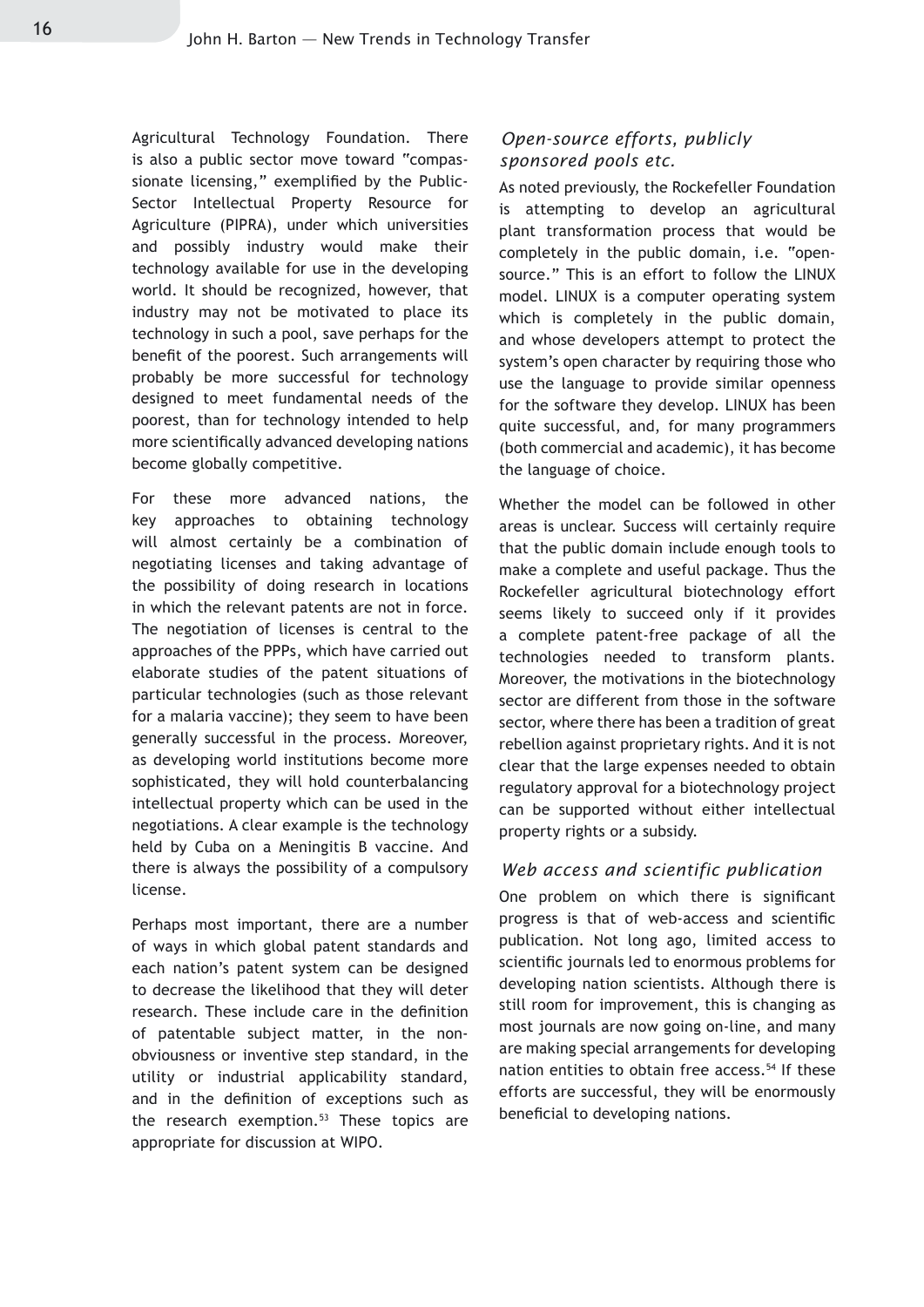#### *National security issues and restrictions on exports of particular technologies*

International controls designed to protect national security and to prevent the proliferation of important technologies may also restrict the flow of technologies with peaceful uses. Few would argue with such restrictions with respect to nuclear weapons, chemical warfare or biological warfare technologies. In these areas, there is typically both an international treaty, exemplified by the Nuclear Non-proliferation Treaty, and a group which attempts to control the international transfer of certain important materials, e.g. the Nuclear Suppliers Group in the nuclear power case, which tries, for example, to restrict the shipment of components useful for making nuclear weapons.

But there are important extensions beyond these restrictions — and the extensions have less broad political support. The key issue is "dual use" technologies, i.e. technologies that have both peaceful and military uses. These include, for example, advanced computational capabilities and certain biotechnological capabilities. The export of such technologies from the United States is restricted under the Export Administration Act, which requires licenses for such activities as exporting particular kinds of products, providing consulting services for a facility in a foreign nation, and showing unpublished technological information to a foreign national within the United States. This has been supplemented by efforts for voluntary restrictions on scientific publication.<sup>55</sup> And it is also supplemented by the restrictions discussed above on visas for foreign scientists to come to the United States.

Obviously, the United States is unlikely to be willing to negotiate away these restrictions (nor should it negotiate away all of them), but it is conceivable that, in some circumstances (and perhaps with specific nations), the restrictions can be loosened on a voluntary basis or replaced with multilaterally-supported restrictions. And it might be possible to obtain some form of review process to ensure that the restrictions serve genuine national security purposes rather

than technological protectionist purposes. Where this fits within the WTO framework is unclear, but it might be discussed as part of the Trade in Services context or in the existing Technology Transfer context. In general, however, these issues are discussed less in commercial contexts than in security contexts such as the Waassenaar Arrangement, a post-Cold-War coalition of generally developed nations working to control the export of militarily sensitive materials and technologies.

#### *Inadequate funding in important areas and possible treaties in such areas*

Clearly, there are areas of research of importance to the developing world that are being funded inadequately. The obvious examples are those of diseases and neglected diseases of importance to the tropics. Is it possible to increase this funding?

One part of the answer depends on particular donors. Might, for example, the World Bank consider supporting developing nation research for specific research projects beyond the agricultural area? There may be political fear in some areas that such support will draw the opposition of donor nations concerned to protect their own industries, but support for specific research programs certainly seems plausible in the health areas and in the environmental areas. Here is where an inventory of current public and private research by industrial sector would be valuable.

Another approach would be a treaty. There are several proposals. One would encourage all nations to support research on medical needs by setting minimal support levels.<sup>56</sup> Another is the French proposal for a surtax on airline tickets to be used to fight pandemics. There are obvious problems of obtaining political support for such efforts, and it seems unlikely that developed nations will give up their budgetary flexibility by making relatively long-term commitments to specific large support levels for research for developing nation needs. Yet, there has been support for technology funding in the environmental area, through activities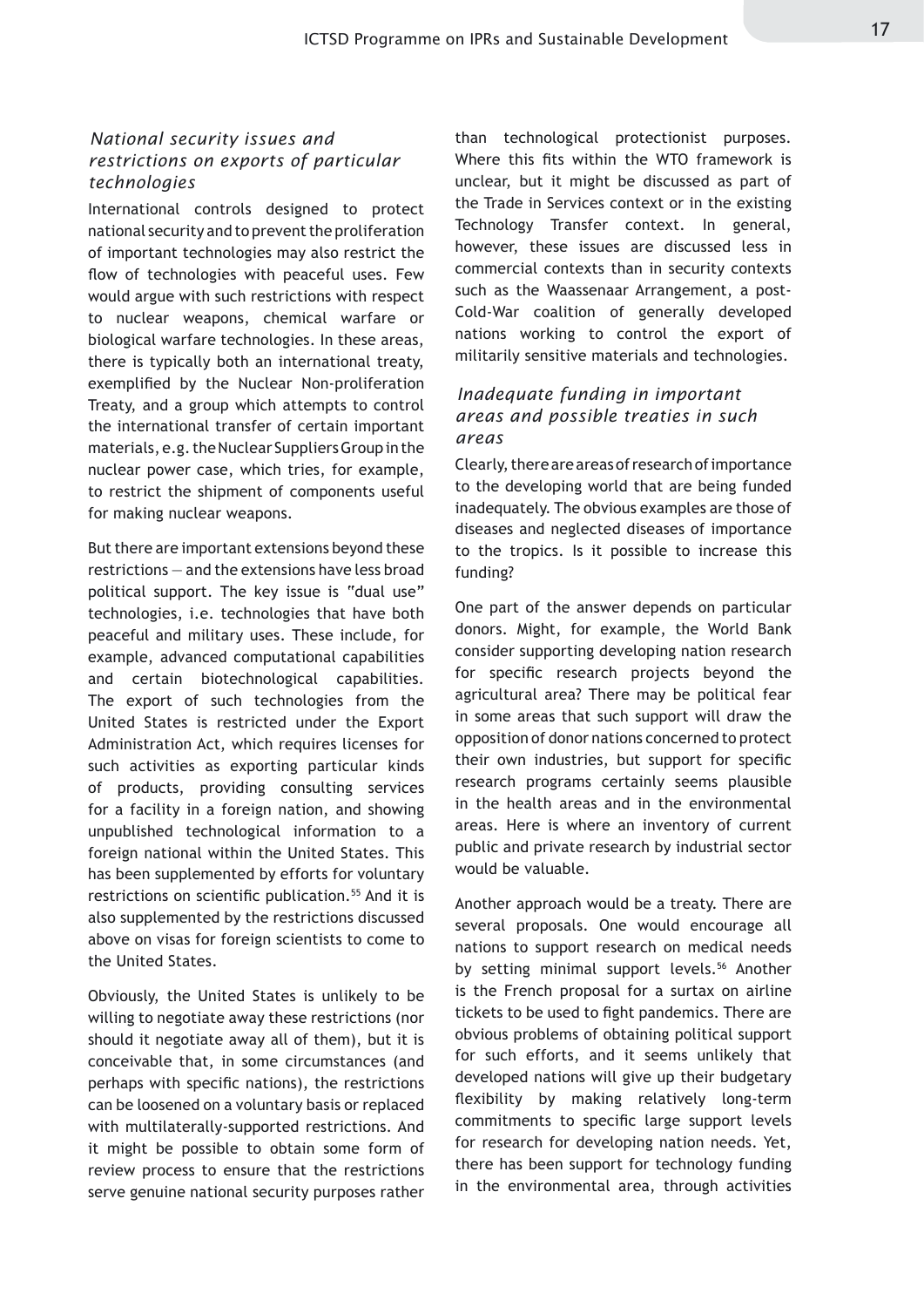such as the Global Environment Fund, which contributes approximately \$ 500 million per year to help developing nations meet environmental needs. Some of this funding is used for technology transfer, in areas such as boiler and refrigeration efficiency.<sup>57</sup> Moreover, there may be possible mechanisms for continuing support for specific projects goals. An example is the advance purchase commitment proposed for the G-8 meeting in St. Petersberg in 2006. Under this arrangement, donor nations would promise to purchase specified quantities at specified prices of new drugs of significant value to the developing world, and thus guarantee a basic market for a new product.

#### *Cooperative research agreements*

One way in which global support for public sector research might be encouraged is through cooperative research agreements designed to meet specific goals. This is the way, for example, that the European Organization for Nuclear Research (CERN) and the international space station are funded. Clearly, these efforts are not easy  $-$  they often involve significant tension as to whether each nation will pull its weight in providing funding as well as tension over whether the employment and scientific benefits are shared in roughly the same ratio as the funding costs.<sup>58</sup> However, they can build political support from the constituencies in the various nations that are benefited. It would seem most feasible to focus these efforts on technologies of significant social benefit to the developing nations, such as malaria, and on the environment, where there is strong support in both developed and developing world.

#### *Possible treaty on scientific access*

There has also been a proposal for an international treaty on access to knowledge and technology negotiated on the basis of the type of reciprocity found in normal international trade negotiations, such as those conducted by the World Trade Organization.<sup>59</sup> The concept is meant to be non-zero-sum in the sense that, like free trade in goods, free trade in scientific ideas benefits all, and it is certainly possible that such arrangements could be made bilaterally as well as multilaterally. Although the precise

choice of subject is a matter for negotiation, a number of the specific topics discussed in this paper could certainly be included to create a balanced package (or one which would be balanced by reciprocal concessions in other areas.) Certainly, among the topics that might be considered are: reciprocal access by researchers in each nation to public scientific research support granted in other nations, and restrictions ensuring that security-based barriers to flow of scientific ideas and people be justified and not be protectionist. There is also the possibility of including provisions on the more commercial issues discussed in the next major section of this paper. The main question about such an arrangement is that the United States plays such a great role in the support of scientific research that the bargain is nearly bilateral between it and the rest of the world. This does not mean that a bargain is impossible, nor does it mean that there might not be a multilateral arrangement among another group of nations.

#### *Implications for international negotiations*

There are many points in here that might provide a basis for negotiations. Among those particularly deserving attention are:

- Improving mechanisms for access to technology held by global agricultural biotechnology firms. This may involve opening markets to private sector products, licensing in technology, or possibly compulsory licensing. The international agricultural community is facing this issue for Africa; the issue is more complex in wealthier developing nations where the markets are of interest to the private sector. •
- Increasing developed and developing nation government support for medical research of importance to developing nations and, particularly, for covering the costs of distributing the products of that research in the developing world. This is happening in the international medical community, but more is needed. •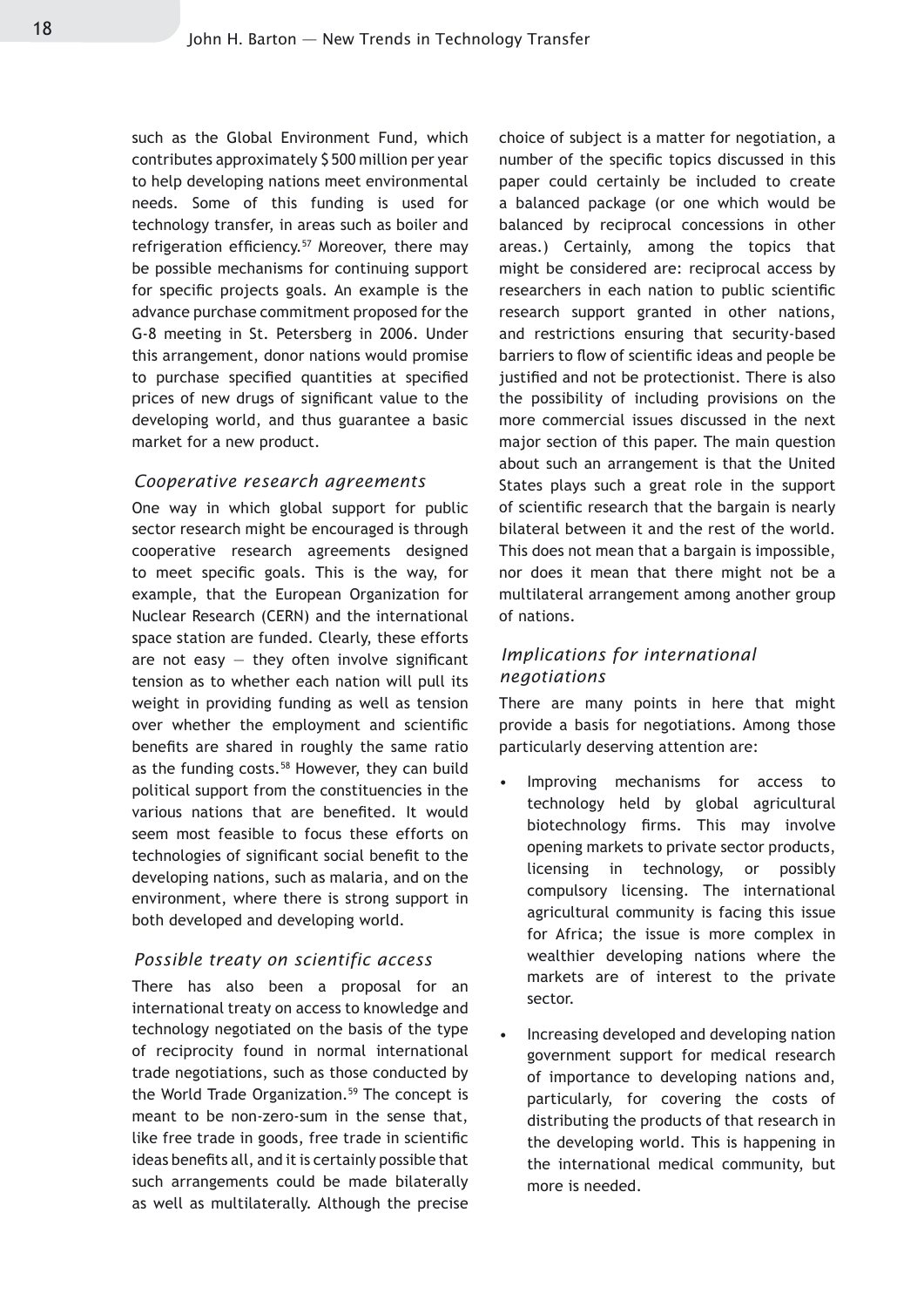- Recognizing, in international technology support programs, such as those for energy and environmental technologies, the possible need for major public sector involvement in recipient nations and, where appropriate, organizing these programs so that developing nation firms are encouraged. This is particularly an issue for donor institutions like the World Bank. •
- Organization, perhaps by the World Bank, of a global research inventory, by sector, to assist in defining areas, e.g. pharmaceuticals for the developing world or more efficient energy sources, in which increased publicsector research investment is needed. •
- Clarification or modification of patent law to expand research exemptions and to minimize the negative impact of patents on research, an issue for WIPO.
- New negotiated arrangements to minimize the impact of national security restrictions on the freedom of science and of international technological development, perhaps an issue for the WTO services discussions. •
- New mechanisms of funding research for global public goals. •
- A treaty on access to knowledge and technology including reciprocal commitments in a number of the above areas. This is perhaps a WTO issue, but both it and the previous issue might best be dealt with at the political level, as at the G-8 discussions that considered the concept of advance purchase commitments for medicines. •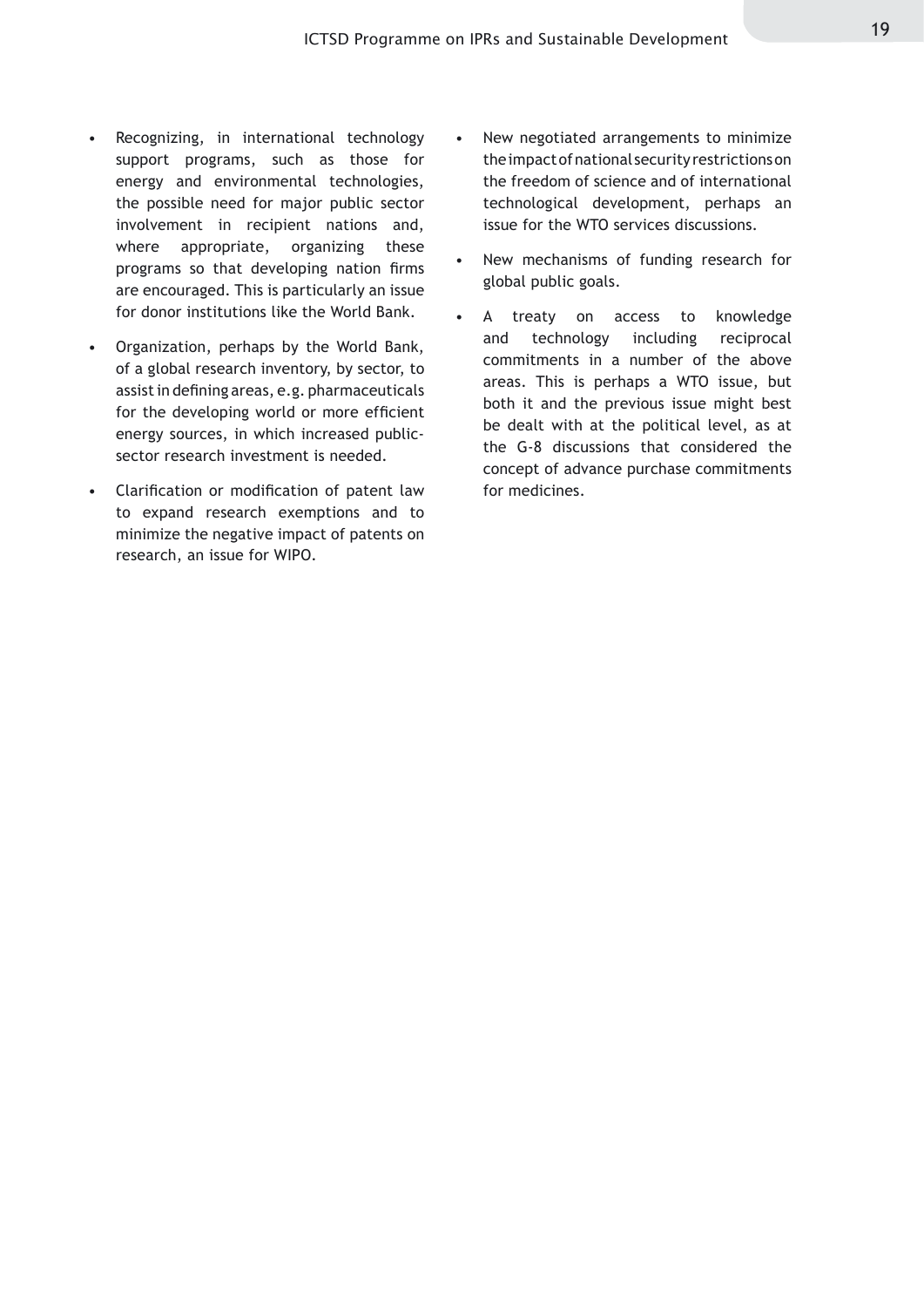#### 4. PRIVATELY-DEVELOPED TECHNOLOGY

As noted previously, outside a few specific sectors such as parts of agriculture, the primary means of technology transfer to developing nations is probably through commercial transfer from the developed world private sector through licensing or FDI. Participation in this private-sector network is the normal way for a developing nation firm to gain its first technology. Depending on the sector and the nation, the firm may go on to gain a substantial role in the international production chain, sometimes with its own technology, and may ultimately produce its own product for the domestic market for export. This sequence is exemplified by the Chinese auto industry.<sup>60</sup>

#### 4.1. The developed-world mechanisms

In the developed world, as noted above, the majority of research is supported by the private sector. Developed-world governments use several kinds of incentive programs to encourage this research, in addition to providing indirect support through subsidizing education and basic research, and in addition to direct subsidies.

#### *General*

One group of incentives includes tax or regulatory advantages to encourage research. There may be tax credits or other tax advantages for research. There may be arrangements, such as the U.S. pediatric drug exclusivity, in which an extended period of regulatory or patent protection is conferred in return for the conduct of research. A historically successful example is the old Bell Labs, which benefited from the willingness of phone regulators to permit the firm to use consumer funds to support research, and the current Electric Power Research Institute (EPRI), which receives funds from electric utilities to support research in electric power and in reducing the environmental costs of such power. Unfortunately, research funding in both cases has declined, probably as an indirect result of changes in the regulatory regimes.

Another approach has been exceptions from antitrust rules to encourage industrial firms to cooperate with one another in the development of new technologies. Although there is debate over its effectiveness, SEMATECH is an effort to enable the semiconductor industry to collaborate to compete. In the short run, it actually led to a decrease in industry research, <sup>61</sup> and proved far better at helping define new standards that would help each of the layers of the industry, such as production equipment manufacturers, chip producers, and software writers, communicate more effectively and earlier in the development process for a particular generation of chip.

#### *Patents and other forms of exclusivity*

Proprietary position and market demands for continuously improving products are probably the dominant economic bases for private R & D expenditures. There are many possible bases for the proprietary position that makes such an "excess" return available. Often, the basis is the fact that the industry is difficult to enter, so that there is an oligopoly of relatively few participants, which are, because they constitute an oligopoly, able to charge a price above marginal cost. This is the case, for example, in sectors such as semiconductors, automobiles, and aircraft; rarely in these cases are patents a significant way of ensuring a return on research investment. Rather the return is created by the facts that barriers to entry make it possible for prices to be above the competitive level and that customers are willing to pay for improved quality. The result is substantial research investment and a continually improving level of product performance. This is exemplified in Moore's law that transistor density doubles every 18 months  $-$  a trend which implies that the cost of a unit of computational capability or of computer memory is falling constantly.

In sectors where initial research investment is necessarily high and the cost of imitation is low, however, these mechanisms may fail,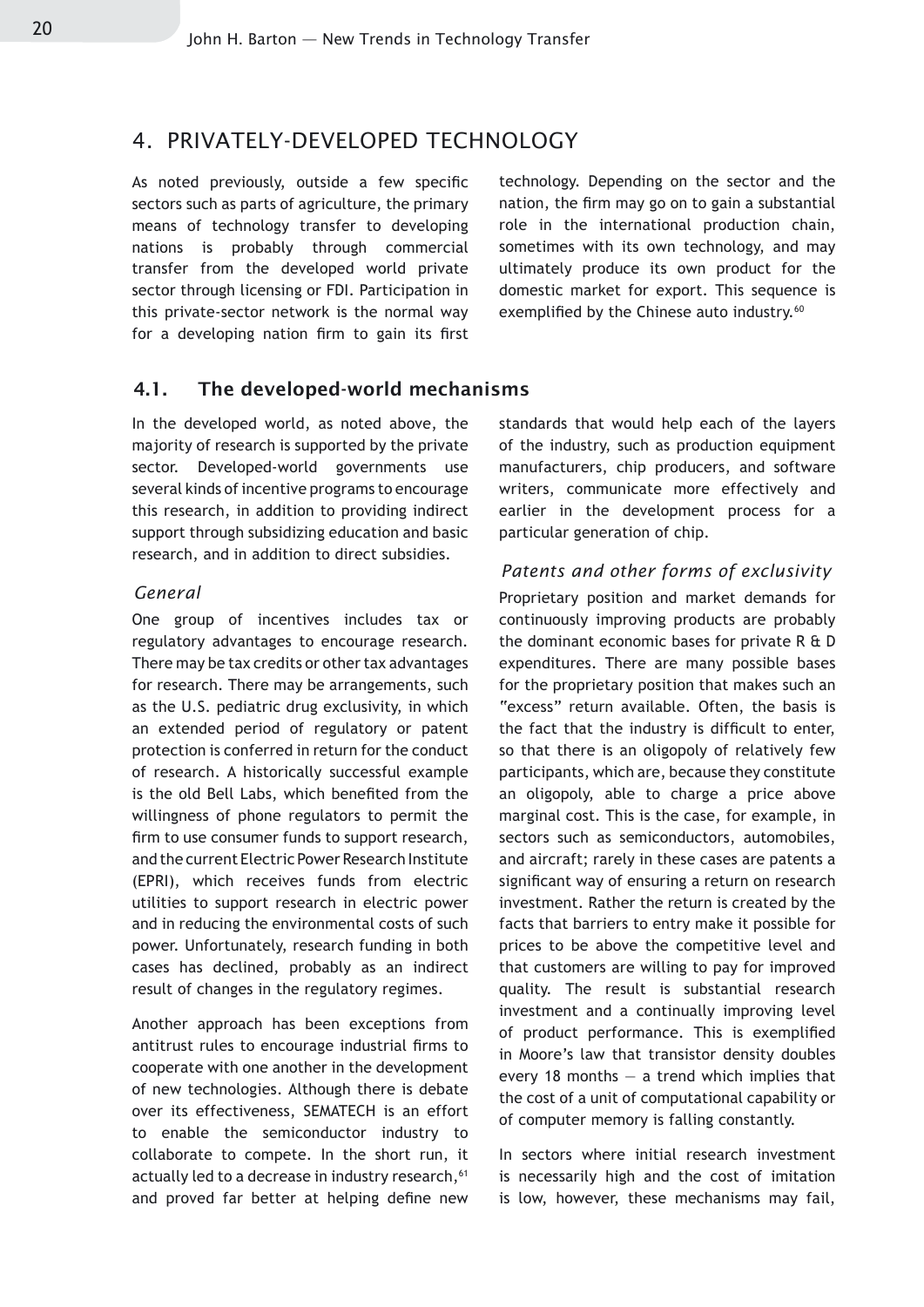and intellectual property protection becomes essential. The classic examples of such industries (and the paradigm examples of the way the intellectual property system is intended to work) are the pharmaceutical industry using patents and the software and entertainment industries using copyright. Even in these sectors, there is sometimes incentive to innovate without intellectual property protection, as in the case of the Linux computer operating system, but there often remains need for intellectual property protection.

Industrial firms will naturally exercise their intellectual property rights in ways that benefit themselves, even where the rights are not essential for technological development. Thus, the real economic working of the system varies radically from industry to industry. In the semiconductor industry, for example, each firm probably infringes other firms' patents, but also maintains a portfolio of patents that its competitors infringe, and is prepared to use that portfolio against a competitor that threatens to sue it using its own portfolio. And, there are firms who do nothing but acquire patents and then use them to sue the actual participants in the industry  $-$  clearly an unproductive implication of the system. Moreover, firms use tiers of protection. Thus a software program may be protected by patents on particular features of the program, by copyright on the software itself, by a license agreement that seeks to prohibit copying, and by internal program features that make copying difficult. Similarly, a seed may be protected by patents, by a license contract that prohibits reuse of the harvested crop as seed, and by being a hybrid, implying that biologically it does not breed true to type. Such restrictive provisions in the license agreements may or may not be legally effective, depending on the particular provision and the particular jurisdiction.

#### 4.2. Current developing world patterns

As will be recalled from above, in developing nations, even the most scientifically sophisticated ones, there is generally relatively less private-sector research, as compared to public-sector research. It must be recognized, however, that there is enormous variance in corporate research intensities among different developed nations — ranging from over 9% of sales in Sweden to under 3% in the U.K. and Italy.<sup>62</sup> Similar variation can be expected in developing nations. Further, the actual strategies vary radically from nation to nation; thus both Korea and Taiwan have been successful, but the first emphasized large firms and the second emphasized small ones.<sup>63</sup> And there is evidence that nations early in the technological development process will benefit from more specific government intervention in specific sectors while more advanced nations will benefit more from broad support for fundamental research.<sup>64</sup>

#### *Indigenous firms*

#### **Limited private investment in research**

It is not clear why developing-nation firms

generally invest less in research than do their developed-world counterparts. Several factors seem likely to be relevant. First, since these firms are often technology followers, they may be more able to obtain technologies by license than through their own research  $-$  and if this is a cheaper approach, it is, at least in the short-run, economically wise. Further, these firms may face less competition, and are hence not pressed by market forces to invest in new technologies. If there is a high effective interest rate, as may result from political uncertainty about the investment climate or the availability of many alternative investment opportunities, there is less incentive to invest in research that has a payoff only in the long-term. And there may be a lack of the necessary human resources.

#### **Licensing**

Very often, a developing-world firm will need to license in some or all of the technology it needs for a particular product. This is especially likely with globalization, for a firm that hopes to export to the developed world may need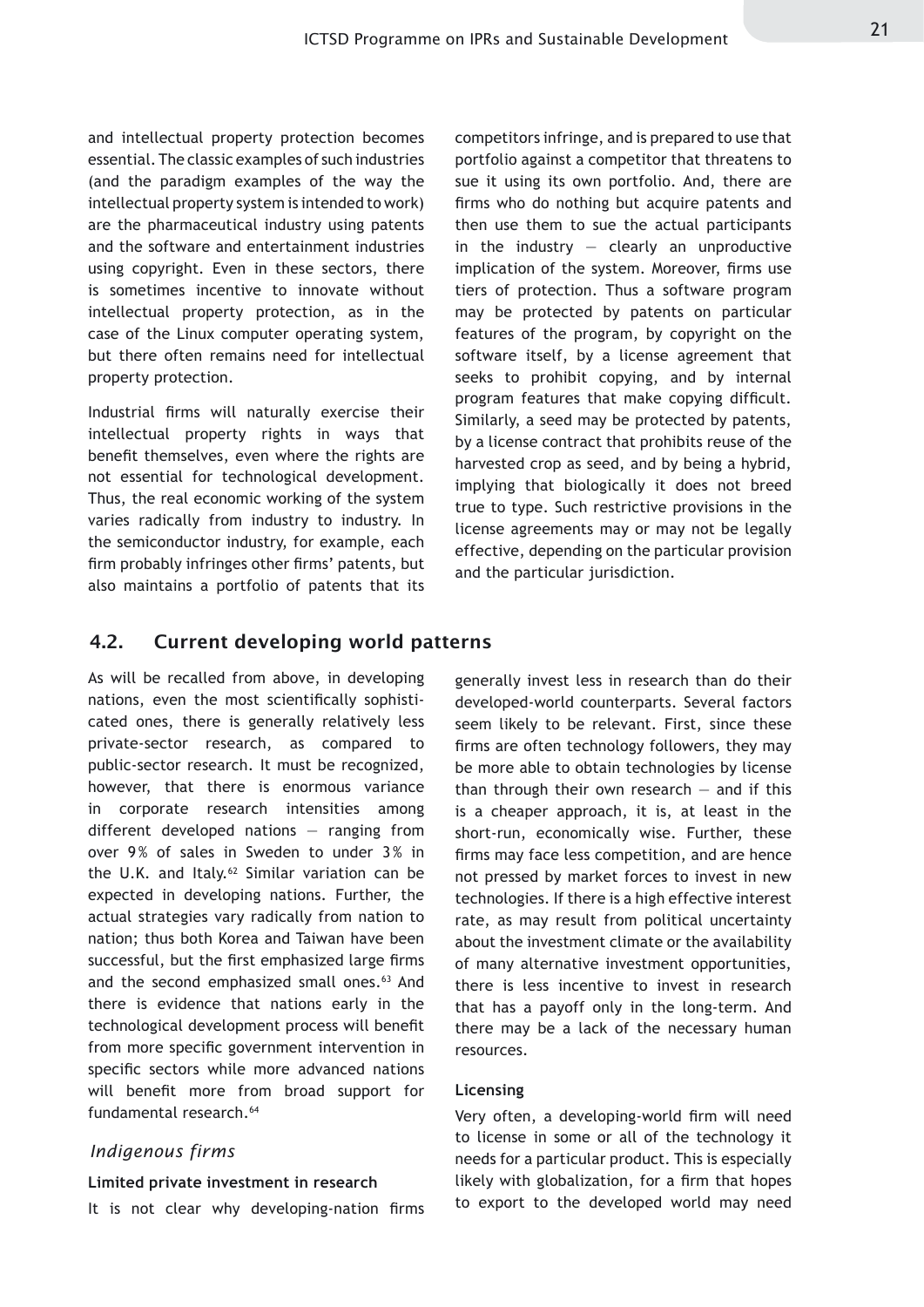a license of developed-world patent rights covering the technology. Even if it is marketing locally, it may face local competition from developed nation firms who hold local patents; the firm needs to obtain a license to use the relevant technology, unless it can find a way to design around those patents. And, the licensing of existing technology will often be cheaper and faster than re-engineering that technology.

In negotiating to obtain such a license, the bargaining position of the local firm depends on the economics of the specific situation. For the licensor (and to a certain extent for the developing nation's economy as well), licensed production is an alternative to FDI — a foreign firm can supply a global or a local market through its own facility in a developing nation or alternatively through license to a firm in a developing nation. Economics favors FDI over the license when technologies are changing very rapidly. This is because the relationship between the foreign supplier and the local manufacturer can be updated more easily through managerial negotiations within one entity than through formal revisions of a contract between two entities. The license is favored when the licensee brings special knowledge of the local environment, or when the technologies are changing in such a way that new licensors or licensees with new core expertise are needed from time to time. Thus, if the local firm holds important comparative advantages, such as the semiconductor production skills held by Taiwanese firms, then it is in a position to negotiate effectively for a cooperative agreement under which it obtains the necessary licenses. And, TRIPS probably favors FDI over licensing.<sup>65</sup>

If the agreement is to produce a product for a global market, the licensor will be interested in providing the best possible and most up-todate technology. The globalization paradigm overrides the traditional product cycle model. In some cases, however, the purpose of the license will be for production for a local market. This is likely for service industries; it is also likely for very large markets such as China. In such a situation, the traditional 1970s concerns still apply: a foreign firm may be motivated to supply a less advanced technology for production for the local market, while holding its more advanced technologies for use for global markets and seeking to protect itself from local production with more advanced technologies. Such reticence to supply technology is also likely when the local license is compelled by regulations that, for example, require local partners and restrict FDI. These are contexts in which especially careful negotiation of specific licenses is essential, for the economic incentives of the two parties are less closely aligned than for production for export.

For many of today's technologies, particularly in the computer and communications sectors, new products require a variety of skills, more than available in any single firm. Hence, there is a need for strategic alliances and innovative licensing arrangements in order to produce a product  $-$  and a new developing- world firm may be able to develop and contribute one of the relevant areas of expertise. To make these efforts work, it is important to facilitate cooperative research efforts between firms and research entities of different nations. In many industries, strategic research alliances are a measure of the success of firms; they demonstrate that science and technology are moving faster than can industrial organizations alone. In the biotechnology sector, these are both national and international and lead to what amounts to an integrated North Atlantic industry. In the semiconductor sector, the same kind of integration occurs across the Pacific. Such arrangements will be even more important for developing nations, who will often need access to foreign centers of excellence.

#### **Other forms of technology access**

Technology can be acquired in other ways, as, for example, from public sector research as discussed above, from human flow, and from reverse engineering. And in a few cases, compulsory licenses may be appropriate.

Human flow is a key way to obtain technological skill, i.e. hiring it from scientists and engineers who have worked in successful (normally developed-world) industries. This mechanism was central for the computer industry in Taiwan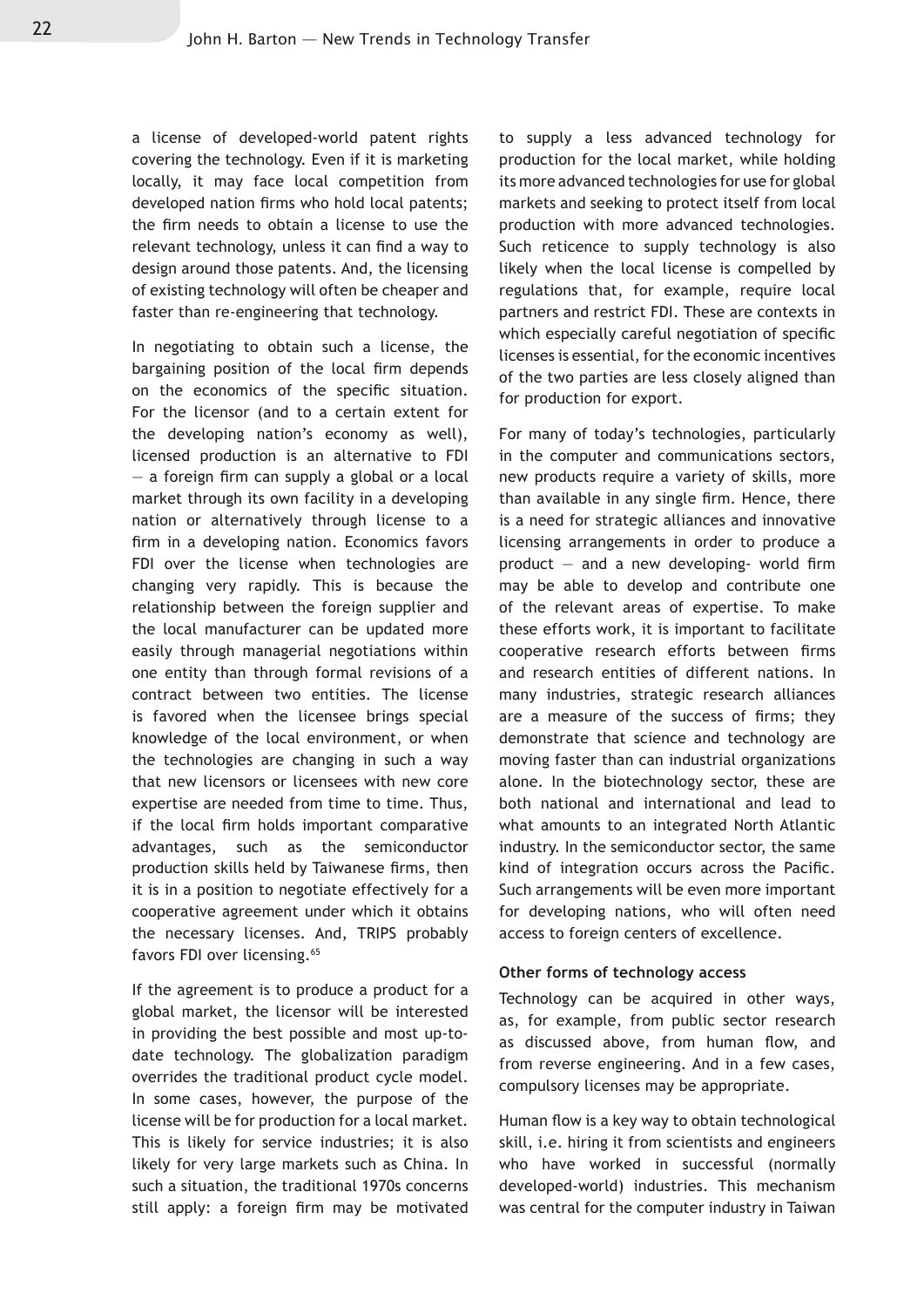and for the software industry in India. There is no question that the new expertise builds upon expertise held by the firms in which the relevant personnel learned their skills. But again, that is not itself an infringement of any law. The issue is whether the new product they develop is genuinely new and does or does not infringe specific intellectual property rights of the prior employers, or agreements with the holder of the intellectual property.<sup>66</sup>

This explains the need for a nation to have a solid trade secret protection system that protects licensees and investors against direct theft of their technology. A technology supplier's choice to license or invest or not reflects the economic benefits and costs it sees from the transaction, and it must take into account the risk that the technology will leak to competitors or be used to create a new competitor. In the global market, it may be able to protect itself with intellectual property rights; if the local market is significant, the availability of solid rights in that market may matter as well. Although this may primarily involve rights on the final product, it will also involve trade secret law and rules governing the possibility that employees will leave and take the technology elsewhere.

A balance is essential. In the United States, some states permit employers to demand contractual commitments from their employees that the employees will not work for competitors (at least for a reasonable period); California, however, generally prohibits such commitments. The result in California is a greater ability for scientists and engineers to move from job to job and to bring a cross-fertilization of new ideas — something that may have contributed to the state's high technology success.<sup>67</sup> This is also an appropriate legal choice for developing nations.

Reverse engineering involves careful analysis of a product to determine how it might be successfully copied or how a better competing product might be made. In cases of material products, this might involve taking apart the product or conducting chemical analysis of components of it. In software, it might involve "decompilation" of a program in order

to understand how the program operates. Traditionally, at least as viewed by U.S. courts, such "reverse engineering" is not a violation of intellectual property law.<sup>68</sup> But this freedom is under attack. In some cases, there are licenses, such as the "click-wrap licenses" that seek to provide a contractual restriction on reverse engineering — some jurisdictions will enforce such restrictions and others will not. In addition, there have been recent laws, such as the U.S Digital Millennium Copyright Act and the European Software Directive, that have sought to restrict such reverse engineering (typically with some exceptions), and the U.S. Trade Representative has argued against permitting decompilation of computer programs. Such extension of trade secret law is not in the interests of the developing nations — or of the world as a whole. Nations should protect the freedom to reverse engineer, while recognizing the intellectual property rights embodied in the product. For example, reverse engineering could lead to a computer program that is genuinely different from the one studied and does some of the same things but does not infringe on the copyright of the program. If the components of the invention protected by intellectual property rights are respected, such a process is entirely legitimate. Clearly, direct copying of parts and products protected by intellectual property rights is not legitimate.<sup>69</sup>

#### *Foreign direct investment*

FDI integrates global technology with local production skills and comparative advantage. It is favored by global multinationals. TRIPS was presented to developing nations as a way to encourage FDI; a careful analysis suggests that there is some truth to this point, but that the impact is not very strong and is certainly highly sector specific.<sup>70</sup>

As noted above, unless the purpose of the FDI is primarily to satisfy local markets, there will be a strong incentive to provide the best technologies to the local production operation. This is a change from the old pre-globalization days. Clearly, the incentive is stronger in the case of wholly-owned investments than in the case of partially owned investments. And even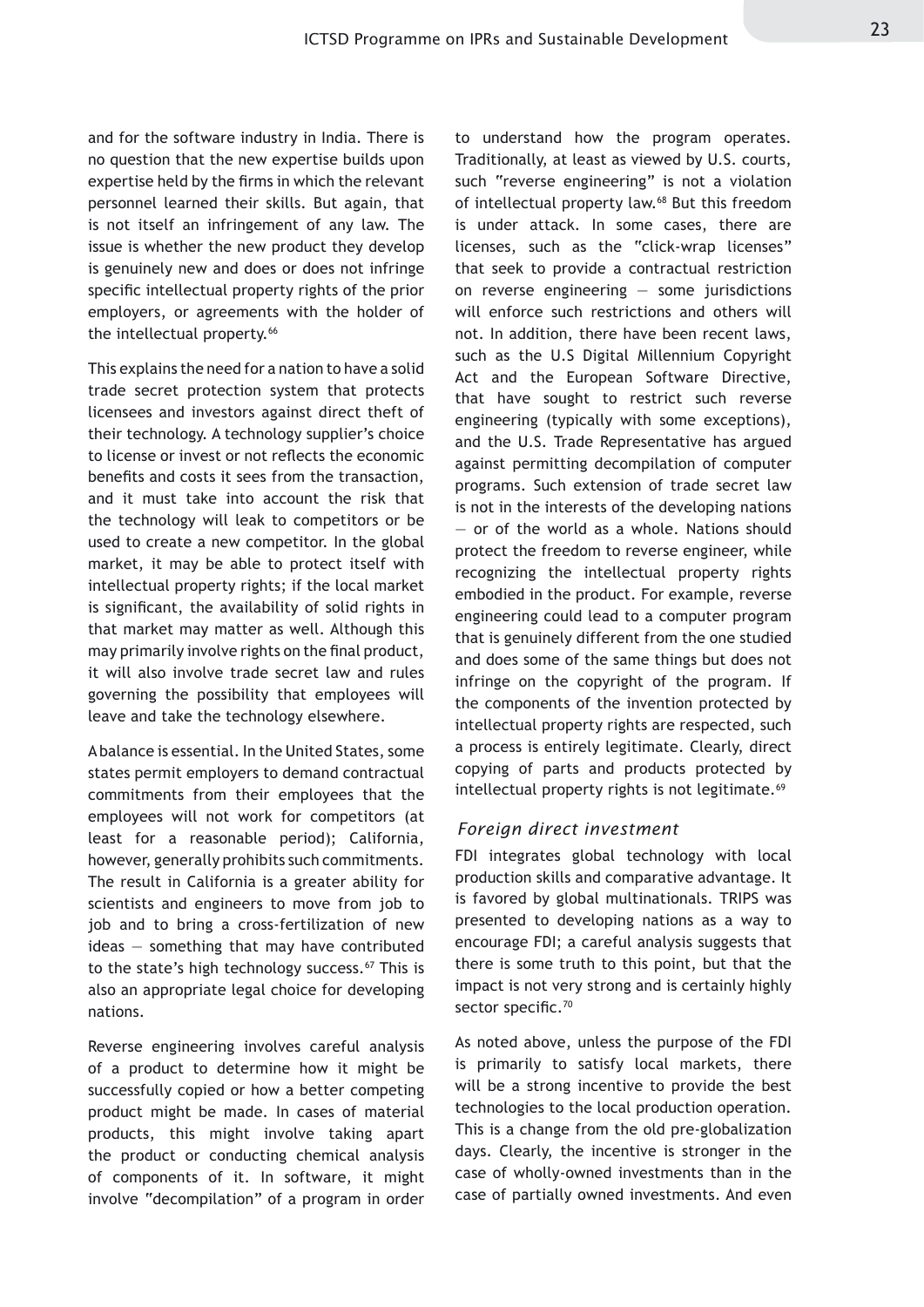if local markets are envisioned, there may still be an incentive to use the best technologies if those markets are competitive, as when there are several competing foreign ventures or imports of global-quality products. This suggests most strongly that nations should not seek to attract foreign investment by offering monopolies. The point is particularly significant in sectors like telecommunications, where one of the basic reasons to bring in foreign firms is to obtain access to advanced technologies that the traditional firms or government entities did not have. It is important to avoid the temptation to offer a monopoly in order to gain the fiscal benefits of a higher privatization price  $-$  this approach amounts to a form of taxation that deters the improvement of technology.<sup>71</sup>

Clearly, in much FDI, the foreign firm's technology provides a substantial reward to the economy an effective communications system or secure electricity supply, for example, is a superb boost to all kinds of economic development, and a new export operation is clearly positive. But there is also an important question whether the imported technology can become the basis of further local technological development. The risk is that the FDI sector will become an enclave that does not lead to broader technological development throughout the society. It has been argued, for example, that this was the case in China, at least until recently, in that a large part of development occurred through foreign affiliates exporting products made by assembling imported materials or materials produced by other foreign affiliates.<sup>72</sup>

Traditionally, nations sought to avoid these enclave risks by encouraging or requiring local participation in the project, and by imposing local content rules or technology contribution rules. These provisions may be part of a technology transfer law, of a joint venture law, of a foreign exchange law, or of a government procurement law. Many such laws may raise issues under the WTO Agreement on Trade-Related Investment Measures (TRIMS), although there is a developing nation exception in that agreement. All these laws also give rise to a tension with the investor or licensor who may not want to provide the technology. Thus, each such requirement on the activities of the FDI entity may decrease the competitiveness of that entity. At the same time, it may be that the technology that local affiliates ultimately develop (i.e. for a later generation of products) will be better than that imported. Both the technology-importing entity and the foreign technology provider face difficult choices in these situations.

#### *Off-shore research by multinationals & outsourcing of R & D*

One of the new trends in the world technology regime is the rise of off-shore R&D facilities owned by major multi-national corporations. These entities had long been found within the North Atlantic community, particularly in the pharmaceutical and electronics sectors. They are now reaching the more scientifically sophisticated developing nations as well, as exemplified by new offshore research facilities in China, Singapore, Hong Kong, India, and Taiwan. The National Science Foundation statistics, for example, show a rise of U.S. offshore research in Singapore and other (non-Japan and non-Australia) Asian and Pacific Nations from \$ 82 million in 1989 to \$ 1964 million in 2000. The similar numbers for Latin America show an increase of \$ 169 million in 1982 to \$ 685 million in 2000. These are dramatic growth rates, and a very comprehensive recent UNCTAD study shows a robust continuing increase in the share of offshore research allocated to developing nations, especially those in East Asia.73 But the numbers are still small compared to that for comparable investment in Europe  $(512,938$  million for 2002).<sup>74</sup> Globalization of industrial research is occurring, but even the most advanced developing nations are only a following part of the process. And there is still a strong emphasis on doing research at home.<sup>75</sup>

The move to offshore research into developing nations probably sometimes serves political and marketing goals of facilitating access to local markets. But, the more important factor is almost certainly that advanced science and engineering research can often be conducted more cost-effectively when using the lower-cost skill pools in these more advanced developing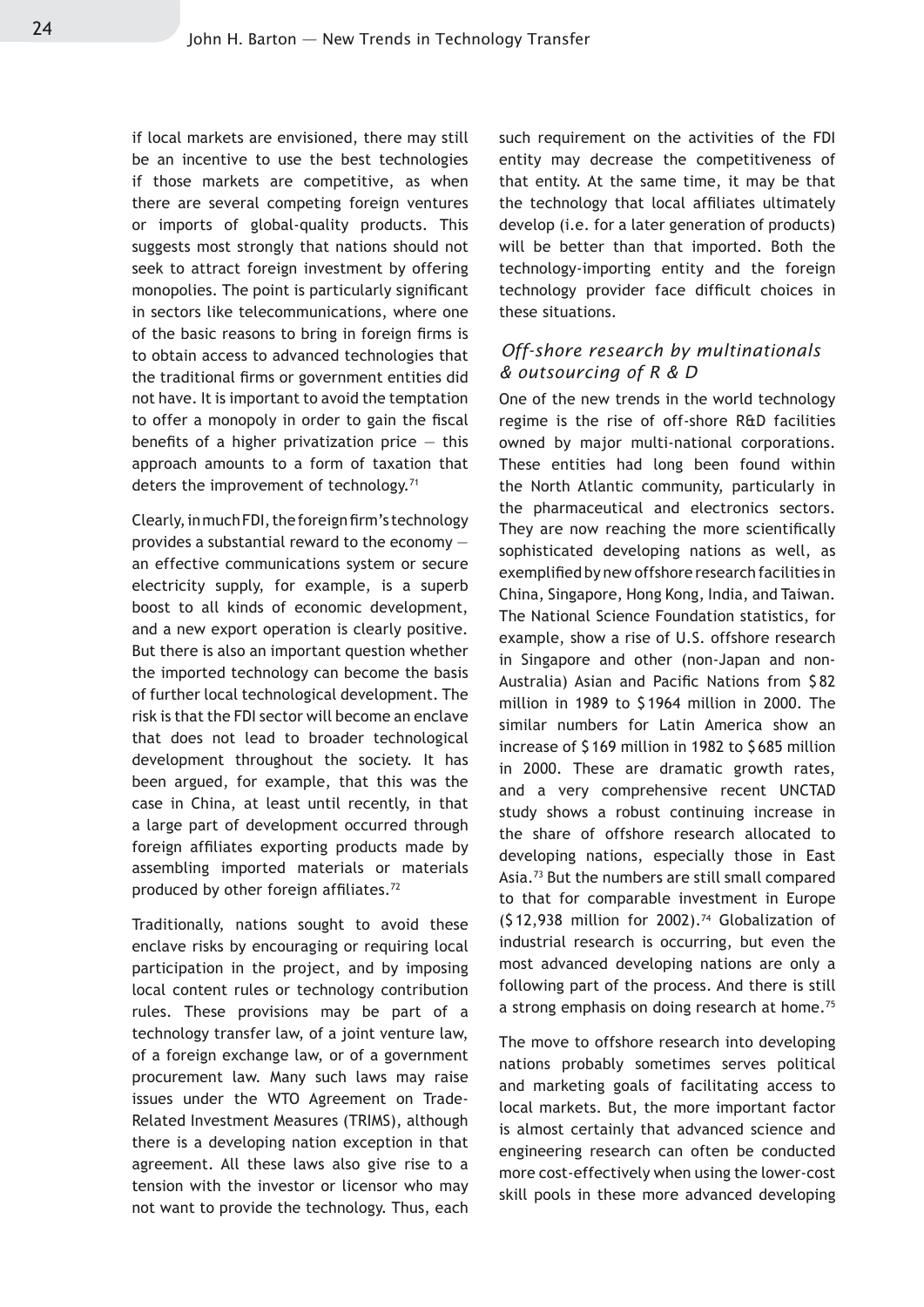nations. This is likely to create a strong continuing pressure toward further offshoring of research.76 In the case of the trend to conduct pharmaceutical clinical trials in developing nations, access to a pool of research subjects may also be significant; there may be similar special factors in some other sectors.

As with FDI, the key long-term question for the host nations is whether these research centers will be enclaves or will be the nuclei of new broader technological centers, Silicon Valleys of their own, so to speak. This will certainly depend on the trade secrecy legal context as discussed above. It may also depend on the technological sector. In the "old" electronics industry or the "old" pharmaceutical industry, there was relatively little economic spin-off from the research activities of the major firms  $-$  but in today's software and biotechnology worlds, such spin-off is probably more substantial. But it can probably be most influenced by the available human resources and by the resources available to the spin-offs, including access to venture capital (an issue to be discussed below) and to universities, and the possibility of high personnel mobility from company to company.

#### 4.3. Barriers, normative issues, and proposals

#### *Issues relating to embodied technology (e.g. medicine access issues)*

Although developed nations purchase many products that include embodied technology, e.g. computers and communications systems, the terms of such procurement have become a major political issue in the medical sector.

#### **Patent questions and TRIPS**

Certainly, the medical debates have focused on patents, but it is hard to look at the actual history of drug access to developing nations and not to conclude that the key issues are now based on financial considerations rather than on intellectual property considerations. Indeed, it is arguable that the Doha declaration and the follow-on agreement at Hong Kong in 2005 to amend TRIPS resolved the patent issue. The Doha balance is a reasonable recognition of the fact that the poor should not pay as large a share of pharmaceutical R & D costs as do the rich. The serious issues now are whether this balance will be undercut in bilateral and regional negotiations, $77$  and whether the funding institutions such as GFATM and PEPFAR will be adequately supported by donors. From the perspective of potential developing world suppliers, such as the Indian generic manufacturers, the question is whether they will purchase generics when brand-name products are available. Both entities appear to have worked out compromises on the issue. In the parallel case of UNICEF and vaccines, the

actions of global procurement entities during the 1990s led to the closing down of many small uneconomical (and unsafe) national vaccine plants, and to a substantial shift in global procurement from the traditional developed-world suppliers to a group of largescale suppliers in Brazil, India, Indonesia, and Senegal.

#### **Data protection**

But this does not mean that the TRIPS issues should be forgotten. There is a clear trend in bilateral negotiations to strengthen intellectual property protections beyond those of TRIPS and, in particular, to use data protection requirements to achieve an alternative exclusivity for pharmaceuticals. The logic is that a firm maintains an ownership right in the information it has supplied to regulatory authorities, and should therefore be able to prevent another firm from relying on that information to obtain regulatory approval for an equivalent product. This is, in many respects, a legal fiction; its legal role in the United States goes back to a legislative compromise, the 1984 Hatch-Waxman Act. Under this Act, generic drugs can be approved on the basis of the original developer's clinical trial; in turn, the original developers were given an extension of exclusivity to allow for time lost during the regulatory process. Economically, the grant of rights over clinical data should depend on whether such exclusivity is reasonably needed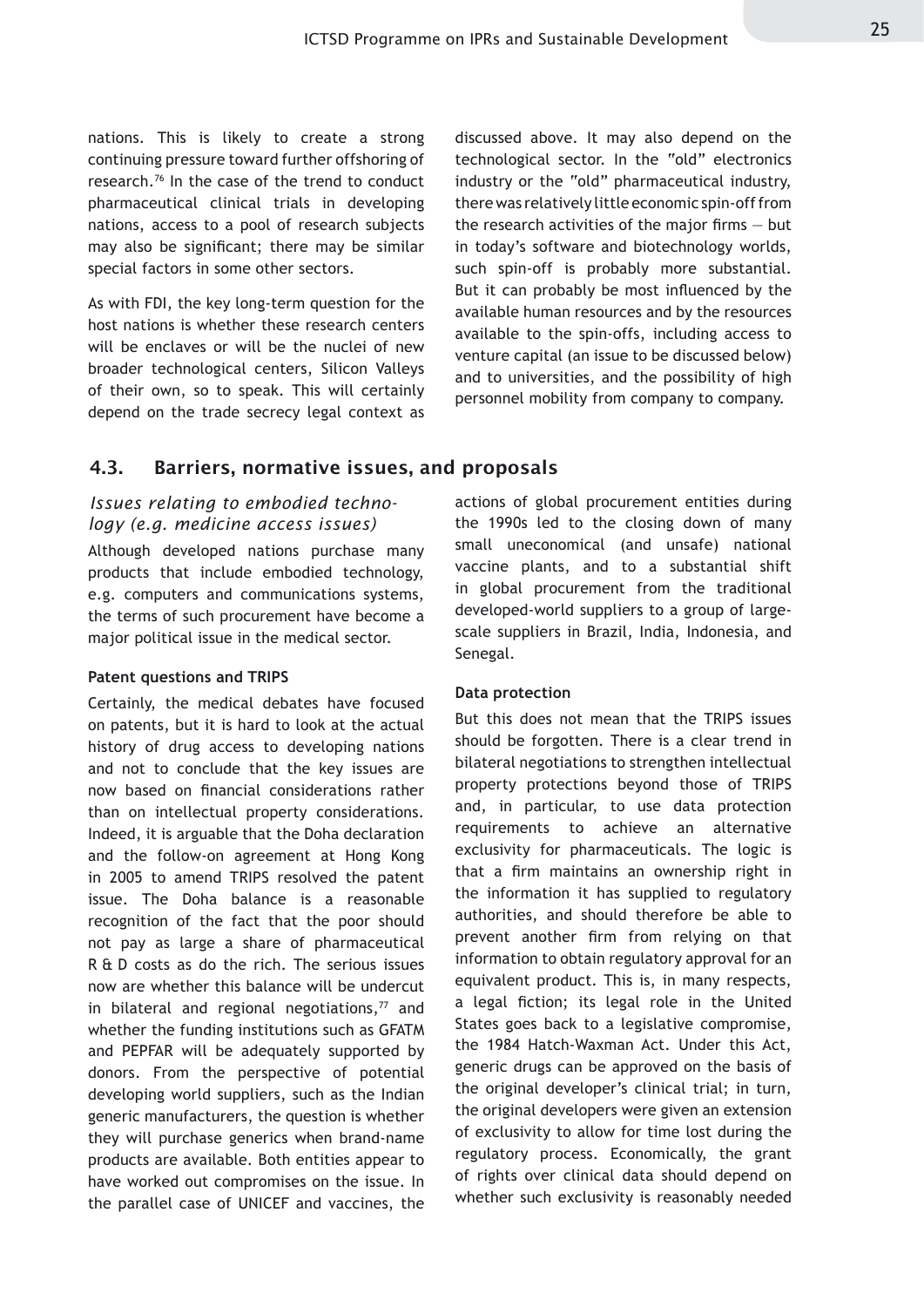as part of encouraging the availability of drugs. TRIPS has, of course, required some recognition of these rights; from the viewpoint of developing nations, the recognition should be as minimal as possible unless new clinical trials are needed to evaluate a product for use in the developing world or there is a new global compromise between the research-based and the generic pharmaceutical industries. And, more broadly, ways should be considered to restrain bilateral and regional agreements, particularly in light of the apparent failure of the Doha Round and the possibility that bilateral and regional agreements will become the dominant mode of trade negotiation.

#### *Subsidies and other interventions for technology development and acquisition*

Many developing nations are seeking to subsidize their private research sector. In the developed world, the economic analysis of such a subsidy is based on the fact that many of the benefits of new technology development are unlikely to be recouped by the investor in the new technology. Hence, although governments often fail to live up to the principle, subsidies should be given only to those industries in which the social benefits of the technology are significantly greater than the profits that will return to the entrepreneur.78 For the developing nation, an additional circumstance is appropriate. This is based on an analogue to the traditional economic criterion under which an infantindustry subsidy or tariff is appropriate  $-$  if there is a market imperfection making it hard for an industry to get started, and the industry can be expected to be efficient and to survive without protection after a start-up period, the subsidy or protection is justified. Economically, a developing nation can then reasonably take into account barriers that place its firms at a disadvantage compared with developed-world incumbents, and evaluate whether helping a particular industry has a reasonable probability of leading to a long-term industry that can participate profitably in the world economy. Among the barriers that can certainly be included is the need to start at the top of the learning curve and work down. All the standard economic objections to government intervention apply to warn that such an approach is often unwise: governments are generally less good than the market at "choosing winners," political pressures often push in uneconomic directions, and it is politically hard to terminate the subsidy or protection. But the point remains: specific subsidies as well as general subsidies (i.e. education or broad tax incentives) are *sometimes* economically rational.

Beyond support for education and for basic research, there are many ways in which a government can encourage the private sector to invest in technology development. It can make direct grants to firms for the purposes of developing or implementing specific technologies, offer tax incentives, or encourage the creation of a venture-capital based industry. It can also use its buying power or impose restrictions on those seeking to invest in or supply technology to the nation.

Grants and loans, sometimes loans that have to be repaid only if the project is successful, are the most straightforward, and therefore generally the most efficient means of encouraging private sector investment. Their wisdom depends, of course, on how well they are focused on firms whose research meets the criteria presented above, and it is important that the decisionmaking seek to follow such criteria rather than political or faddish goals. Such financing is one of the key means that China has used to encourage private entities to invest in research as part of its "15 Year Comprehensive Long-Term Science and Technology Plan," and has been particularly successful in the software and computer sectors.<sup>79</sup> These procedures can often be combined with efforts to encourage linkages between the public and private sectors or between indigenous firms and foreign ones.

Tax concessions are complicated. Tax deductions for research investment are unlikely to be a particularly strong incentive, for, under normal accounting principles, research investments can be directly deducted from income anyway. Hence, the normal pattern of government tax support is a tax credit, under which a portion of the amount of research investment is directly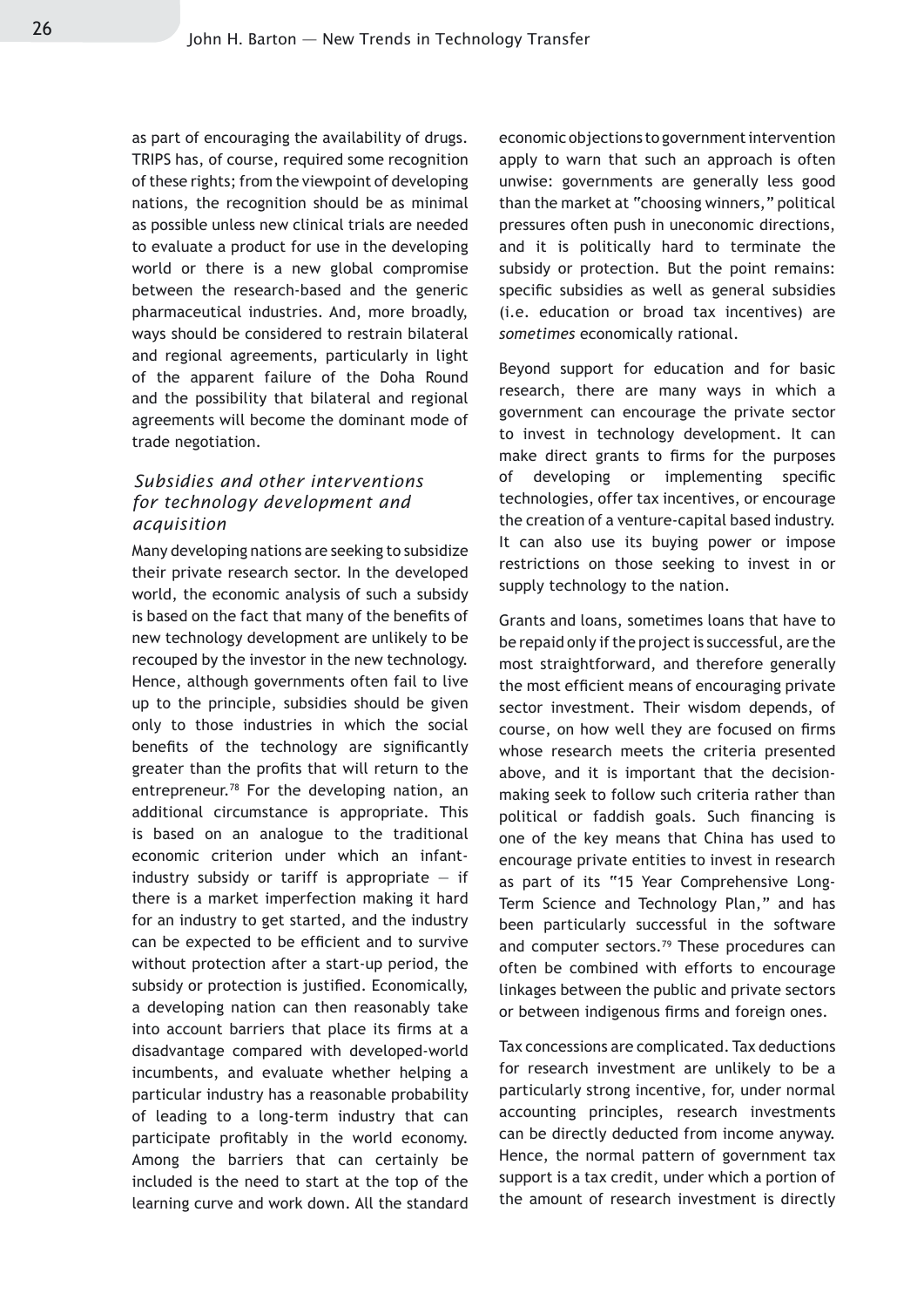deducted from taxes, not just from income. This is a more effective way of encouraging research investment than are broader tax benefits, such as those for location in a special economic zone. It is more effective for stable businesses than for start-ups, which may not have profits until sometime after they invest in research. Obviously, there are special design issues in whether the credit should be available for the purchase of research or technology from abroad — and the answer depends on the relative weights to be given to encouraging local research as compared to encouraging local technological capability. Moreover, for a foreign investor, it is important to consider how the host nation's tax benefit will affect the foreign firm's overall tax situation under that firm's home nation's taxation rules.

In many economies start-up firms and "small and middle sized enterprises" (SMEs), provide a large portion of new employment and of research. They are often also the firms most likely to bring radical technological changes. In high-tech sectors, these businesses can be encouraged through a venture capital network. The problems are that an effective venture capital process has many requirements. There must be not only venture capital funding for the start-ups, but there has also to be a network of marketing, technological, financial, and legal skills to enable the start-ups to grow. Most of all, there has to be an "exit," i.e. a way in which the venture capitalists can recoup their investment, typically either by selling the start-up to the public on a major stock market or by selling it to a major firm already in the business. It is crucial to have the entire spectrum of prerequisites. The key benefits of incubators and research parks are not so much in the real estate as in the package of skills and infrastructures, such as conveniently available business and legal expertise and assured pure water, electricity, communications, and transportation capabilities. There is generally greater success with location near a university or research institution. And the combination of a number of firms may create a market for such skills that might otherwise not have been served. Employee flow and cross-fertilization

matter, and, certainly in the case of Taiwan, and probably in China and India as well, networks to Silicon Valley played a large role in facilitating the new centers.<sup>80</sup>

Often, buying power is used to strengthen local technological development. Thus, a major government acquisition is conditioned on there being a specific percentage of local production or local acquisition. An example is the current transaction between Alstom and China in which Alstom will transfer locomotive technology to a Chinese partner; the typical pattern is that the first vehicles will be made in Europe, but studied in China and by the end of the contract, the vehicles will be made essentially completely in China.<sup>81</sup> This is clearly much more feasible for China than for a smaller economy. The obvious economic question in imposing such conditions on procurement is whether the resulting increased cost in the procurement is justified by the benefits of the creation of the local industry. And the provisions of the WTO Agreement on Government Procurement must, of course, be taken into account. Article V includes an exception for the benefit of developing nations; determining whether it is adequate requires further analysis.

Trade-related investment measures, such as domestic content restrictions, have often been used to encourage the transfer of technology — certainly in Japan's and Korea's technological development, and more recently in Brazil, India,82 and China. Such measures may be, in significant part, restricted in the WTO TRIMS agreement, although that agreement includes a developing nation exception. The measures may also be restricted by the terms of Bilateral Investment Treaties (BITs).<sup>83</sup> As implied by the discussion above of the wisdom or not of support for specific industries, these measures may sometimes simply increase costs and create inefficiencies. But sometimes, they may provide a mechanism to help a local industry bring new technology to a global market in an efficient way. Further study is needed on when they can be wisely employed. Moreover, in general, a direct subsidy is economically better than a regulation-based way to encourage the transfer of technology.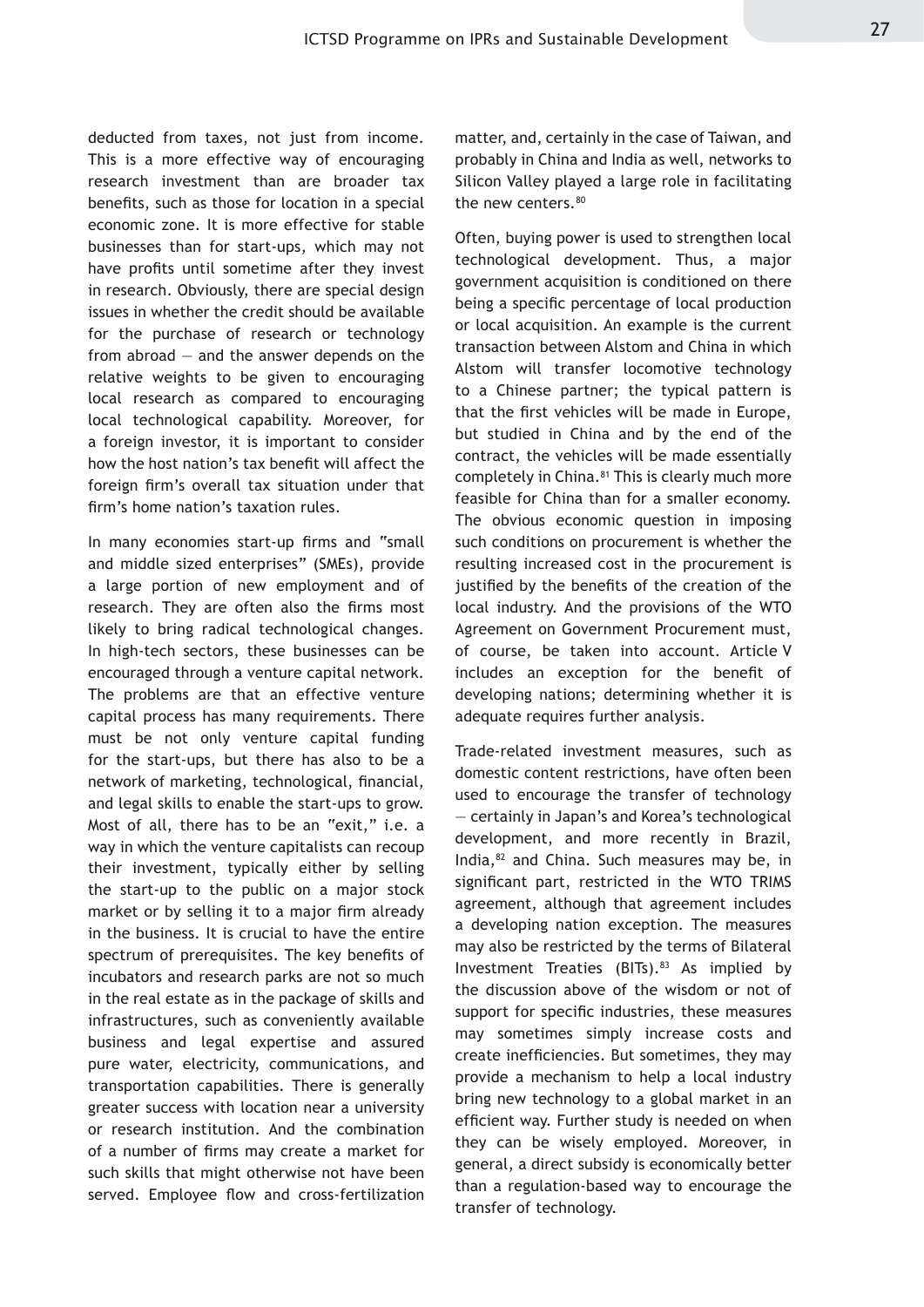Finally, as noted above in connection with privatization, it is not a good idea to offer a monopoly as a way to encourage firms. This applies to the terms of privatization, it applies to FDI, and it applies to reject any temptation to favor state-owned firms at the expense of outsider competitors.

#### *Competitiveness issues for developingnation firms, including trade-secrecy questions and market barriers*

A further question is the possibility of legal barriers that discriminate against developing nations. There are several examples. Perhaps the most obvious issue, highly significant for small developing-world firms, is that the cost of access to the developed-world patent system is prohibitive. A subsidy program permitting small inventors and entrepreneurs in the developing world to obtain less costly access to developedworld patent systems would be helpful in providing access to developed world markets.

Second, many of the traditional import barriers are now being used heavily against developingnation products. These include the antidumping laws, which are often implemented in a way that penalizes low-cost producers, for the definition of dumping is not one of selling below the price in the home market but one of selling below a "normal value," and the ways of calculating that value are often unfair to the producer. Particularly important are the principles for allocating  $R \& D \text{ costs.}^{84}$ Government procurement requirements in developed nations may cut against developing nation firms. Similarly, the U.S. § 337, used to exclude goods that infringe U.S. intellectual property rights is heavily used against products from developing nations; $85$  it would, of course, require substantial analysis of actual cases to determine if the result is unfair. Many of these arrangements are harmful to both the exporting and the importing nation; it is unfortunate that they are often being copied by developing nations.

Another problem is that of subsidies. For industries marked by frequent international sales below cost (such as steel during the low parts of the business cycle), by substantial subsidies (such as small passenger aircraft), $86$  or by steep learning curves, it may be essentially impossible for a developing nation to enter the sector without subsidizing the industry. Yet the result will be that countervailing duties will be imposed as a trade barrier against the industry. Clearly, there is a problem here, and this is an area in which adjustment of the WTO countervailing duty/subsidies code would be appropriate. As it entered into force in 1995, the Agreement on Subsidies and Countervailing Measures included an exception, Article 8, which covered certain research subsidies; that exemption was provisional, expiring in 2000, and has not been renewed. This is an issue of great importance.87

A future possible problem is that developedworld fears of reverse engineering may lead to trade sanctions or efforts to bar from developedworld markets developing-world products based on such imitation. As argued above, reverse engineering can be a legitimate form of product development if the products developed through reverse engineering do not infringe other property rights. This is, of course, a difficult line to draw fairly. A global understanding as to the law here might be wise; although given the pressures on that understanding, it may better be achieved by litigation in developed-world courts than by negotiation in a global context.

Finally, developed nations are now resisting the purchase of their own firms by developing nation firms, as exemplified by the 2006 tensions over Mittal's acquisition of Acelor. This reflects a tradition, exemplified by a 1987 battle when a Japanese firm sought to purchase Fairchild Semiconductor, and by Congressional debates in the same era over agreements that would give Japanese firms increased access to aircraft technology. Clearly, there may be genuine security concerns in some of these cases, and any resolution must recognize these concerns. Yet, it would be wrong to allow developed world firms to acquire developing world firms but not the reverse. Again, this is an issue for the WTO.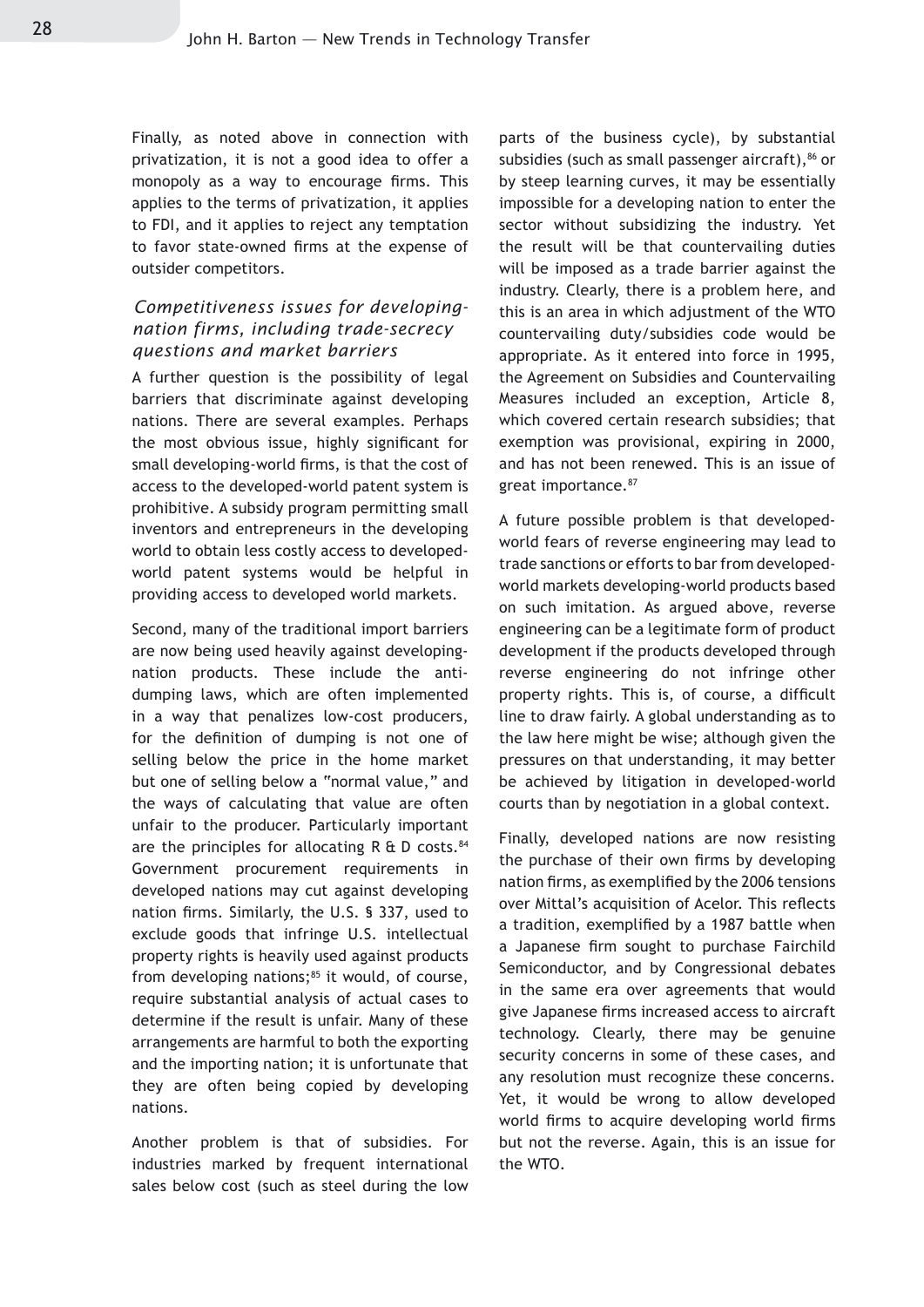#### *Standards and patents*

Among the most important barriers to entry, particularly in the software area, are standards. Microsoft Windows benefits, for example, from "network externalities." Put overly simply, everyone writes applications software for Windows, because everyone has Windows. And everyone buys Windows because so much of the software is written for it. Similarly, economic pressures support the standards for DVDs and cell phones. Sometimes such standards are de facto imposed by a dominant firm; sometimes they are negotiated by standards bodies, often made up of a group of firms that have relevant economic interests.

In some cases, exemplified by the DVD and MPEG3 standards, it is necessary to use a patented technology to comply with the standard. Sometimes, such technology is readily licensed, but the result is a royalty tax that favors the "insiders" who developed the standard and penalizes the outsiders who have to pay the royalties. And sometimes there is a standards battle between two or more competing technologies. In general the standards are likely to be set by dominant firms, which are typically firms in the developed world. Hence the royalty tax paid by the outsiders amounts to a tax on the developing nation firms. This was the case, for example, for East Asian manufacturers of DVD devices, who had to pay what seemed to them to be an exorbitant royalty. $88$  The link between patents and standards has given rise to a range of legal proposals to attempt to ensure that the patents involved can be licensed in a "reasonable and non-discriminatory" manner.<sup>89</sup> The issue, however, is highly controversial, and it is not clear that there will be a practical international legal solution.

One possible response for these firms and nations is to become important enough in the product development process that they can set a standard of their own. This is what China has sought to do in the local area network (LAN) domain, where it has fought for its own authentication system (WLAN Authentication and Privacy Infrastructure, or WAPI). The logic in the particular case is that the details of

the standard were to be disclosed to only a number of Chinese firms; foreign firms would have to cooperate with these firms and provide technology to them. Other ways to obtain similar benefits are to choose a standard on which local firms have key patents, or even just to use the fact of difference as a way to provide a home market that may not be invaded by foreign firms. The costs are that the monopoly will almost certainly be harmful to the national economy; a separate standard really makes sense only when the alternative is "better" than the global standard, in the sense that it provides for greater functionality. The best long-term strategy is therefore to encourage firms to become strong enough that they will hold intellectual property rights on aspects of the newest technologies and have a say in setting the global standard, so that they become royalty recipients rather than royalty payers.

#### *Neoprotectionism in the digital environment, including outsourcing and cross-border services*

There is a contemporary developing world concern about offshoring in the high-technology and professional sectors. Yet, such offshoring is generally economically beneficial to both developed and developing nations, and provides a beneficial services export for developing nations. In order to provide the benefits of free trade, such restrictions on offshoring are inappropriate. There also remain restrictions on trade in services in those sectors where the services might be delivered through labor migration; again, there is no reason not to work for the benefits of free trade through future steps in negotiations in the services sector.

#### *Antitrust issues*

There is an unavoidable tension between antitrust law and intellectual property law. The intention of intellectual property law is to create a market entry barrier to permit a firm to gain an extra profit that can serve as an incentive to invest in creation or innovation. Ideally it provides the consumer with a better product in the future, at the expense of a somewhat higher price. Antitrust law is designed, in contrast, to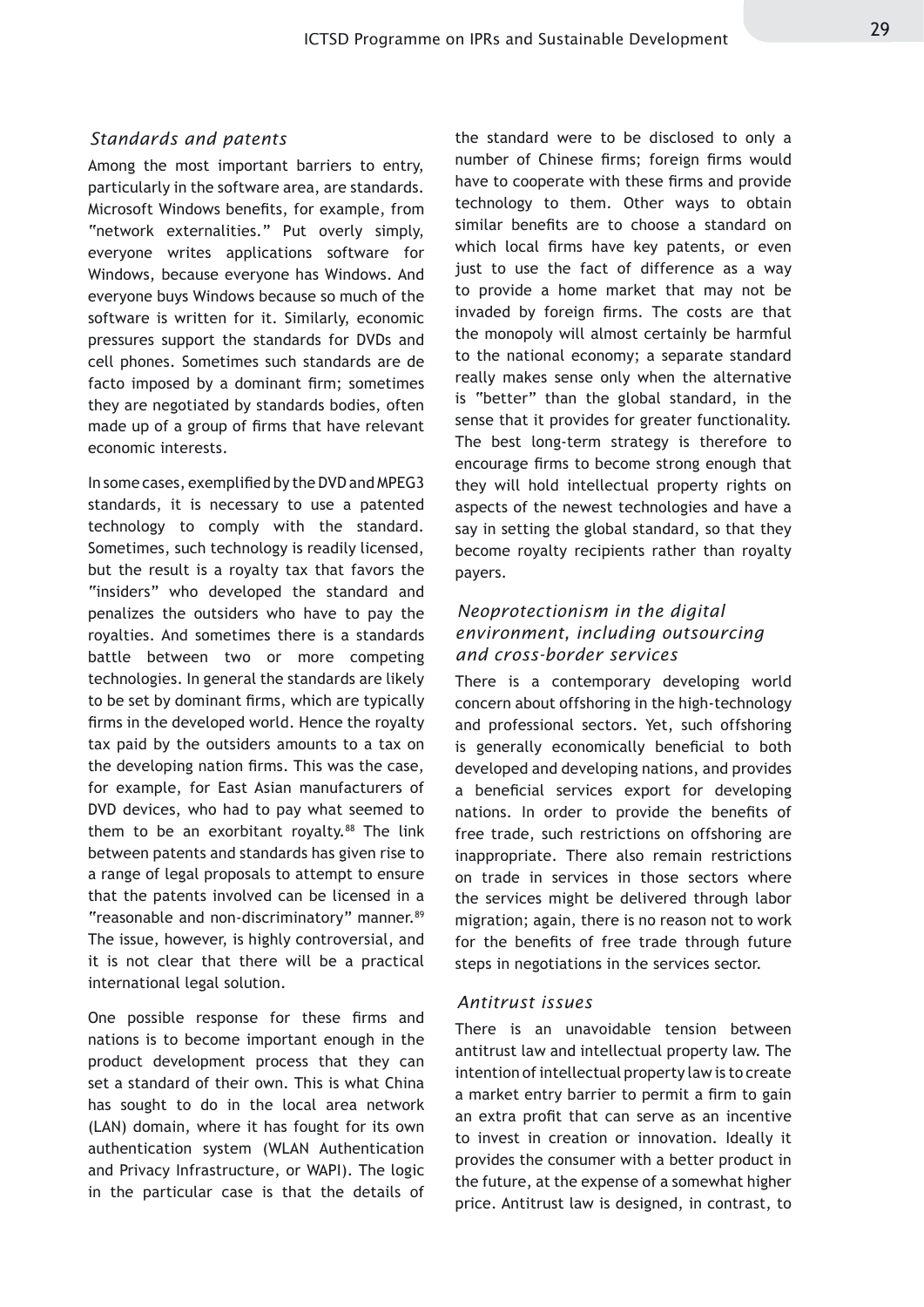enable the consumer to obtain a product at the lowest price possible. The optimum balance between the two bodies of law depends in part on the consumer's discount rate that balances the present against the future; it will therefore differ as between wealthier and poorer societies.

During the period from the mid-century until about 1980, U.S. law was balanced strongly in favor of the antitrust concerns and against the intellectual property concerns. This led to the classic list of nine "no-nos," i.e license clauses that were viewed as anticompetitive, a list that influenced the Draft International Code of Conduct on the Transfer of Technology and many parallel national laws and regulations. With a change in perspective and economic analysis about 1980, U.S. law shifted to recognize many of these clauses as often quite legitimate  $-$  the clauses were viewed as ways to increase the monopoly rent associated with the exercise of intellectual property rights and therefore as ways to increase incentives to innovate. This is not the case for all such clauses  $$ some clauses, for example, seek to expand the monopoly beyond that authorized by the particular intellectual property or to exercise illegitimately-obtained intellectual property rights. Thus, some of these arrangements remain prohibited by antitrust laws.

The change in perspective led to changes in the legislation of developing nations as well. Hence, for the purposes of this paper, there is little need to develop a list of prohibited license practices in the technology transfer context. This is not politically feasible at this point, nor is it wise economically, save perhaps in the context of some technologies intended for use in national rather than global markets. The current key issues instead involve dealing with global oligopolies that may restrict developing world entry and with multinational acquisitions of local firms.

#### **Power of developed/developing world oligopolies**

From the viewpoint of the developing nation's desire to obtain technology, the most important international antitrust issue arises from the fact that many technology-based industries are marked by near monopolies or by oligopolies of a relatively small number of firms, that may be willing to cross-license their technologies to one another, but are less willing to license their technologies to a proposed new entrant into the oligopoly, such as to a contending developing nation firm. The pattern is exemplified by the computer operating system sector, the semiconductor sector, and the agricultural biotechnology sector.<sup>90</sup>

There is a plausible antitrust law argument that concentration of an industry into a monopoly or oligopoly may lead to suboptimal incentives to invest in research, and that, under such circumstances, some actions of the leading firms may amount to antitrust violations. The antitrust argument is strongest if the leading firm attempts to gain market power beyond that authorized by its intellectual property (a standard argument in the Microsoft litigation) or if firms are willing to license their technology to existing powerful competitors but refuse to do so a new competitor. The economic force of such arguments is a matter of debate, and some of the arguments are not yet broadly accepted among developed-world antitrust authorities, but there are reasonable and plausible antitrust principles that new entrants should be allowed in some such circumstances. Of course, there is major debate as to the appropriate scope and circumstances for such a response, as exemplified by the global criticism of the proposed Chinese Anti-Monopoly Law, which might permit overriding of intellectual property rights in cases of "abuse." This definition is almost certainly too broad.

In those circumstances in which antitrust arguments call for overriding intellectual property rights, the appropriate response is a compulsory license. The circumstances will be rare, and the standards subject to reasonable debate, but TRIPS allows such licenses in a reasonable range of anti-competitive situations.<sup>91</sup> A nation can, of course, include such a principle as part of its own antitrust law, giving its firms access to the local market in competition with the monopolist or oligopolies. It would, however, need the effective agreement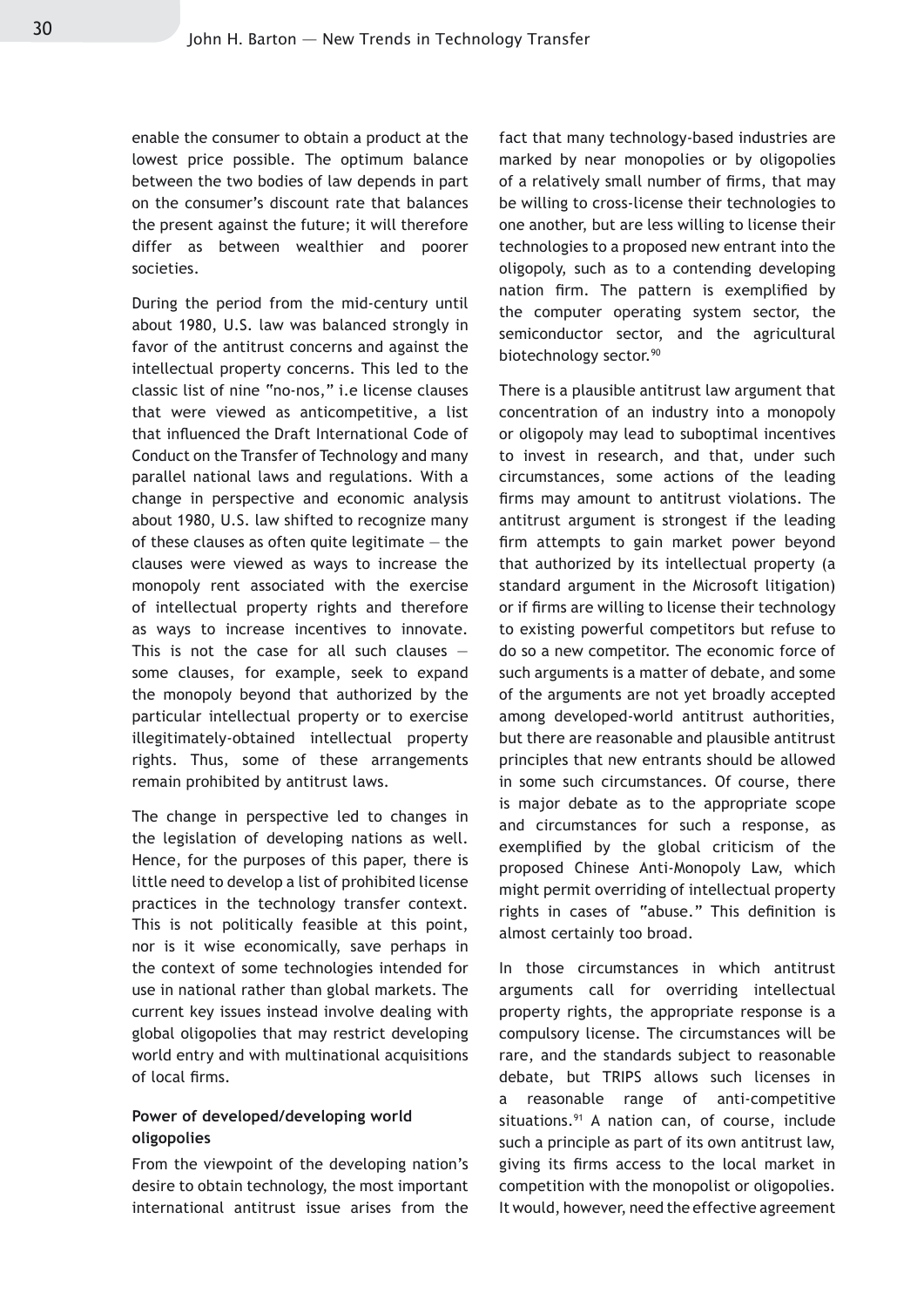of developed world antitrust authorities in order to obtain access to the developed-world market. This is a point reasonably considered in the WTO context.

#### **Take-over rules within developing nations**

Another important antitrust issue for developing nations is whether to allow a multinational to take over a local firm. Such an acquisition may be a normal step in the global movement of an industry towards larger-scale operations. Moreover, it can often bring new technology, through the technological inputs provided by the multinational. This is especially likely to be the case in sectors like telecommunications and agricultural biotechnology. However, such an acquisition can also reduce competition. The need, therefore, is to balance these two effects. To do so wisely requires an antitrust authority with a substantial economic capability.

#### *Summary of negotiation implications for the private research area*

The most important topics from the above analysis to be considered for further international negotiations include:

International arrangements guaranteeing that trade secret law not infringe the rights of employees to change jobs (including changing jobs internationally) or the rights of firms to reverse-engineer products, provided that the rights of the former employer or of the original designer of the product are respected. There is an important strategy issue as to whether it is best to raise this group of issues diplomatically or in developed-world judicial proceedings, or simply to proceed with local legislation that reflects the principles. •

- Consideration of the purchasing policies of global health (and other) procurement entities to determine whether they are adequately open to developing nation supply tenders (and it is possible that these entities might provide additional assistance in helping firms meet necessary quality standards). •
- Development of a mechanism to discourage bilateral agreements that modify the balance struck in TRIPS. This could be a requirement of some form of review or impact statement  $-$  the WTO Article XXIV or Trade Policy Review mechanisms might provide a starting point for designing a response. •
- Negotiation of TRIMS-like provisions to ensure that developing-nation firms can buy developed-nation firms as well as the reverse. •
- Evaluation and possible renegotiation of the technology-related provisions of the WTO antidumping codes, subsidy codes, and possibly of TRIMS and of Bilateral Investment Treaty provisions. •
- Consideration of additional provisions or commitments in the services area to ensure the ability of developing nations to compete in the offshoring sector and in other forms of international delivery of services. •
- Antitrust issues associated with the international flow of technology and with the international competitive structure of technology-based industries. •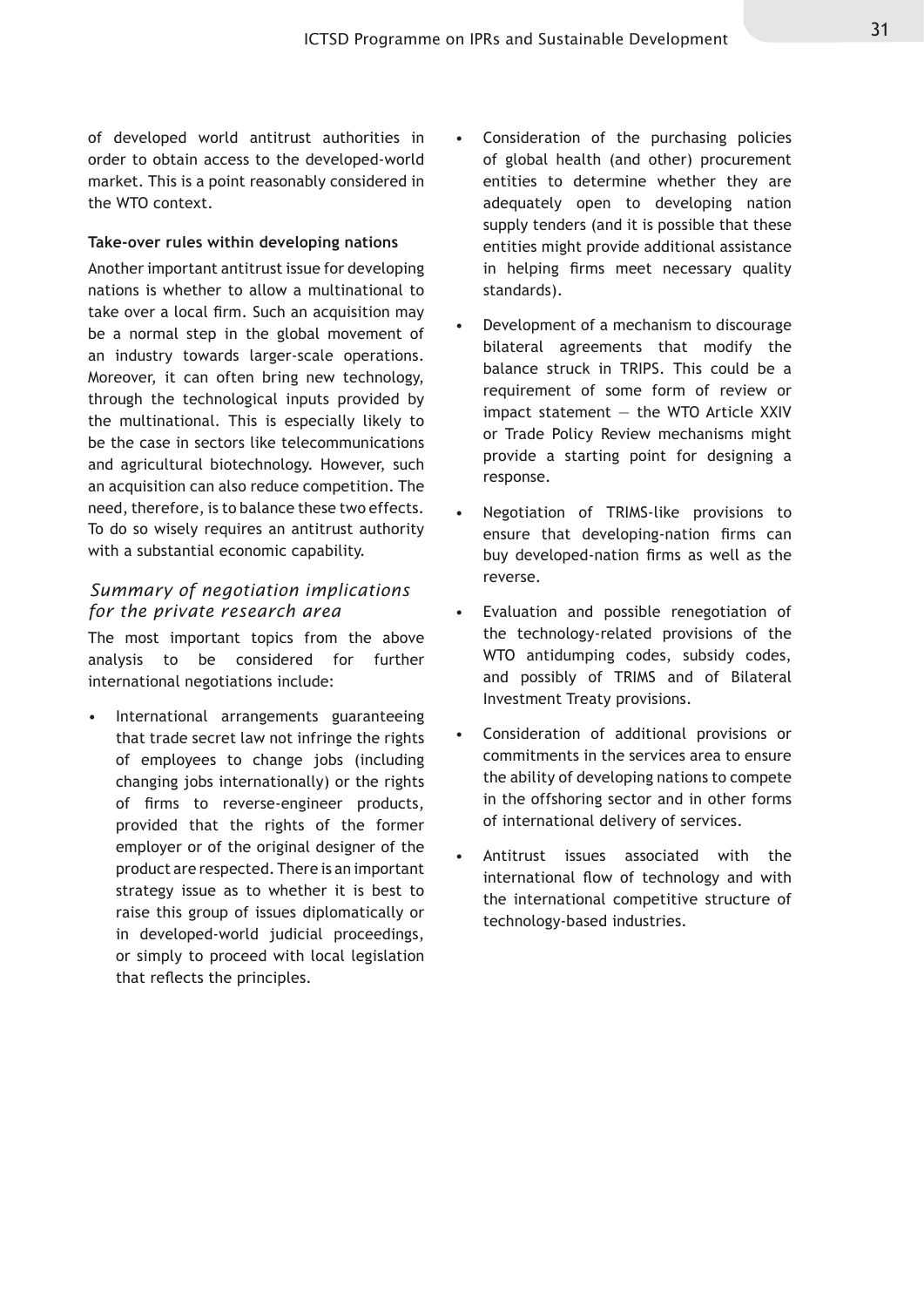#### 5. OVERALL IMPLICATIONS

#### 5.1. Key policy issues for nations themselves (developed and developing), including national technology policies

In a sense, the subsidy criterion described previously must be the basis for all national technology policy. It clearly favors strong support for scientific education and for basic research in areas that are important to the particular nation and neglected by world technological research. The criterion favors academic research in areas of local interest, and, where the nation has specific capability, of global interest. In all these areas, the focus must be managed carefully  $-$  decision-making for subsidy allocation must reflect both national needs and scientific expertise. The criterion also favors care in implementing Bayh-Dole type relationships between the public and the private sectors.

The criterion further favors policies that remove barriers to private sector investment in technology. These include the traditional need to build a climate favorable to investment. They also include the need for reasonable trade secret laws that ensure employee mobility and permit appropriate reverse engineering, the need to take research investment incentives into account in regulatory and privatization design, and the need to have a solid national antitrust/intellectual property capability.

Finally, the criterion favors a focused subsidy in those cases in which a nation has the capability of producing a world-class industry and that industry is held back through global restrictions or inability to recoup the social benefits of the technology it creates. Such efforts have costs; care must be taken in deciding when to bear those costs. And there is risk for any governmental effort to "choose winners." Brazil's alcohol program was far more successful than its computer program.<sup>92</sup> And the value of the alcohol program depends on the prices for energy alternatives. But, there is both global and local value in increasing the intellectual and technological diversity of the leading entities in different research sectors.

#### 5.2. Issues requiring multilateral attention

Clearly, many areas require multilateral attention, and the summaries at the end of each of the preceding sections provide an agenda. It is most important to continue the move towards a seamless global scientific and technological community, such that each scientist or engineer, anywhere in the world, has an opportunity to make his or her optimal contribution to the science and technology needed by the planet. Also of great importance is to increase support for the various initiatives underway, such as the medical PPPs, to help achieve important world technological goals in the medical, agricultural, and environmental areas. And, it is important that the firms and research institutions in the developing nations have access to participate in the technological developments required to meet these goals.

The concepts contained in the proposed treaty on access to knowledge and technology are also desirable global goals. Among the most important are reciprocal access to science and technology subsidies, and narrowing to the extent possible the barriers to the global flow of scientists and of scientific knowledge.

Finally, it is important to remove barriers to the free flow of technology, as well as to the free flow of science. Among the barriers that need to be removed are source and most host nation restrictions on technology licenses and investment in technology-based firms, as well as the barriers implicit in the current WTO patterns of anti subsidy and antidumping principles. There are certainly appropriate exceptions to protect national security and probably some appropriate exceptions to make it easier for developing nations to build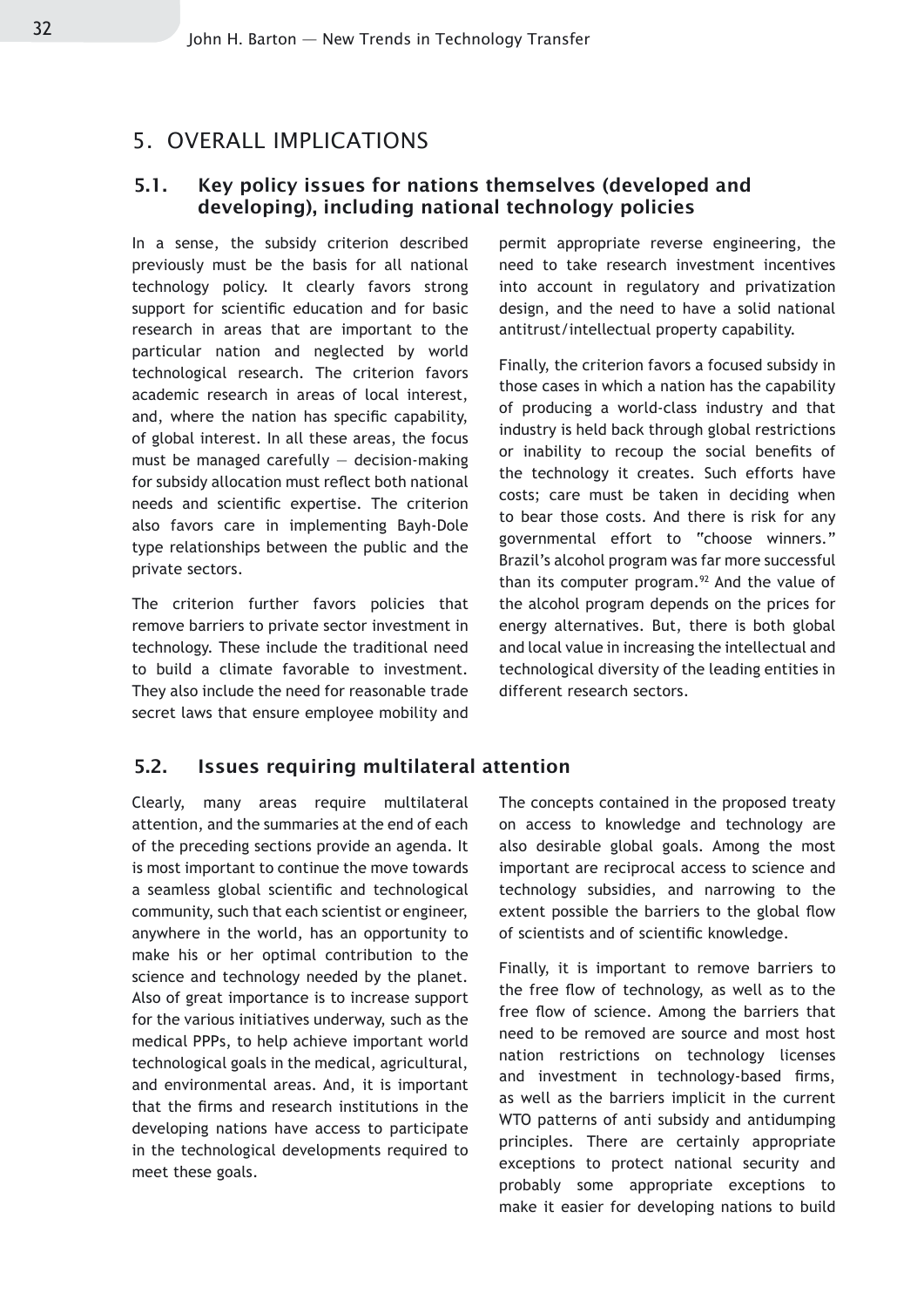technology based industry, but these should be against a background of great freedom of flow. In the light of the current status of the Doha Round, it is not clear whether these goals are best sought in the context of a modified or expanded round or of detailed revisions and understandings within the existing WTO bodies.

But it is important to seek them. Ultimately, the business perspective noted at the beginning of this paper  $-$  of seeking global technological integration  $-$  is far better for the world than are political restrictions on the transfer of technologies.

#### 5.3. Issues deserving further study

Obviously, there are many unknowns in the analysis presented above. But several stand out:

- One is the need for further study of specific industries, and of the relative success or failure of new entrants. The reasons why Mittal Steel is able to buy a European firm while developed world majors remain dominant in automobiles and pharmaceuticals deserve attention.
- Better understanding of the links in developing nations between broad national research and educational support and actual industrial activity. What actually happens to the funds, students, and research findings developed under the broad programs? These issues are more often analyzed in developed than in developing nations — but the analysis should be extended. Might such information contribute to a better division of funding between broad programs and programs focused on specific industrial targets? •
- The generally correct criticisms of government efforts to support particular technology sectors have led to a current orthodoxy rejecting nearly all such efforts. Yet, government interventions have played •

important roles in the development of Japan and Korea (as well as of the United States and many European nations), and might play a similar role in other nations. What is the actual experience? When are such programs actually useful? Can the real political barriers to wise execution of such programs be overcome?

- The impact of regulation on research incentives deserves much greater analysis. Why is energy apparently seeing less R & D recently, while pharmaceutical R & D is continuing? Many industries are properly regulated for many different reasons and in many different ways. The details affect R & D incentives. •
- Finally, it is important to analyze whether a number of areas of trade and WTO law are actually discriminatory or not. Among the areas that deserve analysis are intellectualproperty based trade restrictions such as those of the U.S. § 337, and the WTO and trade law principles on the treatment of R & D subsidies. It would also be useful to examine the provisions of Bilateral Investment Treaties, which may go further than TRIMS, just as bilateral agreements often go further than TRIPS. •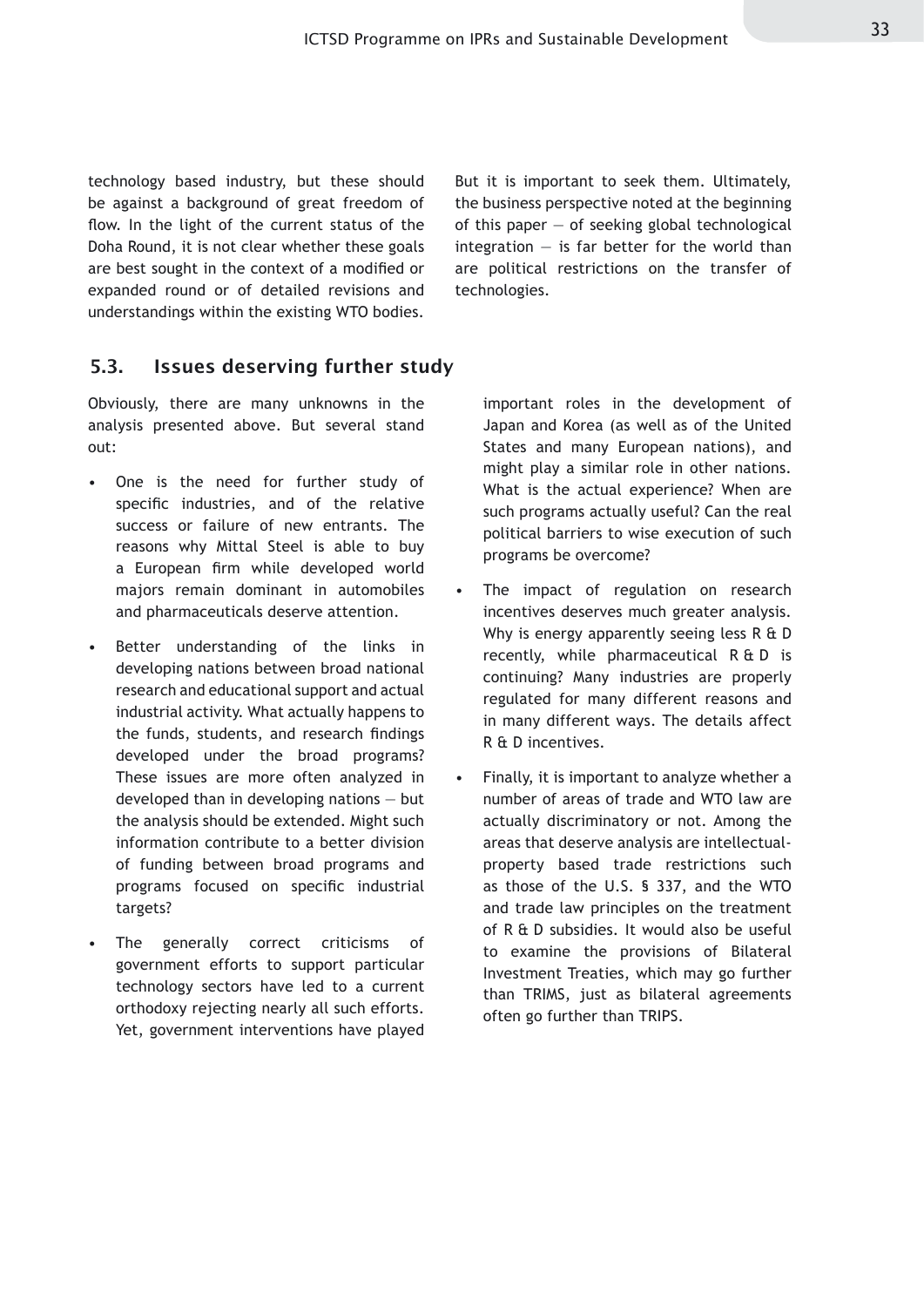#### ENDNOTES

- 1 C. J. Forster, *China's Secret Weapon: Science Policy and Global Power*, The Foreign Policy Center, London 2006, pp. 29-30.
- 2 (U.S.) National Science Foundation, *Science and Engineering Indicators* 2004, Appendix table 4-3.
- 3 I want to extend my thank you to all those who have read this paper critically and provided encouragement and extremely valuable comments. This includes Graham Dutfield, Richard Nelson, Pedro Roffe, F. M. Scherer, Thomas Shillinglaw, and David Vivas-Eugui. They do not all agree with all that I have said, and I am, of course, responsible for mistakes.
- 4 See, e.g. S. Patel, P. Roffe, & A. Yusuf (eds), International Technology Transfer: The origins and aftermath of the United Nations negotiations on a draft Code of Conduct (The Hague: Kluwer, 2001). A 1985 version of the Draft International Code of Conduct on the Transfer of Technology is available at http://stdev. unctad.org/compendium/documents/totcode%20.html.
- 5 Goldman Sachs, GS Global Economic Website, Global Economics Paper No: 99, *Dreaming With BRICs: The Path to 2050* (1 Oct. 2003).
- 6 J. Humphrey, Globalization and supply chain networks: the auto industry in Brazil and India, Global Networks 3: 121-140 (2003); T. Sturgeon & R. Florida, Globalization and Jobs in the Automotive Industry, MIT IPC Globalization Working Paper 01-003.
- 7 C. J. Forster, *China's Secret Weapon: Science Policy and Global Power*, The Foreign Policy Center, London 2006, pp. 29-30.
- 8 D. Teece, Technology Transfer by Multinational Firms: The Resource Cost of Transferring Technological Know-How, *The Economic Journal* 87: 242-261 (June 1977).
- 9 Commission on Intellectual Property Rights, *Integrating Intellectual Property Rights and Development Policy* (London, September 2002).
- 10 e.g K .E. Maskus, *Intellectual Property Rights in the Global Economy* (Institute of International Economics 2000).
- 11 e.g. J. H. Barton, *Nutrition and Technology Transfer Policies*, (UNCTAD-ICTSD May 2004); \_\_\_, *Knowledge* (International Task Force on Global Public Goods February 2004); \_\_\_ *Follow-up Study on Knowledge Management* (International Task Force on Global Public Goods July 2004).
- 12 B. Hoekman, K. Maskus, & K. Saggi, *Transfer of Technology to Developing Countries: Unilateral and Multilateral Policy Options*, World Bank Policy Research Working Paper 3332, June 2004.
- 13 e.g. Proposal by Argentina and Brazil for the Establishment of a Development Agenda for WIPO, WO/ GA/31/11 (Aug. 27, 2004).
- 14 e.g. United Nations Conference on Trade and Development, *Transfer of Technology*. *UNCTAD Series on Issues in International Investment Agreements*, Sales No. E.01.II.D.33 (2001).
- 15 R J Barrro & J-W Lee, International Data on Educational Attainment; Updates and Implications, [Harvard] CID Working Paper no. 42 (April 2000).
- 16 P. Blumenthal, Institute for International Education, Presentation at Washington International Education Conference, January 25, 2005, available at http://opendoors.iienetwork.org/?p=55889.
- 17 Calculated from Institute for International Education, Open Doors, available at http://opendoors. iienetwork.org/.
- 18 P. Williams, Britain's Full-Cost Policy for Overseas Students, *Comparative Education Review* 28: 258-278 (May 1984).
- 19 T. Blair, Why we must attract more students from overseas, *The Guardian*, April 18, 2006.
- 20 D. A. King, The scientific impact of nations, *Nature* 430: 311-316 (15 July 2004).
- 21 Séguin, Singer, & Daar, Scientific Diasporas, *Science* 312: 1602-03 (16 June 2006).
- 22 G. Brumfiel & H. Ledford, Safe passage, *Nature* 443: 6 (7 Sept. 2006).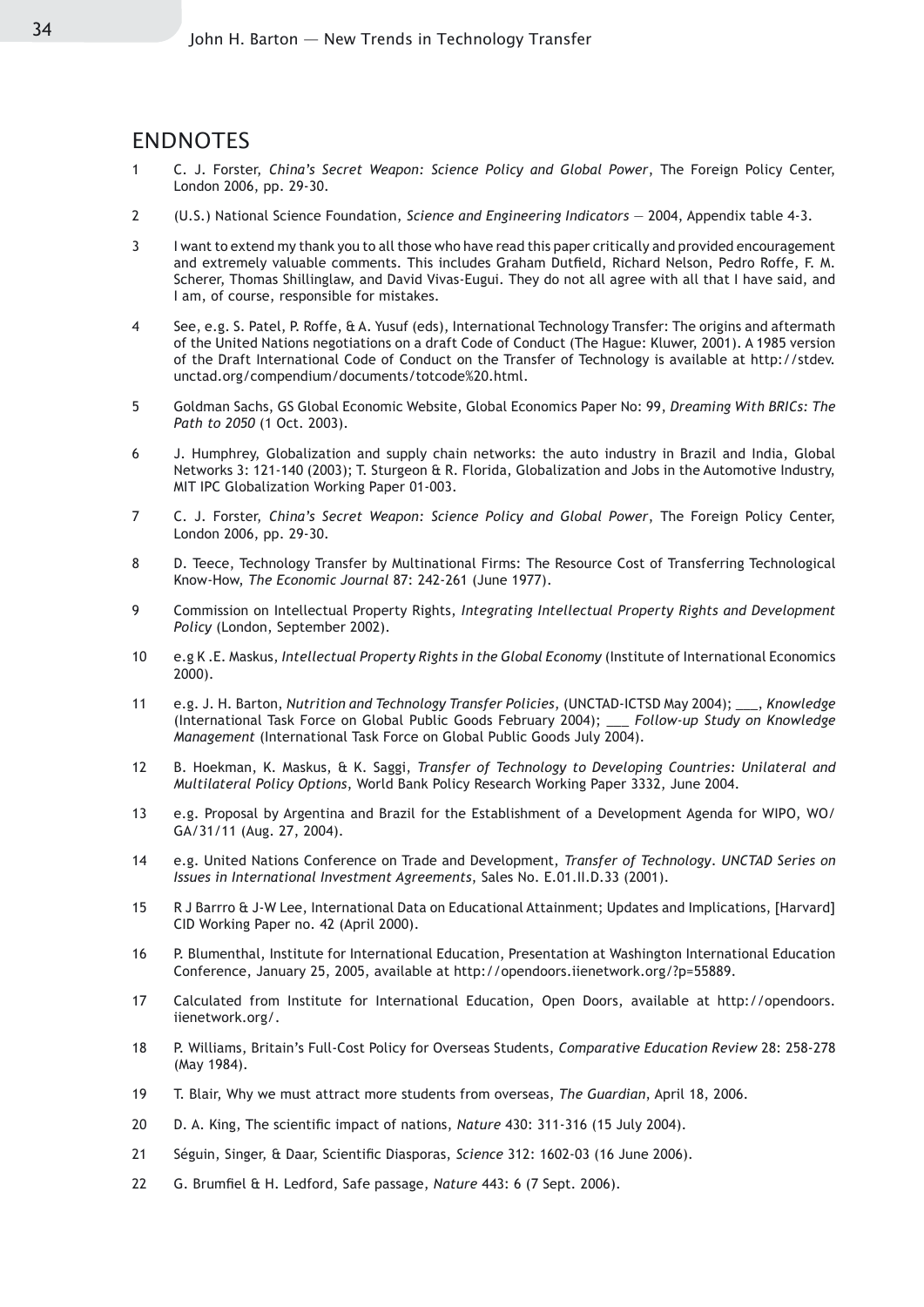- 23 "International Council for Science expresses grave concern over visa practices and vetting practices for scientists visiting the USA, ICSU Press Release, 23 February 2006. ICSU Statute 5 reads: "The principle of the Universality of Science is essential to scientific progress. This principle embodies freedom of movement, association, expression, and communication for scientists, as well as equitable access to data, information, and research materials. . ."
- 24 For another proposal in the same direction, see K. Maskus, Information as a Global Public Good, paper prepared for the Task Force on Global Public Goods (2005).
- 25 A. Saxenian, The Bangalore Boom: From Brain Drain to Brain Circulation?, available at www/ischool. berkeley.edu/~anno/papers/bangalore\_boom.html; \_\_ & J. Hsu, The Silicon Valley-Hsinchu Connection: Technical Communities and Industrial Upgrading, (Sept 27, 1999), available at http://www-dcrp.ced. berkeley.edu/Faculty/Anno/Writings/SV-HSINCHU%20connection.htm.
- 26 Ashok Pathasarathi, Turning brain drain into brain circulation, SciDev Net, 26 May 2006.
- 27 Séguin et al, supra.
- 28 (U.S.) National Science Foundation, *Science and Engineering Indicators 2004*, Appendix table 4-3.
- 29 FAPESP (State of Sao Paulo Research Foundation), Science, *Technology & Innovation Indicators 2004*.
- 30 UNESCO statistics, available at www.uis.unesco.org.
- 31 U.S. National Science Foundation, *Science and Technology Indicators 2006* p 6-14 (2006).
- 32 R Suttmeier, C Cao, & F. Simon, "Knowledge Innovation" and the Chinese Academy of Sciences, *Science*  312: 58-59 (7 April 2006).
- 33 M C Crawford et al, Review of World Bank Lending for Science and Technology 1980-2004 (World Bank January 16, 2006).
- 34 Forster, supra.
- 35 P.G. Pardey, Funding and Effectiveness of Agricultural R & D, Conference on *Life Sciences: Intellectual Property and Public Investment for Pharmaceuticals and Agriculture*, Program on Science, Technology and Global Development, The Earth Institute at Columbia University, New York, 20-21 May 2004. www. earth.columbia.edu.
- 36 P.G. Pardey, Id.
- 37 K. S. Jayaraman, US-Indian agbiotech deal under scrutiny, *Nature/Biotechnology* 24: 481 (May 2006).
- 38 See B. Wright & P. Pardey, Changing intellectual property regimes: implications for developing country agriculture, *International Journal of Technology and Globalization*, 2: 93-114 (2006).
- 39 For general background, see London School of Economics, Pharmaceutical and Policy Project, *The New Landscape of Neglected Disease Drug Development* (September 2005).
- 40 London School of Economics and Political Science, Pharmaceutical R & D Project, *The New Landscape of Neglected Disease Drug Development* (Sept 2005).
- 41 London School of Economics, supra.
- 42 Institute for OneWorld Health, New Cure for Visceral Leishmaniasis (Kala-Azar) Approved by Government of India, Press Release (Sept. 8, 2006).
- 43 National Institutes of Health, Office of Technology Transfer, Annual Report, Fiscal Year 2005.
- 44 F. Rosillo-Calle & L. Cortez, Towards Proalcool II A Review of the Brazilian Bioethanol Programme, *Biomass and Bioenergy* 14: 115-124 (1998).
- 45 A. Gopalakrishnan, Evolution of the Indian Nuclear Power Program, *Annual Reviews of Energy and the Environment* 27: 369-395 (2002).
- 46 See N. Wamukonya. Power sector reform in developing countries: mismatched agendas, *Energy Policy*  31: 1273-1289 (2003).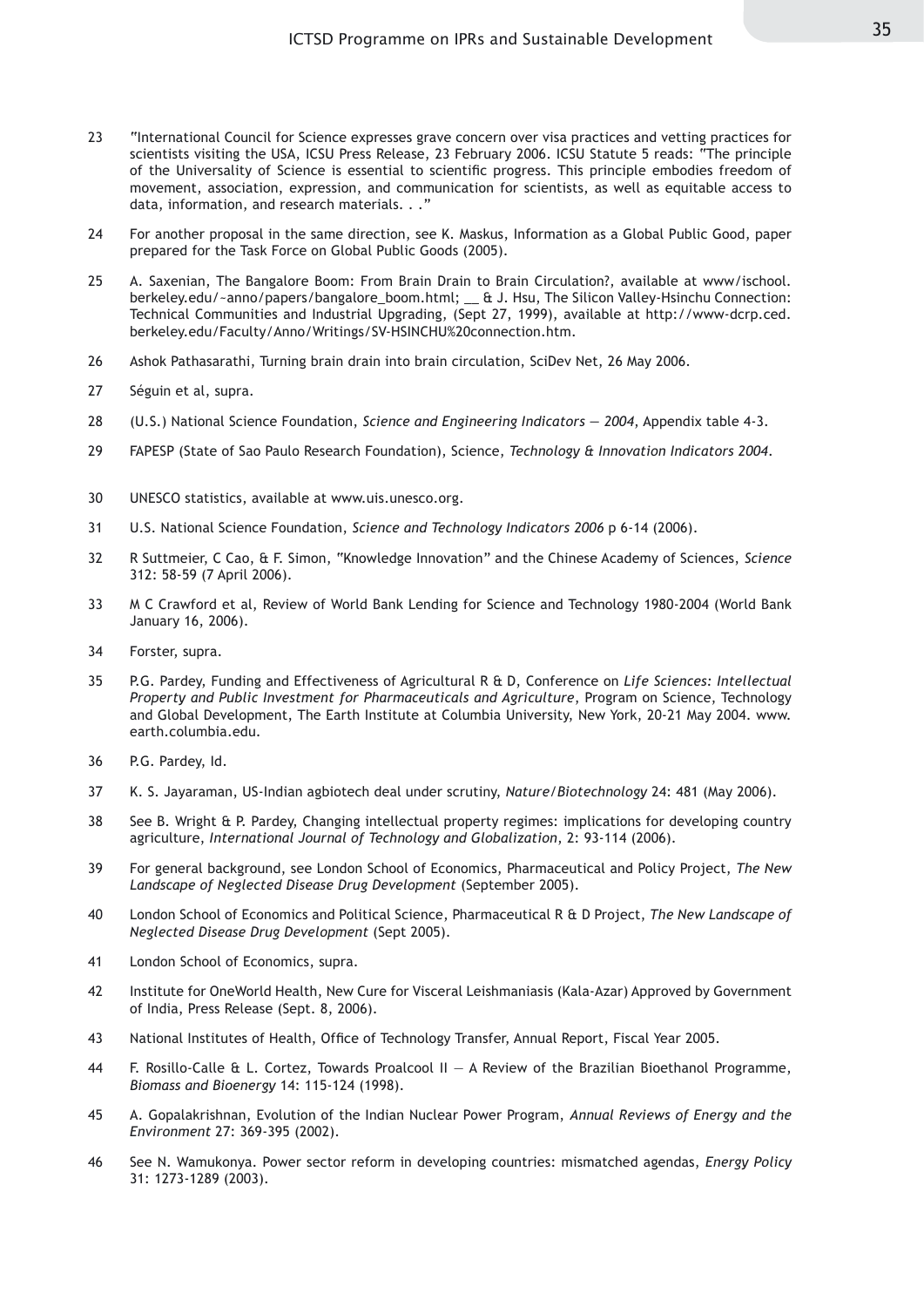- 47 G. Januzzi, Power sector reforms in Brazil and its impacts on energy efficiency and research and development activities, *Energy Policy* 33: 1753-1762 (2005).
- 48 R Margolios & D Kammen, Evidence of under-investment in energy R & D in the United States and the impact of Federal policy, *Energy Policy* 27: 575-584 (1999).
- 49 See W. M. Capron, Technological Change in Regulated Industries (Brookings Institution, 1971).
- 50 G. K. Sobolski, J. H. Barton, E.J. Emanuel, Technology Licensing, Lessons from the US Experience, *JAMA* 294: 3137-3140 (Dec. 28, 2005).
- 51 For further critiques, see S. Boettiger & A. Bennett, The Bayh-Dole Act: Implications for Developing Countries, *Idea* 46: 261-281 (2006).
- 52 See the discussion in P. Pardey et al, Intellectual Property and Developing Countries: Freedom to Operate in Agricultural Biotechnology, International Food Policy Research Institute Brief 3 (January 2003).
- 53 On exceptions, see C. Garrison, Exceptions to Patent Rights in Developing Countries, ICTSD Issue Paper No. 17 (August 2006).
- 54 See International Network for the Availability of Scientific Publications, at http://www.inasp.info/index. html, and particularly their developing country access survey, available at http://www.inasp.info/pubs/ survey.html.
- 55 Journal Editors and Authors Group, Statement on Scientific Publications and Security, *Science* 299: 1149 (21 Feb 2003); also published in *Nature* and in *PNAS*.
- 56 This is put forward by James Love. See a version of the proposed text of the Medical Research and Development Treaty (MRDT), available at http://www.cptech.org/ip/health/rndtf/.
- 57 S. Birner & E. Martinez, Promoting energy-efficient products: GEF experience and lessons for market transformation in developing countries, *Energy Policy* 33: 1765-1779 (2005).
- 58 J. Barton & D.Heumueller, International Scientific Cooperation: Considerations from Previous Efforts, CMH Working Paper WG-2: 14 (May 2001), available at http://www.cmhealth.org/docs/.
- 59 Barton J H & Maskus K E, Economic Perspectives on a Multilateral Agreement on Open Access to Science and Technology, in Evenett & Hoekman (eds), *Economic Development and Multilateral Trade Cooperation*  (World Bank, 2006). Barton, Preserving the Global Scientific and Technological Commons (2003), available at stdev.unctad.org/services/Barton.doc.
- 60 J. Lao, The Growth of Independent Chinese Automotive Companies, International Motor Vehicle Program, MIT (May 6, 2005).
- 61 D A Irwin & P J Klenow, High Tech R & D Subsidies: Estimating the Effects of Sematech, NBER Working Paper W4974 (Dec. 1994).
- 62 K. Pavitt & P. Patel, Global Corporations and national systems of innovation: who dominates whom?, in D. Archibugi, J. Howells, & J. Michie, *Innovation Policy in a Global Economy*, (Cambridge University Press, 1999). It must be recognized that these numbers may, in part, reflect the difference in industrial sector emphasis is different nations.
- 63 I. Mahmood & J. Singh, Technological dynamism in Asia, *Research Policy* 32: 1031-1054 (2003).
- 64 I. Mahmood & C. Ruffin, Government's Dilemma: The Role of Government in Imitation and Innovation, *Academy of Management Review* 30: 338-360 (2005).
- 65 See J. Barton, Patents and the Transfer of Technology to Developing Countries, presented at OECD, Conference on IPR, Innovation and Economic Performance, Paris (Oct. 2003).
- 66 For an important example, where it is alleged that a Chinese firm gained information illegally from a U.S. firm, see U.S. Department of Justice Press Release, *Former Metaldyne employees indicted for theft of trade secrets*, (July 5, 2006).
- 67 A. Saxenian, *Regional Advantage; Culture and Competition in Silicon Valley and Route 128*, (Harvard Press 1996).
- 68 e.g. Kewanee Oil. Co. v. Bicron Corp., 416 U.S. 470 (1974).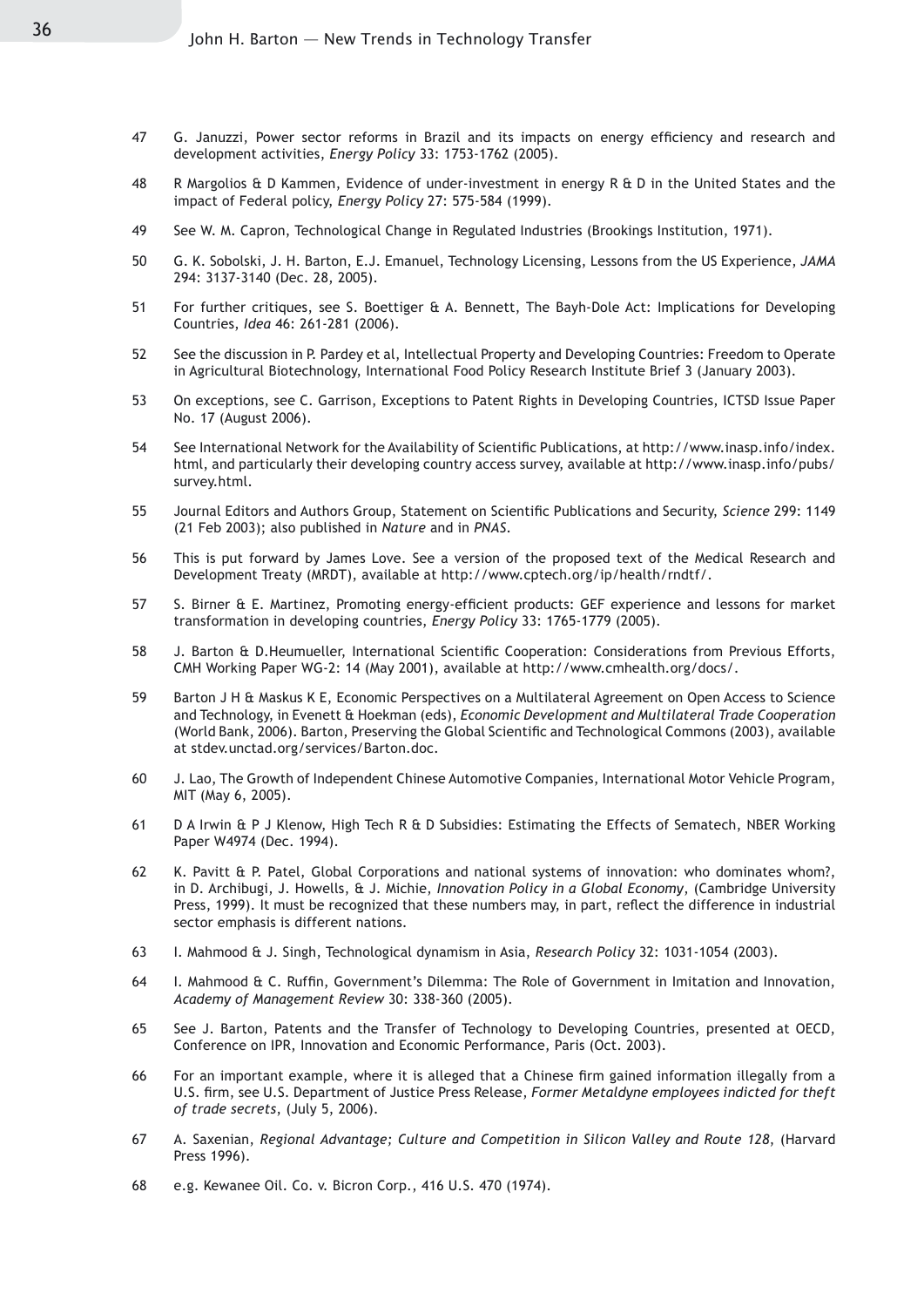- 69 See the debate between the General Motors and the Chinese firm, Chery, discussed in Luo, supra.
- 70 See Barton, Patents and the Transfer of Technology to Developing Countries, supra.
- 71 See, S. Wallsten, Telecommunications Privatization in Developing Countries; The Real Effects of Exclusivity Periods, SIEPR [Stanford Institute for Economic Policy Research] Policy Paper No. 99-21 (May 2000).
- 72 G. Gilboy, The Myth Behind China's Miracle, *Foreign Affairs* 83: 33-48 (July/Aug 2004); F. Lemoine & D. Ünal-Kesenci, Assembly Trade and Technology Transfer: The Case of China, *World Development* 32: 829- 850 (May 2004).
- 73 UNCTAD, *World Investment Report 2005, Transnational Corporations and the Internationalization of R & D*.
- 74 (U.S.) National Science Foundation, *Science and Engineering Indicators 2004*, Appendix table 4-51; I. Fuyuno, Across China's Frontier, *Nature* 439: 781 (16 Feb. 2006).
- 75 Pavitt & Patel, supra.
- 76 M. Kenney & R. Dossani, Offshoring and the Future of U.S. Engineering: An Overview (2005), available at http://www.graingerchallenge.org/NAE/bridgecom.nsf/weblinks/MKEZ-6G6R4D?OpenDocument.
- 77 See F. Abbott, Intellectual Property Provisions of Bilateral and Regional Trade Agreements in Light of US Federal Law, UNCTAD-ICTSD Issue Paper No. 13 (March 2006).
- 78 See L.R. Cohen & R.E. Noll (eds), *The Technology Pork Barrel*, (Washington: Brookings Institution 1991).
- 79 Forster, supra; W. Lazonick, Indigenous Innovation and Economic Development: Lessons from China's Leap into the Information Age, *Industry and Innovation* 11:273 (Dec. 2004).
- 80 See, e.g. A. Saxenian & C. Li, Bay-to-Bay Strategic Alliances: The Network Linkages Between Taiwan and the U.S. Venture Capital Industry, *International Journal of Networking and Virtual Organization*, 1:17- 31 (2002).
- 81 For Alstom, China train success comes at a price, *Financial Times* Oct. 26, 2006, p. 4.
- 82 Humphrey, supra.
- 83 See A. Guzman, Z. Elkins, & B. Simmons, Competing for Capital: The Diffusion of Bilateral Investment Treaties, 1960-2000, American Law & Economics Association Annual meetings, Year 2005, Paper 31.
- 84 See, e.g. Hynix Semiconductor v. United States, Court of International Trade, 04-30 (April 1, 2004).
- 85 See discussion in Barton, Patents and the Transfer of Technology to Developing Countries, supra.
- 86 The Bombardier-Embraer dispute that reached the WTO during the late 1990s was, however, about export subsidies rather than R & D subsidies.
- 87 For support on this point, see Hoekman et al, supra.
- 88 See G. Linden, Optical Storage in China: A Study in Strategic Industrial Policy, Center for Work, Technology and Society, University of California, Berkeley, Report 2003-01 (Sept. 2003).
- 89 See, e.g. WTO, Communication from the People's Republic of China, Intellectual Property Right (IPR) Issues in Standardization, G/TBT/W/251 (25 May 2005).
- 90 See, e.g. J. Barton, Antitrust Treatment of Oligopolies with Mutually Blocking Patent Portfolios, *Antitrust Law Journal* 69:851 (2002); The Balance between Intellectual Property Rights and Competition: Paradigms in the Information Section, *European Competition Law Review*, Vol. 18, Issue 7, (1997).
- 91 See generally UNCTAD-ICTSD, Resource Book on TRIPS and Development (2005); C Correa, *Intellectual Property Rights and the Use of Compulsory Licenses: Options for Developing Countries*. South Centre T.R.A.D.E. Working Paper No. 5, (1999), available at www.southcentr.org.
- 92 On Brazil's computer program, see J. Dedrick, K. Kraemer, J. Palacios, & P. Tigre, Economic Liberalization and the Computer Industry" Comparing Outcomes in Brazil and Mexico, *World Development* 29: 1199-1214 (2001).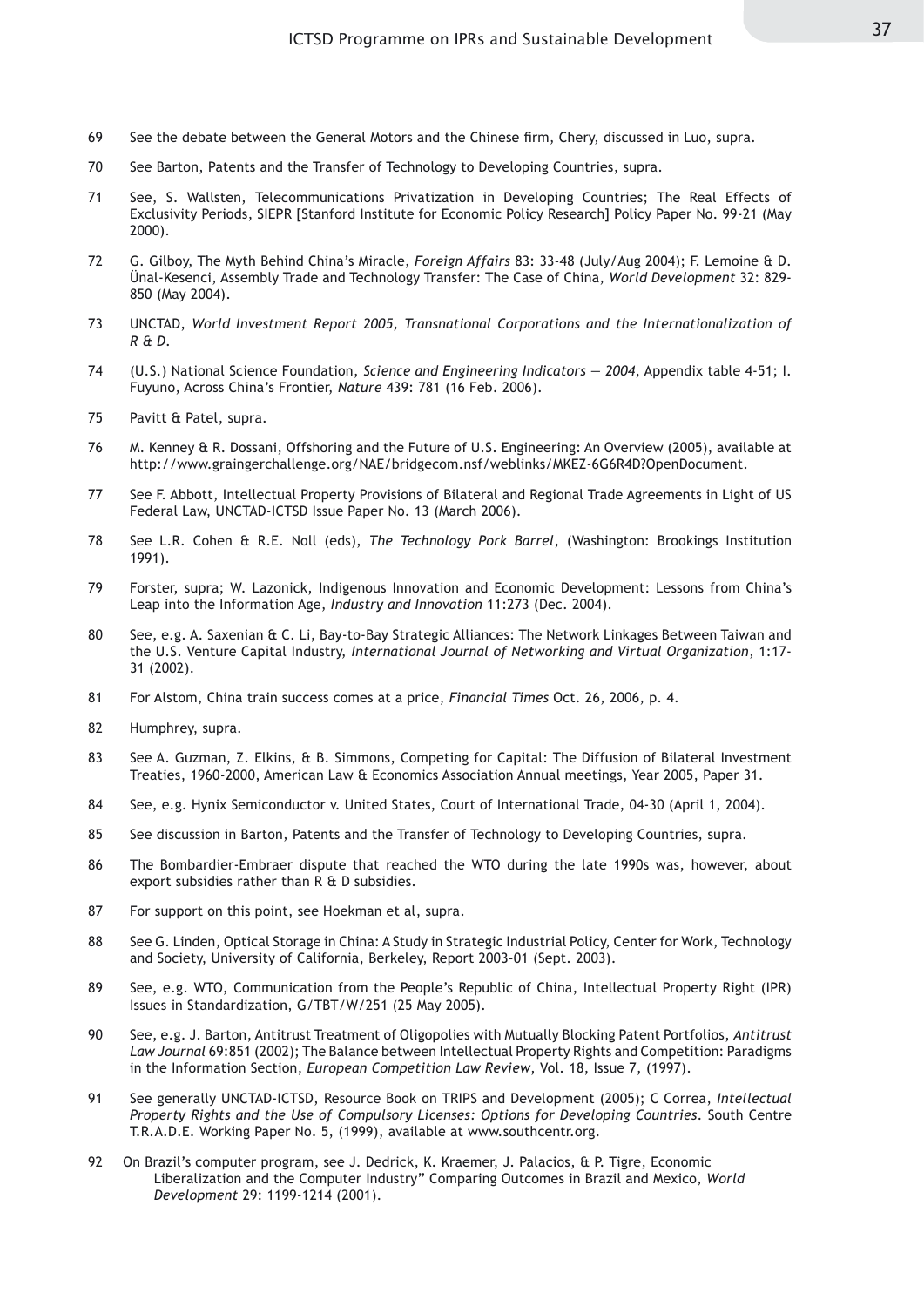#### **REFERENCES**

- F. Abbott, Intellectual Property Provisions of Bilateral and Regional Trade Agreements in Light of US Federal Law, UNCTAD-ICTSD Issue Paper No. 13 (March 2006).
- Argentina and Brazil, Proposal for the Establishment of a Development Agenda for WIPO, WO/GA/31/11 (Aug. 27, 2004).
- R J Barrro & J-W Lee, International Data on Educational Attainment; Updates and Implications, [Harvard] CID Working Paper no. 42 (April 2000).
- J. H. Barton, The Balance between Intellectual Property Rights and Competition: Paradigms in the Information Section, *European Competition Law Review*, Vol. 18, Issue 7, (1997).
- \_\_\_\_\_\_, & D.Heumueller, International Scientific Cooperation: Considerations from Previous Efforts, CMH Working Paper WG-2: 14 (May 2001), available at http://www.cmhealth.org/docs/.
- \_\_\_\_\_\_, Antitrust Treatment of Oligopolies with Mutually Blocking Patent Portfolios, *Antitrust Law Journal* 69:851 (2002).
- \_\_\_\_\_\_, Preserving the Global Scientific and Technological Commons (2003), available at stdev.unctad. org/services/Barton.doc.
- <sub>\_\_\_\_</sub>, Patents and the Transfer of Technology to Developing Countries, presented at OECD, Conference on IPR, Innovation and Economic Performance, Paris (Oct. 2003).
- \_\_\_\_\_\_, *Knowledge* (International Task Force on Global Public Goods February 2004).
- \_\_\_\_\_\_, *Nutrition and Technology Transfer Policies*, (UNCTAD-ICTSD May 2004).
- \_\_\_\_\_\_, *Follow-up Study on Knowledge Management* (International Task Force on Global Public Goods July 2004).
- \_\_\_\_\_\_ & K.E. Maskus, Economic Perspectives on a Multilateral Agreement on Open Access to Science and Technology, in Evenett & Hoekman (eds), *Economic Development and Multilateral Trade Cooperation* (World Bank, 2006).
- S. Birner & E. Martinez, Promoting energy-efficient products: GEF experience and lessons for market transformation in developing countries, *Energy Policy* 33: 1765-1779 (2005).
- T. Blair, Why we must attract more students from overseas, *The Guardian*, April 18, 2006.
- P. Blumenthal, Institute for International Education, Presentation at Washington International Education Conference, January 25, 2005, available at http://opendoors.iienetwork.org/?p=55889.
- S. Boettiger & A. Bennett, The Bayh-Dole Act: Implications for Developing Countries, *Idea* 46: 261-281 (2006).
- G. Brumfiel & H. Ledford, Safe passage, *Nature* 443: 6 (7 Sept. 2006).
- W. M. Capron, Technological Change in Regulated Industries (Brookings Institution, 1971).
- L.R. Cohen & R.E. Noll (eds), *The Technology Pork Barrel* (Washington: Brookings Institution 1991).
- C Correa, *Intellectual Property Rights and the Use of Compulsory Licenses: Options for Developing Countries*. South Centre T.R.A.D.E. Working Paper No. 5, (1999), available at www.southcentr. org.
- M C Crawford et al, Review of World Bank Lending for Science and Technology 1980-2004 (World Bank January 16, 2006).
- J. Dedrick, K. Kraemer, J. Palacios, & P. Tigre, Economic Liberalization and the Computer Industry" Comparing Outcomes in Brazil and Mexico, *World Development* 29: 1199-1214 (2001).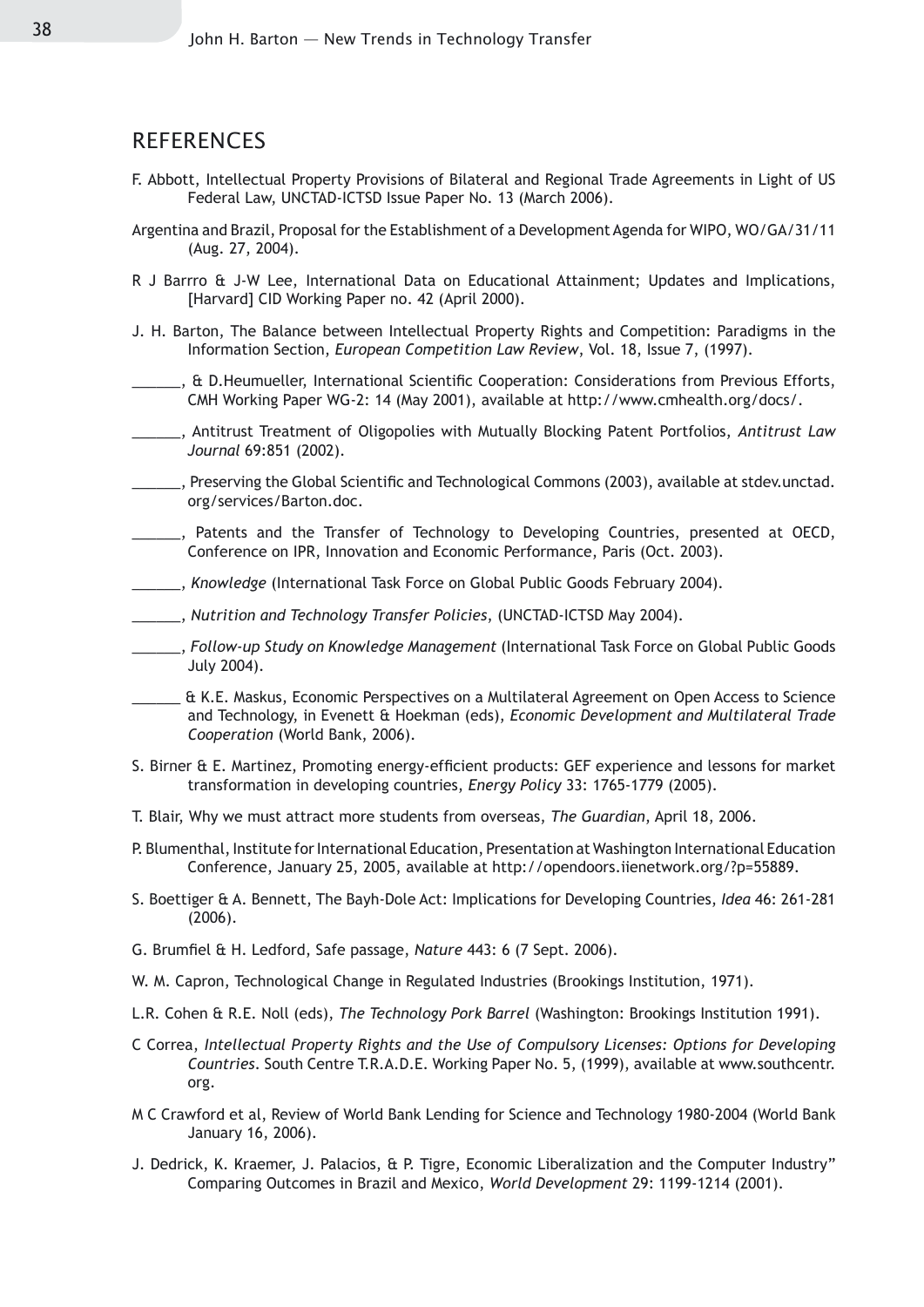FAPESP (State of Sao Paulo Research Foundation), *Science, Technology & Innovation Indicators 2004*.

Alstom, China train success comes at a price, *Financial Times* Oct. 26, 2006, p. 4.

- C. J. Forster, China's Secret Weapon: *Science Policy and Global Power*, The Foreign Policy Center, London 2006, pp. 29-30.
- C. Garrison, Exceptions to Patent Rights in Developing Countries, ICTSD Issue Paper No. 17 (August 2006).
- G. Gilboy, The Myth Behind China's Miracle, *Foreign Affairs* 83: 33-48 (July/Aug 2004).
- Goldman Sachs, GS Global Economic Website, Global Economics Paper No: 99, *Dreaming With BRICs: The Path to 2050* (1 Oct. 2003).
- A. Gopalakrishnan, Evolution of the Indian Nuclear Power Program, *Annual Reviews of Energy and the Environment* 27: 369-395 (2002).
- A. Guzman, Z. Elkins, & B. Simmons, Competing for Capital: The Diffusion of Bilateral Investment Treaties, 1960-2000, American Law & Economics Association Annual meetings, Year 2005, Paper 31.
- B. Hoekman, K. Maskus, & K. Saggi, *Transfer of Technology to Developing Countries: Unilateral and Multilateral Policy Options*, World Bank Policy Research Working Paper 3332, June 2004.
- J. Humphrey, Globalization and supply chain networks: the auto industry in Brazil and India, *Global Networks* 3: 121-140 (2003).
- Institute for International Education, Open Doors, available at http://opendoors.iienetwork.org/.
- Institute for OneWorld Health, New Cure for Visceral Leishmaniasis (Kala-Azar) Approved by Government of India, Press Release (Sept. 8, 2006).
- International Council for Science, "International Council for Science expresses grave concern over visa practices and vetting practices for scientists visiting the USA, ICSU Press Release, 23 February 2006.
- International Network for the Availability of Scientific Publications, developing country access survey, available at http://www.inasp.info/pubs/survey.html.
- D A Irwin & P J Klenow, High Tech R & D Subsidies: Estimating the Effects of Sematech, NBER Working Paper W4974 (Dec. 1994).
- G. Januzzi, Power sector reforms in Brazil and its impacts on energy efficiency and research and development activities, *Energy Policy* 33: 1753-1762 (2005).
- K. S. Jayaraman, US-Indian agbiotech deal under scrutiny, *Nature/Biotechnology* 24: 481 (May 2006).
- Journal Editors and Authors Group, Statement on Scientific Publications and Security, *Science* 299: 1149 (21 Feb 2003); also published in *Nature* and in *PNAS*.
- D. A. King, The scientific impact of nations, Nature 430: 311-316 (15 July 2004).
- M. Kenney & R. Dossani, Offshoring and the Future of U.S. Engineering: An Overview (2005), available at http://www.graingerchallenge.org/NAE/bridgecom.nsf/weblinks/MKEZ-6G6R4D?OpenDocument.
- J. Lao, The Growth of Independent Chinese Automotive Companies, International Motor Vehicle Program, MIT (May 6, 2005).
- W. Lazonick, Indigenous Innovation and Economic Development: Lessons from China's Leap into the Information Age, *Industry and Innovation* 11:273 (Dec. 2004).
- F. Lemoine & D. Ünal-Kesenci, Assembly Trade and Technology Transfer: The Case of China, World Development 32: 829-850 (May 2004).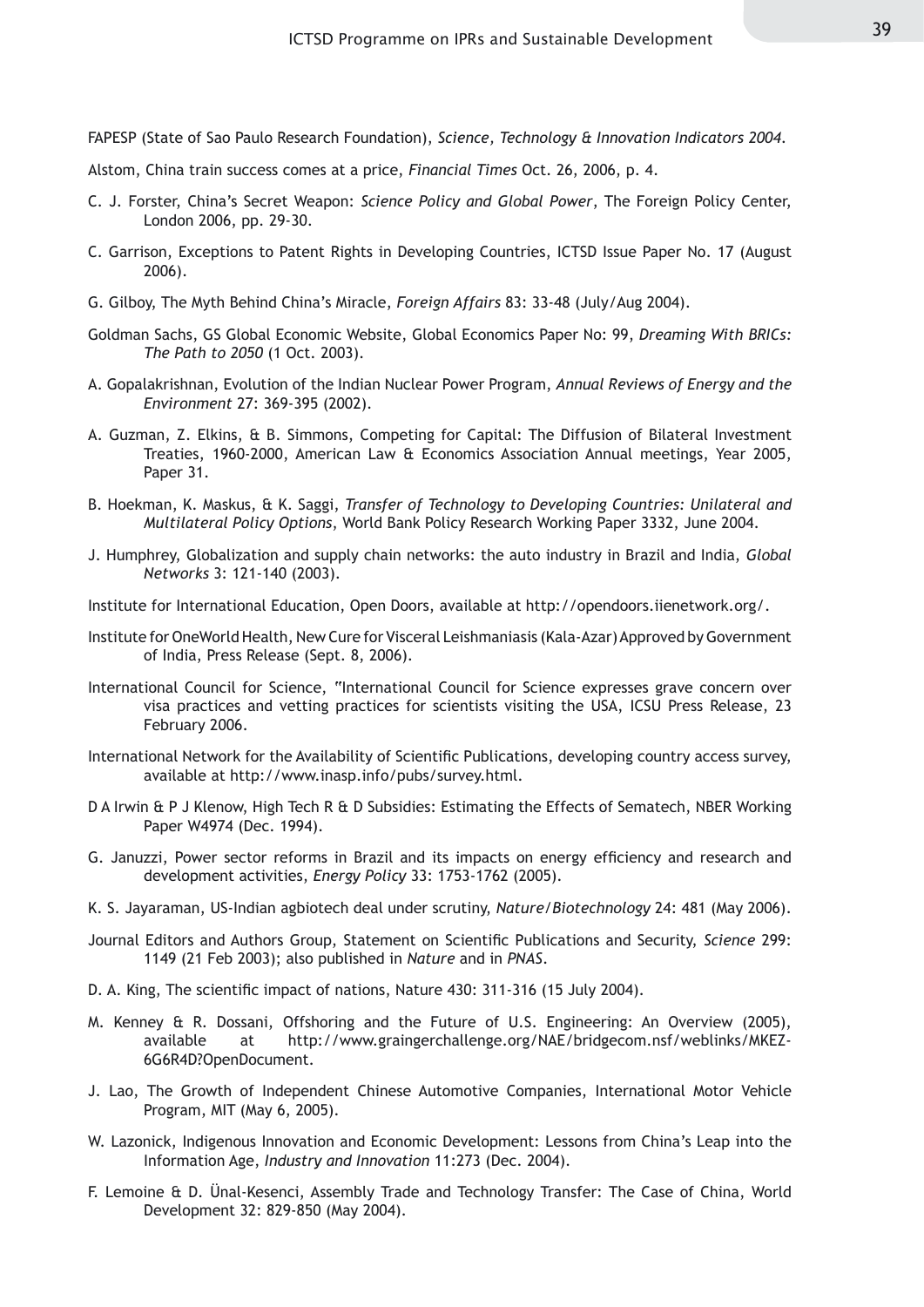- G. Linden, Optical Storage in China: A Study in Strategic Industrial Policy, Center for Work, Technology and Society, University of California, Berkeley, Report 2003-01 (Sept. 2003).
- London School of Economics, Pharmaceutical and Policy Project, *The New Landscape of Neglected Disease Drug Development* (September 2005).
- J Love, proposed text of Medical Research and Development Treaty (MRDT), available at http://www. cptech.org/ip/health/rndtf/.
- R Margolios & D Kammen, Evidence of under-investment in energy R & D in the United States and the impact of Federal policy, *Energy Policy* 27: 575-584 (1999).
- I. Mahmood & J. Singh, Technological dynamism in Asia, *Research Policy* 32: 1031-1054 (2003).
- I. Mahmood & C. Ruffin, Government's Dilemma: The Role of Government in Imitation and Innovation, *Academy of Management Review* 30: 338-360 (2005).
- K .E. Maskus, *Intellectual Property Rights in the Global Economy*, (Institute of International Economics 2000).
- ., Information as a Global Public Good, paper prepared for the Task Force on Global Public Goods (2005).
- P. Pardey et al, Intellectual Property and Developing Countries: Freedom to Operate in Agricultural Biotechnology, International Food Policy Research Institute Brief 3 (January 2003).
	- \_\_\_\_\_\_, Funding and Effectiveness of Agricultural R & D, Conference on *Life Sciences: Intellectual Property and Public Investment for Pharmaceuticals and Agriculture*, Program on Science, Technology and Global Development, The Earth Institute at Columbia University, New York, 20-21 May 2004. www.earth.columbia.edu.
- A. Pathasarathi, Turning brain drain into brain circulation, SciDev Net, 26 May 2006.
- S. Patel, P. Roffe, & A. Yusuf (eds), International Technology Transfer: The origins and aftermath of the United Nations negotiations on a draft Code of Conduct (The Hague: Kluwer, 2001).
- K. Pavitt & P. Patel, Global Corporations and national systems of innovation: who dominates whom?, in D. Archibugi, J. Howells, & J. Michie, *Innovation Policy in a Global Economy*, (Cambridge University Press, 1999).
- F. Rosillo-Calle & L. Cortez, Towards Proalcool II A Review of the Brazilian Bioethanol Programme, *Biomass and Bioenergy* 14: 115-124 (1998).
- A. Saxenian, *Regional Advantage; Culture and Competition in Silicon Valley and Route 128* (Harvard Press 1996).
- \_\_\_\_\_\_, The Bangalore Boom: From Brain Drain to Brain Circulation?, available at www/ischool. berkeley.edu/~anno/papers/bangalore\_boom.html.
- \_\_\_\_\_\_ & J. Hsu, The Silicon Valley-Hsinchu Connection: Technical Communities and Industrial Upgrading, (Sept 27, 1999), available at http://www-dcrp.ced.berkeley.edu/Faculty/Anno/ Writings/SV-HSINCHU%20connection.htm.
- \_\_\_\_\_\_, & C. Li, Bay-to-Bay Strategic Alliances: The Network Linkages Between Taiwan and the U.S. Venture Capital Industry, *International Journal of Networking and Virtual Organization*, 1:17- 31 (2002).
- Séguin, Singer, & Daar, Scientific Diasporas, Science 312: 1602-03 (16 June 2006).
- G. K. Sobolski, J. H. Barton, E.J. Emanuel, Technology Licensing, Lessons from the US Experience, *JAMA* 294: 3137-3140 (Dec. 28, 2005).
- T. Sturgeon & R. Florida, Globalization and Jobs in the Automotive Industry, MIT IPC Globalization Working Paper 01-003.